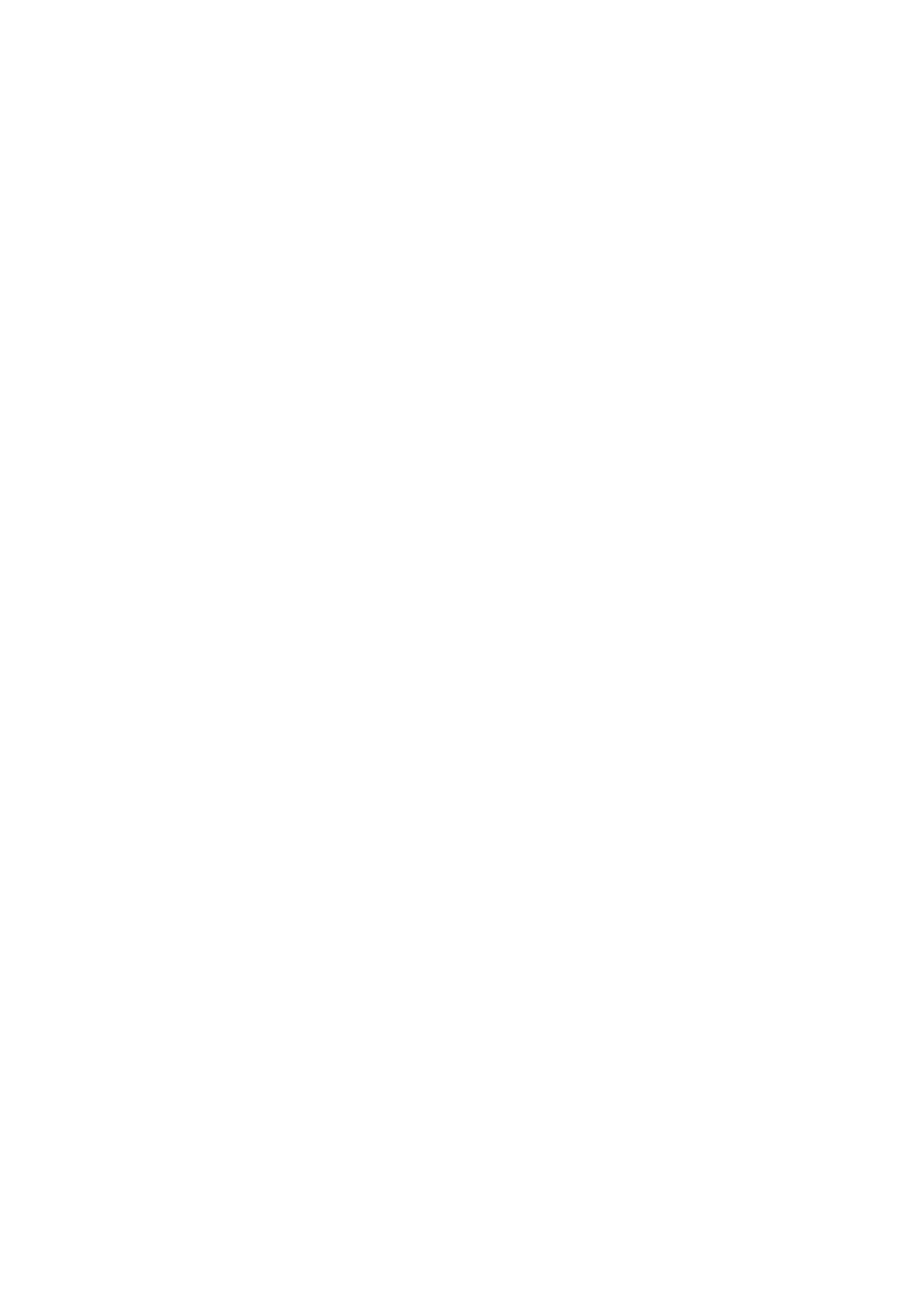## <span id="page-2-0"></span>**1 Introduction**

Photon-induced reactions are dominant in Ultra-Peripheral Collisions (UPC) of heavy ions, which involve electromagnetic interactions at large impact parameters of the colliding nuclei. Because of the extremely high photon flux in ultra-peripheral heavy-ion collisions which is proportional to  $Z^2$ , where  $Z$  is the charge of the nucleus, photon-nucleus collisions at the LHC are abundant [\[1](#page-13-0)[–3\]](#page-13-1). Furthermore, in UPCs the LHC can reach unprecedented photon-lead and photon-proton center-of-mass energies.

Vector meson photoproduction in UPCs has received recent interest [\[3\]](#page-13-1). Exclusive J/*ψ* photoproduction off protons is defined by the reaction  $\gamma + p \rightarrow J/\psi + p$ , with the characteristic features that, apart from the vector meson in the final state, no other particles are produced and the vector meson has a mean transverse momentum significantly lower than in inclusive reactions. Another characteristic feature is that in exclusive photoproduction the quantum numbers of the final state can be studied unambiguously. The  $\gamma + p \rightarrow J/\psi + p$  production process has been studied by H1 and ZEUS collaborations at the electron-proton collider HERA [\[4](#page-13-2)[–6\]](#page-13-3), by the CDF collaboration in proton-antiproton collisions at the Tevatron [\[7\]](#page-14-0), and by the ALICE and LHCb collaborations at the LHC, in proton-lead [\[8\]](#page-14-1) and proton-proton collisions [\[9\]](#page-14-2), respectively. Since the cross section of photoproduced vector mesons such as J/*ψ*, *ψ*(2S), and Υ(nS), in leading order perturbative QCD, is proportional to the gluon density squared in the target [\[10,](#page-14-3) [11\]](#page-14-4), the study of such diffractive processes in high-energy collisions is expected to provide insights into the role played by gluons in hadronic matter. As an example, a J/*ψ* pro-√ duced at rapidity *y* is sensitive to the gluon distribution at  $x = (M_{J/\psi}/\sqrt{s})e^{\pm y}$  at hard scales *Q*<sup>2</sup> ∼ *M*<sub>J/*ψ*</sub>/4, where *M*<sub>J/*ψ*</sub> is the J/*ψ* mass, √*s* is the center-of-mass energy of the colliding system and *y* is the rapidity of the J/ $\psi$  [\[10,](#page-14-3) [11\]](#page-14-4). The relevant values of *x* that can be explored in this analysis are in the  $10^{-2}$  to  $10^{-5}$  range.

In ultra-peripheral nucleus-nucleus collisions, vector mesons can be produced in  $\gamma + A$  interactions off one of the nuclei [\[12](#page-14-5)[–20\]](#page-14-6). Such interactions are characterized by very low multiplicity, and indeed the majority of such events are exclusive, i.e.  $\gamma + A \rightarrow J/\psi + A$ . The interaction that produces the vector meson is classified as coherent if the photon interacts with the whole nucleus, leaving the nucleus intact. In incoherent interactions, the photon interacts with a single nucleon, and the nucleus breaks apart. The requirement of having coherent photoproduction constrains the mean transverse momentum of the vector mesons to be of the order of  $p_T \approx 60$  MeV for PbPb collisions at  $\sqrt{s_{NN}} = 2.76$  TeV [\[1](#page-13-0)[–3\]](#page-13-1). This follows from the fact that the transverse momentum distribution is driven by the target form factor. Because the nucleon radius is smaller than that of the nuclei, the momentum transfer to the vector meson from  $\frac{1}{100}$  and  $\frac{1}{100}$  and  $\frac{1}{100}$  are included, the momentum transfer to the vector meson from incoherent photoproduction is higher, of the order of 500 MeV at  $\sqrt{s_{NN}} = 2.76$  TeV. Such a momentum transfer causes the target nucleus to break up and, in most cases, it produces neutrons at very small angles with respect to the Pb beams (forward neutrons). However, vector mesons produced coherently can also be accompanied by forward neutrons. Owing to the intense electromagnetic fields present in ultra-peripheral nucleus-nucleus collisions, additional independent soft electromagnetic interactions can occur between the nuclei giving rise to forward neutrons. The emission of such neutrons is understood in terms of giant dipole resonances [\[21\]](#page-15-0). Neutron-differential studies are considered as a promising tool to decouple low-*x* and high-*x* contributions in vector meson photoproduction, e.g. [\[22\]](#page-15-1).

Ultimately, UPC studies at hadron colliders and similar measurements at the proposed electronion colliders [\[23,](#page-15-2) [24\]](#page-15-3) are expected to reduce uncertainties in our knowledge of the initial state of a high-energy nucleus-nucleus collision, in particular, regarding the intrinsic distribution and fluctuations of gluons in the nuclei. The uncertainty over the initial state is currently an im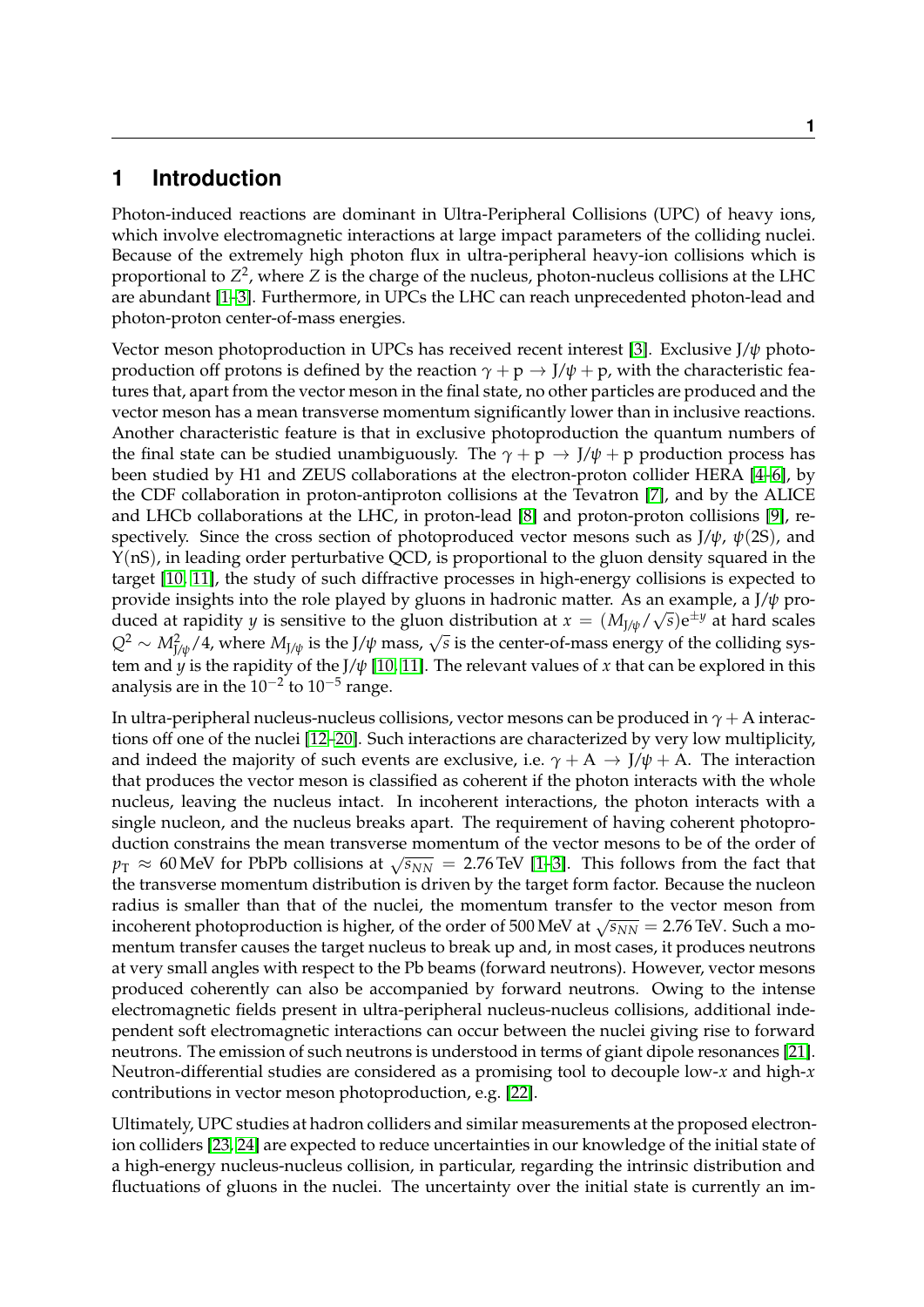pediment to measuring fundamental properties of the quark-gluon plasma, such as viscosity, to a high precision [\[25\]](#page-15-4). The largest theoretical uncertainty comes from the gluon distribution function in nuclei, which at a given value of the Bjorken variable *x* may be depleted (shadowing) or enhanced (anti-shadowing) with respect to the scaled gluon distribution function in the proton. These parton distribution functions (PDFs) have been parameterized using global fitting techniques, such as EPS09 [\[26\]](#page-15-5), that evolve quark, antiquark, and gluon distributions as a function of *Q*<sup>2</sup> . The fitting results from EPS09 have a large uncertainty for gluon PDFs for *x* < 10−<sup>2</sup> and low *Q*<sup>2</sup> due to the lack of experimental data. The data from ultra-peripheral collisions at the LHC have the potential to provide new constraints to the gluon PDFs in protons and nuclei. Recent theoretical work has been carried out to include the study of UPC vector meson photoproduction in global PDF fits [\[27,](#page-15-6) [28\]](#page-15-7).

The STAR and PHENIX collaborations at RHIC have studied *ρ* <sup>0</sup> and J/*ψ* photoproduction in ultra-peripheral AuAu collisions [\[29](#page-15-8)[–31\]](#page-15-9). Although RHIC studies have demonstrated the feasibility of measuring these processes, it was not possible to significantly constrain the nuclear gluon PDFs. The J/ $\psi$  analysis was statistically limited [\[29\]](#page-15-8), while for UPC  $\rho^0$  analyses a hard scale cannot be established to perform perturbative QCD calculations. The production rate for UPC physics processes is much higher at the LHC. The ALICE collaboration has measured coherent photoproduction of J/*ψ* mesons in ultra-peripheral PbPb collisions at √  $\sqrt{s_{NN}}$  = 2.76 TeV [\[32,](#page-15-10) [33\]](#page-15-11). These data have been used to compute the nuclear suppression factor  $R = (G_A / AG_N)^2$ , where  $G_A$  and  $G_N$  are the gluon distributions in a nucleus ( $A = 208$ in the case of the Pb nuclei) and in a free proton, respectively, obtaining  $R = 0.61^{+0.05}_{-0.04}$  for  $x \sim 10^{-3}$  [\[34\]](#page-15-12). These results have provided evidence that the nuclear gluon density is below that expected for a simple superposition of protons and neutrons in the nucleus [\[32,](#page-15-10) [33\]](#page-15-11). Models that neglect nuclear gluon shadowing such as STARLIGHT [\[35\]](#page-16-0) and the impulse approximation [\[19\]](#page-14-7), or models that maximize the gluon shadowing, such as EPS08 [\[36\]](#page-16-1), have been ruled out by these measurements.

This Letter reports the study of the coherent J/*ψ* photoproduction cross section measured in This Letter reports the study of the contenent  $j/\psi$  photoproduction cross section measured in ultra-peripheral PbPb collisions at  $\sqrt{s_{NN}}$  = 2.76 TeV, as well as the dependence of this cross section on the associated production of forward or backward neutrons, i.e. on the so-called neutron break-up mode ratios [\[18\]](#page-14-8). To focus on events with low backgrounds, following the experience at RHIC [\[30\]](#page-15-13), the UPC trigger selected events with at least one neutron in either the forward or backward direction from the interaction point using zero degree calorimeters. Using this trigger, both coherent and incoherent J/ $\psi$  mesons and  $\gamma + \gamma \to \mu^+ \mu^-$  events in conjunction with at least one neutron can be studied. This data sample is then used to measure the cross section for coherent J/*ψ* photoproduction accompanied by at least one neutron from soft independent processes. The J/*ψ* candidates are reconstructed through the dimuon decay channel in the rapidity interval  $1.8 < |y| < 2.3$ , adding a new rapidity range to recent measurements of coherent J/*ψ* photoproduction at the LHC [\[32,](#page-15-10) [33\]](#page-15-11).

This paper is organized as follows: Section 2 describes the CMS detector, Section 3 reports on the event selection and analysis strategy, Section 4 describes the signal extraction and corrections, Section 5 summarizes the uncertainties of the measurement, and Section 6 discusses the results. Finally, in Section 7 the summary is given.

## **2 The CMS detector**

The central feature of the CMS apparatus is a superconducting solenoid of 6 m internal diameter, providing a magnetic field of 3.8 T. Within the solenoid volume are a silicon pixel and strip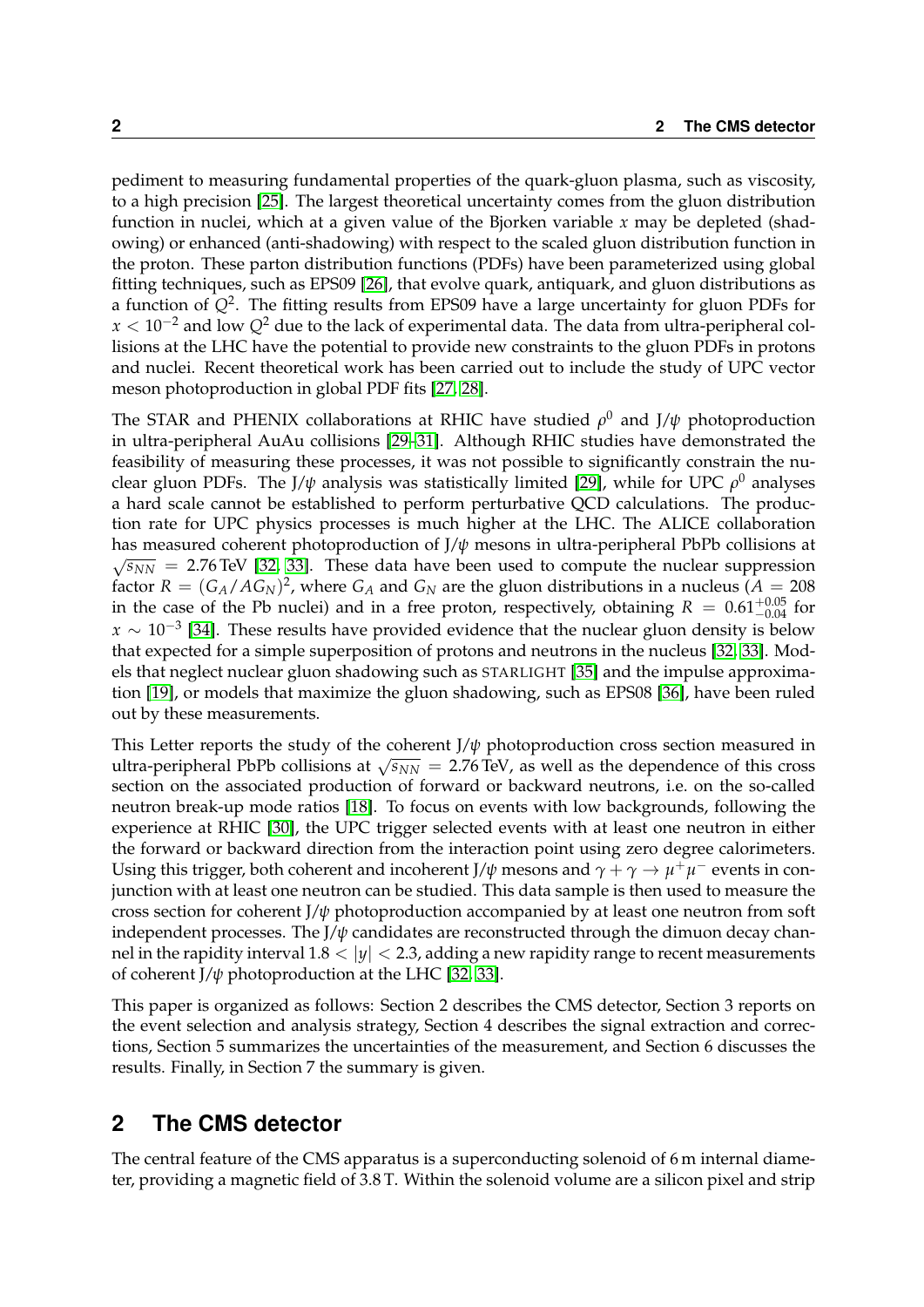tracker, a lead tungstate crystal electromagnetic calorimeter (ECAL), and a brass and scintillator hadron calorimeter (HCAL), each composed of a barrel and two endcap sections. The silicon tracker measures charged particles within the pseudorapidity range |*η*| < 2.5. It consists of 1440 silicon pixel and 15 148 silicon strip detector modules and is located in the 3.8 T field of the superconducting solenoid. The pseudorapidity coverage for the ECAL and HCAL detectors is |*η*| < 3.0. Muons are measured using the CMS detector in the pseudorapidity range |*η*| < 2.4. The muon detection planes are made using three technologies: drift tubes, cathode strip chambers, and resistive plate chambers. The  $p<sub>T</sub>$  of the muons matched to reconstructed tracks is measured with a resolution better than 1.5% [\[37\]](#page-16-2). The Hadronic Forward (HF) calorimeters  $(3.0 < |\eta| < 5.2)$  complement the coverage provided by the barrel and endcap detectors. The beam scintillator counters (BSCs) are plastic scintillators that partially cover the face of the HF calorimeters. They have a pseudorapidity range between 3.9 and 4.4, with a time resolution of 3 ns. The zero degree calorimeters (ZDCs) are two Cerenkov calorimeters composed of alternating layers of tungsten and quartz fibers, situated in between the two proton beam lines. They are sensitive to neutrons and photons with |*η*| > 8.3. The HF, BSC and ZDC systems each consist of two detectors at either side of the interaction point:  $HF^{\pm}$ , BSC<sup> $\pm$ </sup>, ZDC<sup> $\pm$ </sup>, respectively. A more detailed description of the CMS detector, together with a definition of the coordinate system used and the relevant kinematic variables, can be found in [\[38\]](#page-16-3).

## <span id="page-4-0"></span>**3 Event selection and Monte Carlo samples**

This analysis uses the data sample collected with the CMS detector in the 2011 PbPb run, which corresponds to an integrated luminosity of  $159 \mu b^{-1}$  [\[39\]](#page-16-4). The events are selected with a dedicated trigger designed to record UPC J/ $\psi$  vector mesons and  $\gamma + \gamma \rightarrow \mu^+ \mu^-$  events. The UPC trigger has the following requirements: an energy deposit consistent with at least one neutron in either of the ZDCs; no activity in at least one of the BSC+ or BSC− scintillators; the presence of at least one single muon without a  $p<sub>T</sub>$  threshold requirement, and at least one track in the pixel detector. The first three trigger requirements are implemented in hardware, while the last requirement is carried out by the software trigger. To reject beam-gas interactions and suppress non-UPC events the following requirements are imposed offline. The *z* position of the primary vertex is required to be within 25 cm of the beam spot centre. The length of the pixel clusters must be consistent with tracks originating from this vertex. This requirement removes beam– background events that produce elongated pixel clusters. In addition, events are rejected if the time difference between two hits from the BSCs is above 20 ns with respect to the mean flight time between them (73 ns). This requirement removes beam-halo events, while keeping all the ultra-peripheral PbPb events.

As mentioned above, one of the UPC trigger requirements is the presence of at least one neutron. The events studied in this analysis are classified by the pattern of neutron deposition measured in the ZDCs [\[40–](#page-16-5)[42\]](#page-16-6). The ZDC energy spectrum shows a clear one neutron peak and the detectors have an energy resolution of about 20% for single neutrons in PbPb collisions at  $\sqrt{s_{_{NN}}}$  = 2.76 TeV [\[40](#page-16-5)[–42\]](#page-16-6). This resolution allows a good separation between events with zero, one, or multiple neutrons in a given ZDC detector. A given event is considered to have no neutrons in the ZDC if the calorimeter energy is less than 420 GeV, one neutron if the energy lies between 420 GeV and 1600 GeV, and more than one neutron if the energy is above 1600 GeV. The coherent  $J/\psi$  cross section is measured for the case when the  $J/\psi$  mesons are accompanied by at least one neutron on one side of the interaction point and no neutron activity on the other side  $(X_n 0_n)$ . The  $X_n 0_n$  break-up mode, which is conventionally written as Pb + Pb  $\rightarrow$  Pb + Pb +  $J/\psi$  ( $X_n0_n$ ), is a subset of the triggered events. This break-up mode is well suited for rejecting non-UPC background due to its asymmetric configuration [\[43\]](#page-16-7).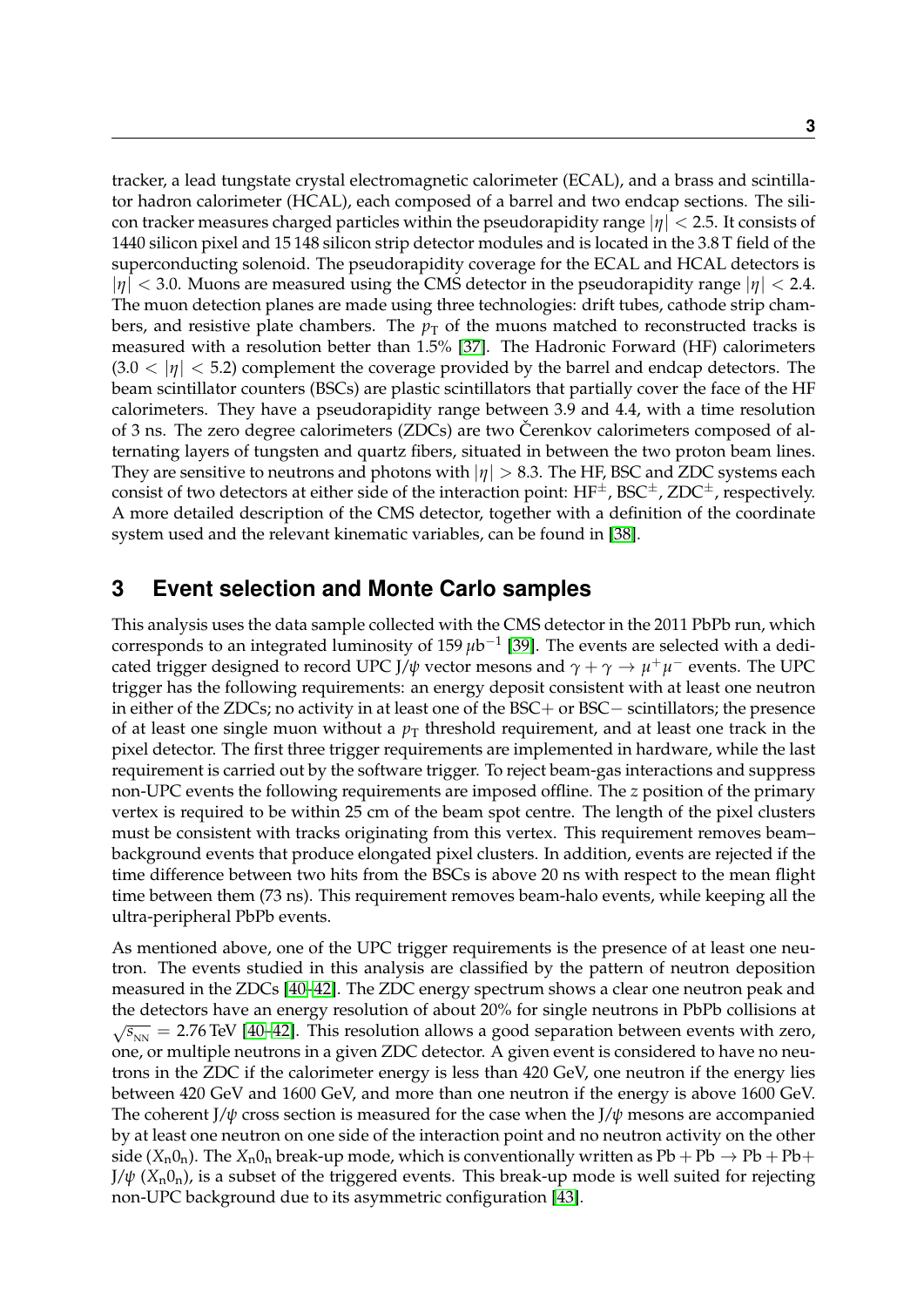Apart from the  $X_n0_n$  break-up mode, the UPC trigger also selects the  $X_nX_n$ ,  $1_n0_n$ , and  $1_n1_n$ break-up modes. The  $X_nX_n$  mode requires that both ZDCs record at least one neutron. The  $1_n0_n$  mode requires that one of the ZDCs detects exactly one neutron with no neutron activity on the other ZDC side. Finally, the  $1_n1_n$  mode requires both ZDCs to have exactly one neutron.

In addition to the ZDC requirement, two selections are applied to reject non-UPC events. First, only events with exactly two reconstructed tracks are kept. Second, the HF cell with the largest energy deposit is required to have an energy below 3.85 GeV. This requirement, which is determined studying events triggered on empty bunches, ensures that the HF energy is consistent with the presence of photon-induced processes which leave very low signal in both the HF+ and HF− detectors.

In this analysis, both muons have to satisfy the quality criteria described below, and must lie within the phase space region  $1.2 < |\eta| < 2.4$  and  $1.2 < p_T < 1.8$  GeV. This phase space region is chosen to ensure good statistical precision on the data-driven measurement of the single-muon efficiency (see Section [4\)](#page-5-0). The CMS collaboration has developed several types of muon identification [\[37\]](#page-16-2). In this analysis, all tracks in the silicon tracker that are identified as muons, based on information of the muon detectors, are used. The algorithm extrapolates each reconstructed silicon track outward to its most probable location within each detector of interest (ECAL, HCAL, muon system). This procedure enables the identification of single muons with very low transverse momenta. To reduce additional muons or charged particle tracks that can be misidentified as muons and to ensure good-quality reconstructed tracks, the single muons are required to pass the following criteria: more than 4 hits in the tracker, at least one of which is required to be in a pixel layer, a track fit with a  $\chi^2$  per degree of freedom less than three, and a transverse (longitudinal) impact parameter of less than 0.3 (20) cm from the measured vertex. For this analysis, only events with dimuons having  $p_T < 1.0$  GeV, in the rapidity interval  $1.8 < |y| < 2.3$ , are considered. The dimuon candidates are required to be within the invariant mass region 2.6  $< m(\mu^+\mu^-) < 3.5\,\text{GeV}$ . No like-sign dimuon pairs are found in this region. Applying the muon quality requirements, after all other analysis selections, only rejects one dimuon candidate out of 518 events.

In order to compute acceptance and efficiency corrections and for signal extraction purposes, Monte Carlo (MC) samples for coherent J/ $\psi$ , incoherent J/ $\psi$  and  $\gamma + \gamma$  events in the dimuon decay channel are generated, using the STARLIGHT MC event generator [\[15,](#page-14-9) [35,](#page-16-0) [44,](#page-16-8) [45\]](#page-16-9). These events are processed with the full CMS simulation and reconstruction software. The STARLIGHT generator models two-photon and photon-hadron interactions at ultra-relativistic energies. In the case of photon-nuclear reactions, it models both coherent and incoherent events using the vector meson dominance model. It uses the Glauber approach for calculating hadron-nucleus cross sections from hadron-nucleon ones, and makes use of exclusive J/*ψ* photoproduction in *γ* + p results from HERA to compute the coherent J/*ψ* cross section in *γ* + Pb interactions [\[15\]](#page-14-9). The STARLIGHT generator is also used to simulate the various break-up modes for one or both Pb nuclei, which assumes that the probabilities for exchange of multiple photons in a single event factorize in impact parameter space [\[46\]](#page-16-10).

## <span id="page-5-0"></span>**4 Signal extraction and corrections**

After applying the selections described in Section [3,](#page-4-0) the dimuon invariant mass and  $p<sub>T</sub>$  distributions are simultaneously fitted in order to extract the number of coherent J/*ψ*, incoherent J/*ψ*, and  $\gamma + \gamma \rightarrow \mu^+ \mu^-$  events. The fit uses a maximum likelihood algorithm that takes unbinned projections of the data in invariant mass and  $p<sub>T</sub>$  as inputs. The shapes of the  $p<sub>T</sub>$  distributions for these three processes are determined from STARLIGHT simulation. The yield for each of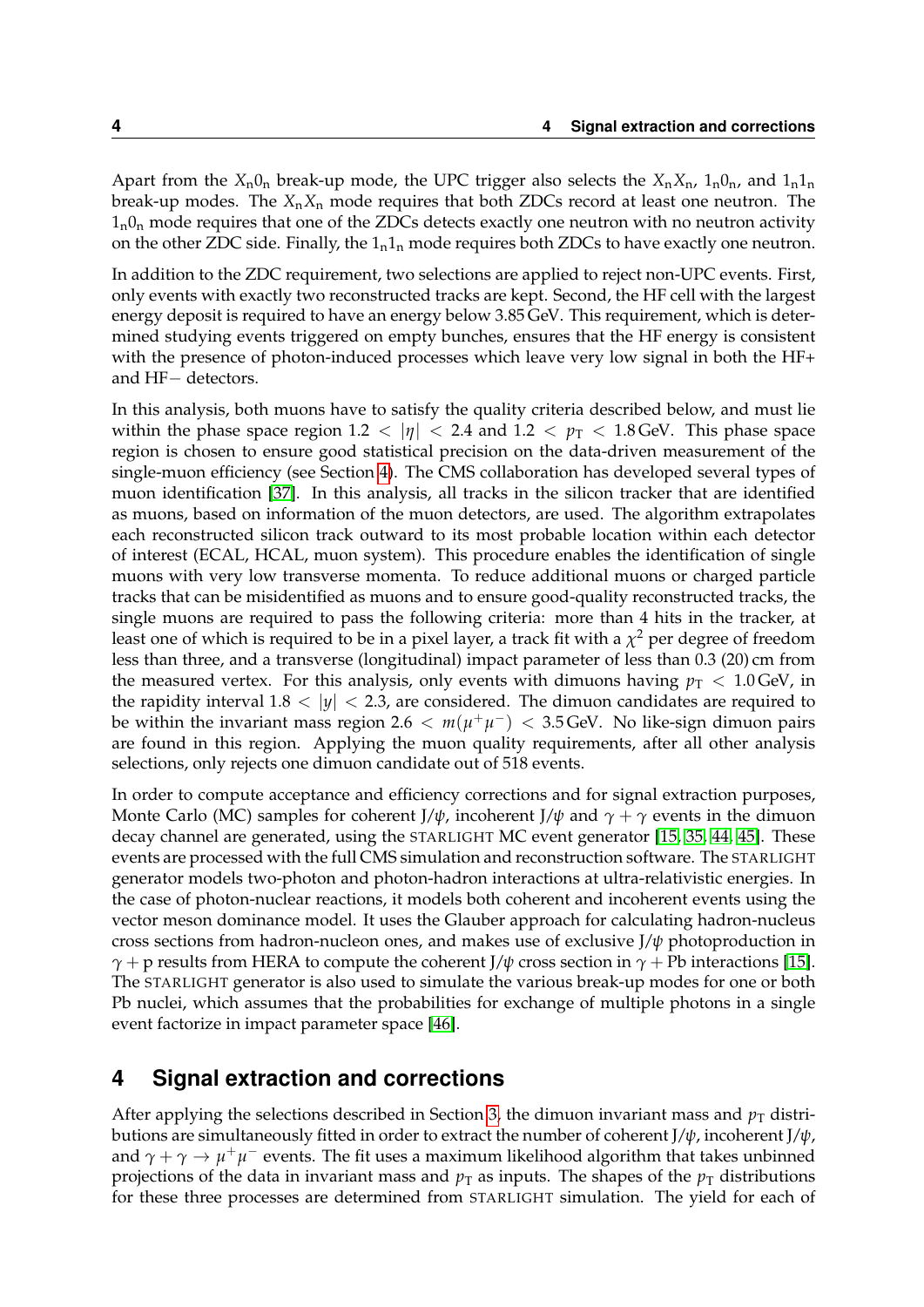these processes in the  $p<sub>T</sub>$  distribution is a free parameter of the fit. The dimuon invariant mass distribution of the sum of coherent and incoherent J/*ψ* events is described with a Crystal Ball function [\[47\]](#page-16-11), which accounts for the detector resolution as well as the radiative tail from internal bremsstrahlung. A second-order polynomial accounts for the underlying dimuon continuum that originates from  $\gamma + \gamma \rightarrow \mu^+ \mu^-$  events. The fit has nine free parameters: three for the yields of each of the processes, two for the shape of the Crystal Ball function tail, two for the mean and width of the Crystal Ball function, and two parameters for the shape of the second-order polynomial. The fit constrains the number of coherent J/*ψ*, incoherent J/*ψ*, and dimuon continuum events to be the same in the invariant mass and  $p<sub>T</sub>$  distributions. The projections of the  $X_n$ <sup>0</sup><sub>n</sub> break-up data onto the dimuon invariant mass and  $p_T$  axes are shown in Fig. [1.](#page-7-0) As discussed in Section 1, the average  $p<sub>T</sub>$  distribution for the coherent events is peaked at lower  $p<sub>T</sub>$  values than those from incoherent events. Reconstructed coherent  $J/\psi$  events are dominant for  $p_T < 0.15$  GeV, whereas reconstructed incoherent J/ $\psi$  events are dominant for  $p_T > 0.15$  GeV. For events with  $p_T < 0.15$  GeV and in the rapidity interval 1.8  $\lt |y| < 2.3$ , the fit yields  $207 \pm 18$  (stat) for the coherent J/ $\psi$  candidates,  $75 \pm 13$  (stat) for incoherent J/ $\psi$  events and  $75 \pm 13$  (stat) for  $\gamma + \gamma$  events.

In addition, the data sample is studied in terms of the following two cases: (i) neutrons emitted in the same rapidity hemisphere as the  $J/\psi$ , and (ii) neutrons emitted in the opposite rapidity hemisphere than the  $J/\psi$ . The number of coherent  $J/\psi$  events is found to be consistent, within the statistical and systematic uncertainty, between the two cases. This suggests that the emitted neutrons and the photoproduced J/*ψ* events are independent processes, within the current uncertainty. On the other hand, for incoherent J/*ψ* photoproduction most of the events are found in the configuration where the neutrons and the J/*ψ* mesons are produced in the same hemisphere. This suggests that in incoherent J/*ψ* photoproduction the low-*x* and high-*x* contributions are decoupled and can be more easily observed than in coherent J/*ψ* events. A similar qualitative behavior is observed in photoproduced J/ $\psi$  events in  $\gamma + p$  interactions by ALICE [\[8\]](#page-14-1) where the ratio of non-exclusive to exclusive  $J/\psi$  events is found to be larger at high*x* with respect to that at low-*x*. Due to the small sample size of this analysis, the coherent J/*ψ* cross section is measured by summing up both configurations.

The combined acceptance (*A*) and efficiency (*ε*) correction factor for  $J/\psi$  events in the  $X_n 0_n$ break-up mode,  $(A \,\varepsilon)^{J/\psi}$ , is 5.9  $\pm$  0.5 (syst)%. The 8% systematic uncertainty on the corrections are described in Section [5.](#page-8-0) Two factors contribute to the  $(A \epsilon)^{J/\psi}$ : 1) the product of acceptance multiplied by the offline reconstruction efficiency and 2) the trigger efficiency ( $\varepsilon_{\text{trig}}$ ). The first term is measured to be  $12.0 \pm 0.5$  (syst)%. It is obtained from both data and MC simulations. The STARLIGHT generator is used as an input to the full GEANT4 [\[48\]](#page-16-12) simulation of the CMS detector. This simulation is used to model the efficiency for all of the selections except the HF and the muon quality requirements. Zero bias data are used to compute the efficiency of the HF requirement, while the UPC data are used to compute the efficiency of the muon quality requirements. The offline selection discussed above is applied, but the trigger requirement is not demanded at this stage of the efficiency calculation. The UPC trigger efficiency *ε*trig for events passing the event selection is  $49.5 \pm 3.5$  (syst)%. This is computed by taking the product of the efficiencies of the individual components:  $\varepsilon_{\text{trig}} = \varepsilon_{\text{ZDC}} \varepsilon_{\text{pixel-track}} \varepsilon_{\text{BSC}} \varepsilon_{\text{dimum}}$ . Because these trigger components are uncorrelated to each other they are measured separately. The  $\varepsilon$ <sub>dimuon</sub> term is measured to be  $0.71 \pm 0.02$  (syst) from the analysis of the UPC data using the "tag-and-probe" method [\[37\]](#page-16-2) in which coherent  $J/\psi$  candidates are reconstructed for a wider kinematic range than in the analysis. Two different methods to compute  $\varepsilon_{\text{dimuon}}$  are studied corresponding to two different background parametrizations. Since both methods give consistent results within the statistical uncertainty, the *ε*<sub>dimuon</sub> systematic uncertainty is found to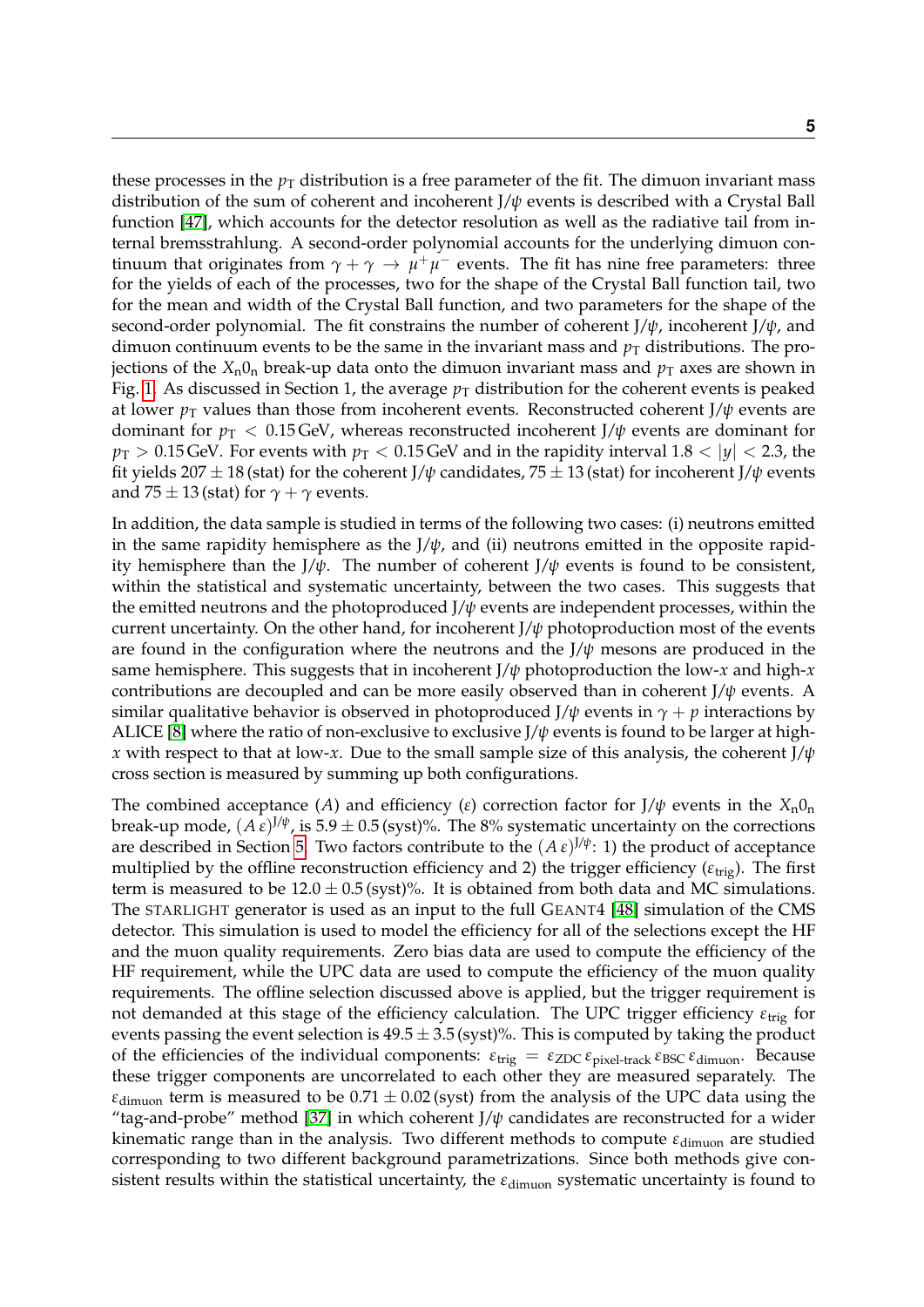<span id="page-7-0"></span>

Figure 1: Results from the simultaneous fit to dimuon invariant mass (left) and  $p<sub>T</sub>$  (right) distributions from opposite-sign muon pairs with  $p_T < 1.0$  GeV,  $1.8 < |y| < 2.3$  and  $2.6 <$  $m(\mu^+\mu^-)$  < 3.5 GeV for the  $X_n0_n$  break-up mode, after all selections are applied. In the left panel the green curve represents the  $\gamma + \gamma$  component (second-order polynomial) and the black curve the sum of the  $\gamma + \gamma$ , incoherent J/ $\psi$ , and coherent J/ $\psi$  components (see text for details). In the right panel the green, red, and blue curves represent  $\gamma + \gamma$ , coherent  $J/\psi$ , and incoherent J/*ψ* components, respectively. The black curve represents the sum of the *γ* + *γ*, coherent J/*ψ*, and incoherent J/*ψ* components. Only statistical uncertainties are shown. The data are not corrected by acceptance and efficiencies, and the MC templates are folded with the detector response simulation.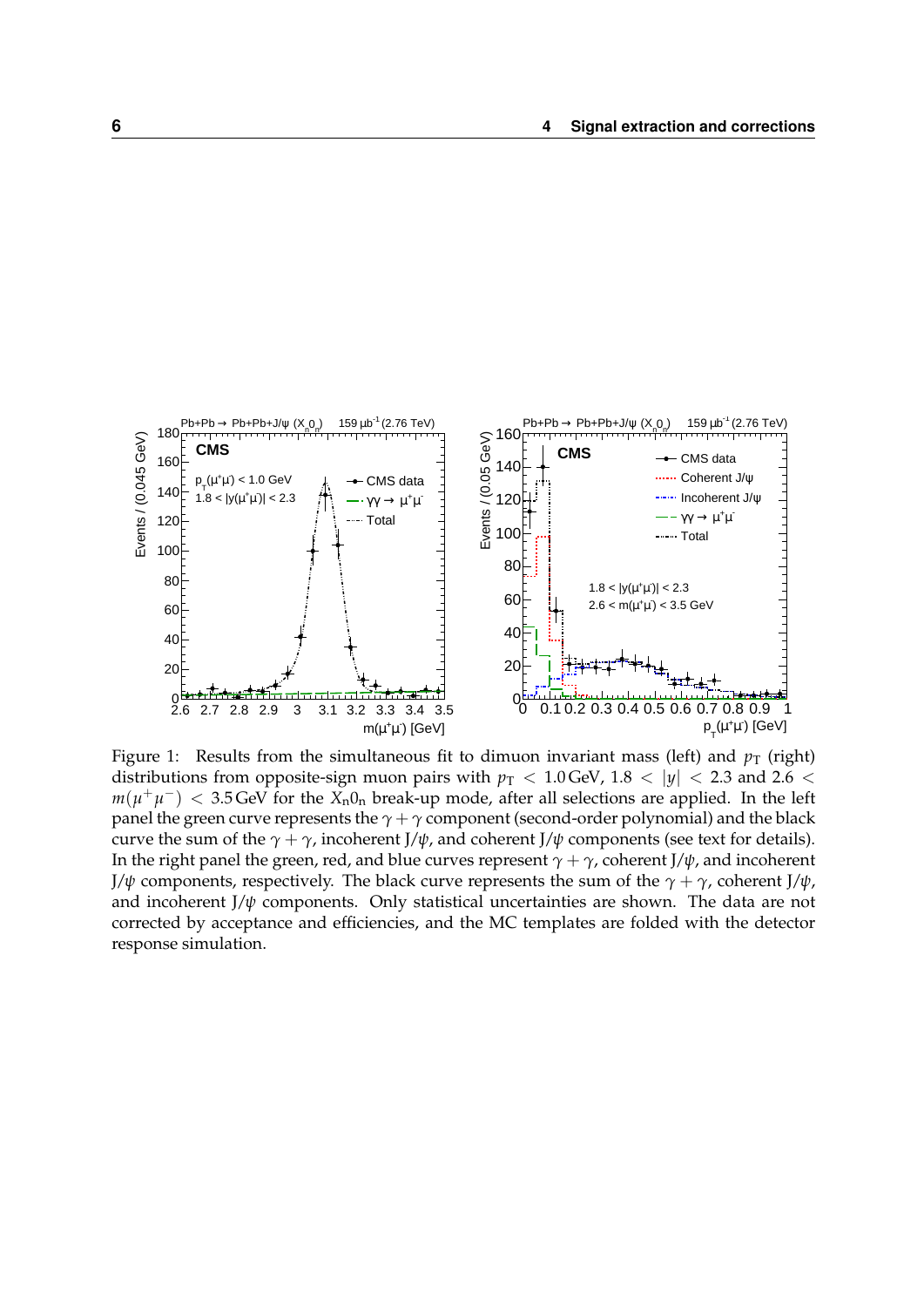be at the 2–3% level. The other components of the trigger efficiency do not require the reconstruction of coherent  $J/\psi$  candidates and they are measured separately using control triggers:  $\varepsilon_{ZDC}$  = 0.91  $\pm$  0.03 (syst),  $\varepsilon_{pixel\text{-}track}$  = 0.76  $\pm$  0.03 (syst), and  $\varepsilon_{BSC}$  is fully efficient. The systematic uncertainty for the acceptance and efficiency correction is discussed in the following section.

## <span id="page-8-0"></span>**5 Systematic uncertainties and cross-checks**

The systematic uncertainties are summarized in Table [1](#page-9-0) and can be divided into three groups. The first group corresponds to the systematic uncertainty due to the signal extraction (5%). The second group corresponds to the acceptance times efficiency correction (8% after combining the uncertainties on the neutron detection efficiency, HF energy requirement, MC correction, ZDC trigger efficiency, and J/*ψ* reconstruction efficiency). The third group corresponds to the uncertainty in the luminosity determination (5%) and in the branching ratio (0.55%). The individual uncertainties are summarized below.

- 1. The uncertainty in the signal extraction is found to be 5%. To estimate this uncertainty, the fitting functions used to describe the invariant mass distribution of the J/*ψ* and the continuum are changed to a Gaussian or Landau distribution, respectively. Also the mass region used for the signal extraction is changed to 2.4  $< m(\mu^+\mu^-) < 8.0$  GeV. The systematic uncertainty is provided by the maximum variation of the results.
- 2. The uncertainty in the neutron detection efficiency is found to be 6%. This uncertainty is mainly due to the presence of low-frequency noise in the readout and is estimated by comparing results from two different reconstruction algorithms. For each event the ZDC signal is recorded in 10 time slices of 25 ns each. The standard reconstruction method uses the difference between the signal in the main time slice and the following one. This differentiation suppresses the low-frequency noise. The alternative method estimates the noise from time slices before the main signal.
- 3. The uncertainty associated with the HF energy requirement is found to be 2%. To estimate this uncertainty, the HF energy limit is decreased from 3.85 to 2.95 GeV, changing the limit from keeping 99% of the electronic noise events to 95%. Also, the definition of the HF energy requirement is varied by using the signal from groups of calorimeter cells known as towers, instead of the individual cells. The *η* symmetry of the calorimeters is checked by defining separate limits for HF+ and HF− for both individual cells and towers. The analysis is repeated for each case and the root-mean-square of the final number of signal candidates is used to estimate the systematic uncertainty associated with this requirement.
- 4. The uncertainty in the MC acceptance corrections is found to be 1%. This is estimated by varying the  $p<sub>T</sub>$  and rapidity shapes ( $\pm 30\%$  away from the mean distribution) used to produce these corrections. As shown in Section [4,](#page-5-0) STARLIGHT reproduces very well the  $p<sub>T</sub>$  shape for the various processes. The shape of the  $p<sub>T</sub>$  distributions reflects the nuclear density distribution, which has little uncertainty.
- 5. The uncertainty for the ZDC component of the UPC trigger is found to be 3%. This is estimated by using dedicated monitoring triggers.
- 6. The uncertainty for the  $J/\psi$  reconstruction efficiency is found to be 4%. This is computed using the track reconstruction efficiency uncertainty that is found to be 1–2% [\[49\]](#page-16-13).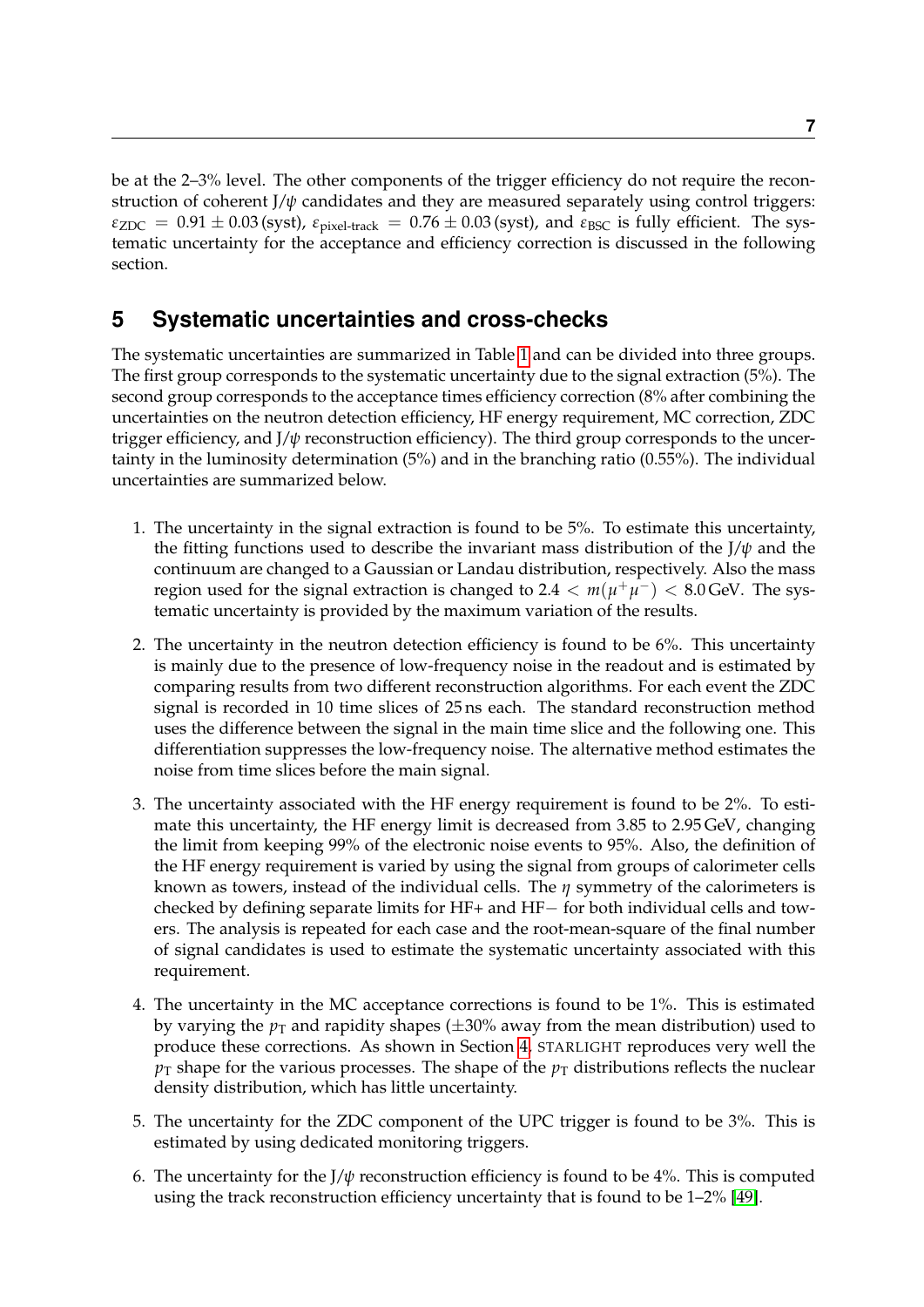- 7. The uncertainty of the integrated luminosity determination is estimated to be 5%, based on the analysis of data from van der Meer scans [\[50\]](#page-16-14). This uncertainty also covers the possible multiple interactions in the same bunch crossing originating from electromagnetic dissociation (EMD) processes which could affect the exclusivity requirement.
- 8. The uncertainty in the branching fraction for J/*ψ* decay into muons is 0.55% [\[51\]](#page-17-0).
- 9. A contamination from an electromagnetic *e* +*e* <sup>−</sup> pair could cause a possible loss of events, where one of the electrons hits the BSC scintillator and thus vetoes the event. Using a control data sample where no veto at the trigger level is applied, an upper limit on such an inefficiency is found by the ALICE collaboration to be smaller than 2% in the coherent J/*ψ* analysis, at forward rapidity [\[32\]](#page-15-10). Since no data sample, with a comparable luminosity to the one used in this analysis, exist without a veto on the BSC, and in order to be conservative, a 2% systematic uncertainty is assigned due to possible contamination from two-photon  $e^+e^-$  background.

These individual systematic uncertainties are added in quadrature resulting in a total systematic uncertainty of 11% for the coherent  $J/\psi$  cross section in the  $X_n 0_n$  configuration.

As an additional cross-check of the overall analysis, the  $\gamma + \gamma$  process is studied. As discussed in Section [4,](#page-5-0) the resulting yield of  $\gamma+\gamma$  events in the 2.6  $< m (\mu^+\mu^-) <$  3.5 GeV mass interval is  $N^{\gamma+\gamma}_{X_n 0_n}$  $X_{\text{n,0n}}^{\gamma+\gamma} = 75.2 \pm 12.7 \text{ (stat)} \pm 8.3 \text{ (syst)}$ , while the measured cross section is  $44.2 \pm 1.8 \text{ (stat)} \pm 1.2 \text{ (stat)}$  $0.40$  (syst)  $\mu$ b. This result is consistent with the QED calculation provided by the STARLIGHT MC at the one standard deviation level. The  $\gamma + \gamma \rightarrow \mu^+ \mu^-$  cross section in the dimuon mass range 4 to 8 GeV (not shown) is also found to be in agreement with the STARLIGHT prediction within one standard deviation, when considering the statistical and systematic uncertainties.

| Source                             | Uncertainty |
|------------------------------------|-------------|
| (1) Signal extraction              | 5%          |
| (2) Neutron tagging                | 6%          |
| (3) HF energy limit                | $2\%$       |
| (4) MC acceptance corrections      | $1\%$       |
| (5) ZDC efficiency estimation      | $3\%$       |
| (6) Tracking reconstruction        | $4\%$       |
| (7) Int. luminosity determination  | $5\%$       |
| (8) Branching fraction             | 0.55%       |
| (9) Two-photon $e^+e^-$ background | $2\%$       |
| Total                              | 11%         |

<span id="page-9-0"></span>Table 1: Summary of systematic uncertainties for coherent  $J/\psi$  events in the  $X_n0_n$  configuration.

## **6 Results and comparison to theoretical models on photonuclear interactions**

For the  $X_n$ <sup>0</sup><sub>n</sub> break-up mode, the coherent  $J/\psi$  cross section in the dimuon decay channel is given by

$$
\frac{\mathrm{d}\sigma_{X_n 0_n}^{\text{coh}}}{\mathrm{d}y}(J/\psi) = \frac{N_{X_n 0_n}^{\text{coh}}}{\mathcal{B}(J/\psi \to \mu^+ \mu^-)} \mathcal{L}_{\text{int}} \Delta y \, (A \, \varepsilon)^{J/\psi} \tag{1}
$$

where  $\mathcal{B}(J/\psi \to \mu^+\mu^-) = 5.96 \pm 0.03$  (syst)% is the branching fraction of J/ $\psi$  to dimuons [\[51\]](#page-17-0),  $N^{\rm coh}_{X_n0_n}$  is the coherent J/ $\psi$  yield of prompt J/ $\psi$  candidates for  $p_{\rm T}$   $<\,$  0.15 GeV,  $\mathcal{L}_{\rm int}$   $=\,159\pm8$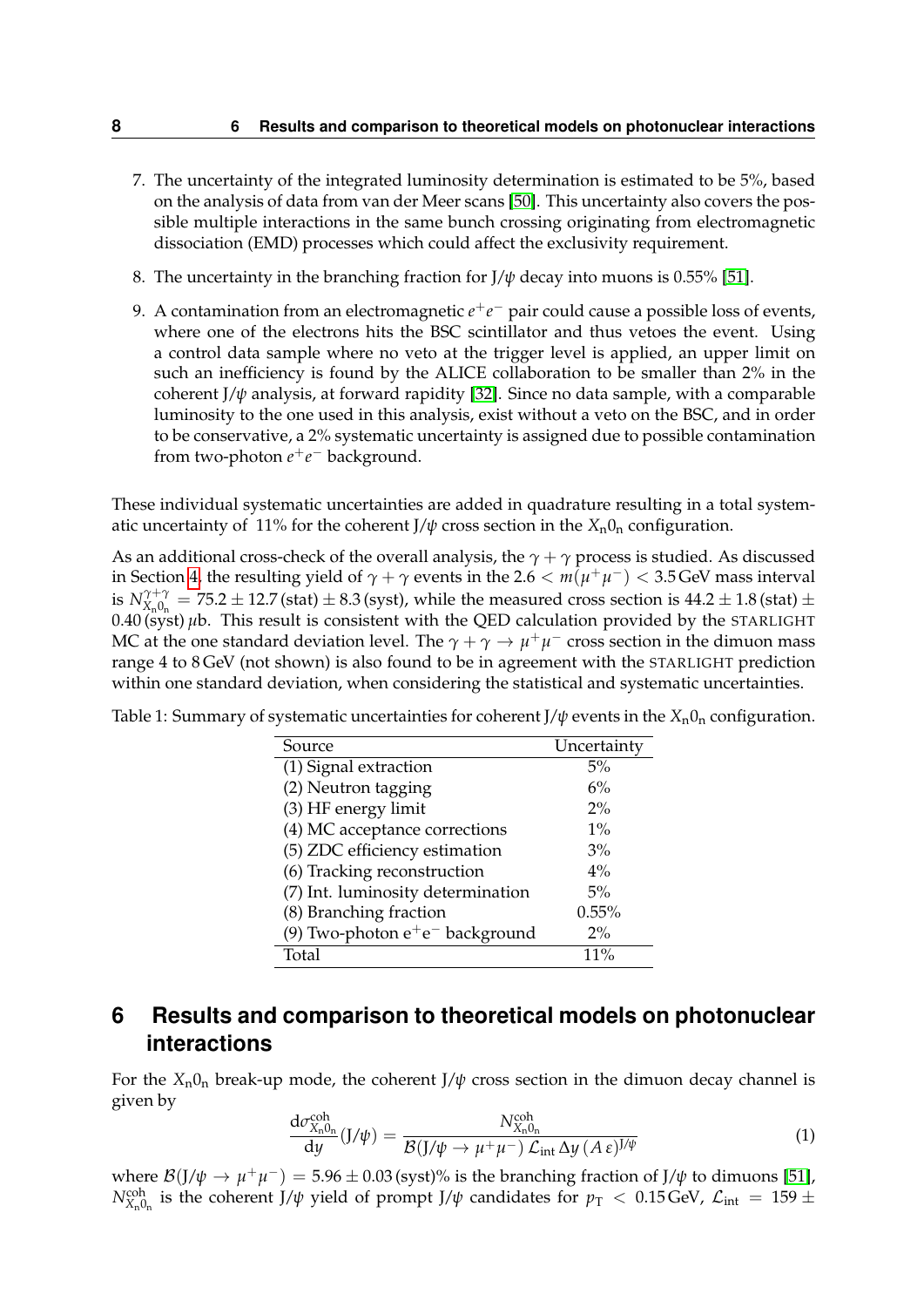8(syst)  $\mu$ b<sup>-1</sup> is an integrated luminosity,  $\Delta y = 1$  is the rapidity bin width, and  $(A ε)^{J/\psi} =$  $5.9 \pm 0.5$  (stat)% is the combined acceptance times efficiency correction factor as discussed in Section [4.](#page-5-0) The coherent J/*ψ* yield of prompt J/*ψ* candidates is given by

$$
N_{X_n0_n}^{\text{coh}} = \frac{N_{\text{yield}}}{1 + f_D} \tag{2}
$$

where  $N_{\text{yield}}$  is the coherent  $J/\psi$  yield as extracted from the fit shown in Fig. [1,](#page-7-0) and  $f_D$  is the fraction of J/ $\psi$  mesons coming from coherent  $\psi(2S) \rightarrow J/\psi$  + anything. As mentioned in Sec-tion [4,](#page-5-0)  $N_{yield} = 207 \pm 18$  (stat) for coherent J/ $\psi$  candidates with  $p_T < 0.15$  GeV in the rapidity interval  $1.8 < |y| < 2.3$ . There are not enough data to perform a coherent  $\psi(2S)$  analysis, so the feed-down correction has to rely on MC simulations. In order to calculate *fD*, coherent *ψ*(2S) events are simulated using STARLIGHT, while PYTHIA is used to simulate the *ψ*(2S) decay into the J/ $\psi$  [\[32,](#page-15-10) [33\]](#page-15-11) obtaining  $f_D = 0.018 \pm 0.011$  (theo). The theoretical uncertainty of 60% in *f*<sub>*D*</sub> is obtained from [\[32,](#page-15-10) [33\]](#page-15-11). The resulting coherent J/ $\psi$  yield for prompt J/ $\psi$  candidates is  $N^{\rm coh}_{X_n0_n}=203\pm18$  (stat). Thus, the coherent J/ $\psi$  photoproduction cross section for prompt J/ $\psi$ mesons in the  $X_n 0_n$  break-up mode is  $d\sigma_{X_n 0_n}^{coh}/dy(J/\psi) = 0.36 \pm 0.04$  (stat)  $\pm 0.04$  (syst) mb.

Although the  $d\sigma_{X_n0_n}^{\text{coh}}/dy(J/\psi)$  measurement is interesting in its own right [\[18,](#page-14-8) [22\]](#page-15-1), it is also relevant to compare our results to the theoretical predictions and recent results from the AL-ICE collaboration [\[32,](#page-15-10) [33\]](#page-15-11) that are available for the total coherent  $J/\psi$  cross section. As mentioned in Section [3,](#page-4-0) one of the UPC trigger requirements is the presence of at least one forward neutron. For this reason it is not possible to scale the measured coherent  $J/\psi$  cross section in the  $X_n$ <sub>0</sub><sub>n</sub> break-up mode to the total cross section using our own data. However, as mentioned in Section [3,](#page-4-0) STARLIGHT can simulate coherent vector meson photoproduction in the various break-up modes for one or both Pb nuclei. The STARLIGHT MC generator is found to give a good description of the break-up ratios on coherent  $\rho^0$  photoproduction measured by STAR [\[29\]](#page-15-8) and ALICE [\[46\]](#page-16-10). It is also found to give a good description of the fraction of coherent J/*ψ* events with no neutron emitted with respect to the total number of coherent J/*ψ* events, measured by ALICE [\[33\]](#page-15-11). Moreover, STARLIGHT gives a good description of the break-up ratios measured in this analysis. We measure the ratios of the coherent J/*ψ* cross section in two different break-up modes  $(X_n X_n$  and  $1_n 1_n)$  to that of the  $X_n 0_n$  mode for  $J/\psi$ events with  $p_T < 0.15$  GeV and in the rapidity interval  $1.8 < |y| < 2.3$ . The measured breakup ratios are  $0.36 \pm 0.04$  (stat) for  $X_n X_n / X_n 0_n$  and  $0.03 \pm 0.01$  (stat) for  $1_n 1_n / X_n 0_n$ , while the STARLIGHT prediction is  $0.37 \pm 0.04$  (theo) and  $0.020 \pm 0.002$  (theo), respectively. These ratios are also compatible with the extracted  $J/\psi$  yield for each break-up configuration, determined with the signal extraction procedure described in Section [4.](#page-5-0) Only statistical uncertainties in the measured break-up ratios are given since these dominate over the systematic uncertainties. The feed-down correction from  $\psi$ (2S) decays is not applied for these ratios since this contribution is expected to cancel out in the ratio. The 10% uncertainty quoted in the STARLIGHT prediction for the break-up mode scaling factors is based on recent results on UPC  $\rho^0$  photoproduction from the ALICE collaboration [\[46\]](#page-16-10). Note that the neutron break-up theoretical description is independent of whether a J/ $\psi$  or a  $\rho^0$  is produced [\[45,](#page-16-9) [46\]](#page-16-10). The scaling factor between the  $X_n$ <sup>0</sup><sub>n</sub> break-up mode and the total cross section is  $5.1 \pm 0.5$  (theo). After applying this scaling factor we obtain the total coherent J/*ψ* photoproduction cross section  $d\sigma^{\rm coh}/dy$ (J/ $\psi) = 1.82 \pm 0.22$  (stat)  $\pm$  0.20 (syst)  $\pm$  0.19 (theo) mb.

In Fig. [2,](#page-11-0) the coherent  $J/\psi$  photoproduction cross section is compared to recent ALICE measurements [\[32,](#page-15-10) [33\]](#page-15-11), to calculations by Guzey et al. [\[19,](#page-14-7) [34\]](#page-15-12) based on the impulse approximation, and to results obtained using the leading twist approximation (see below). The data from ALICE and CMS show a steady decrease with rapidity.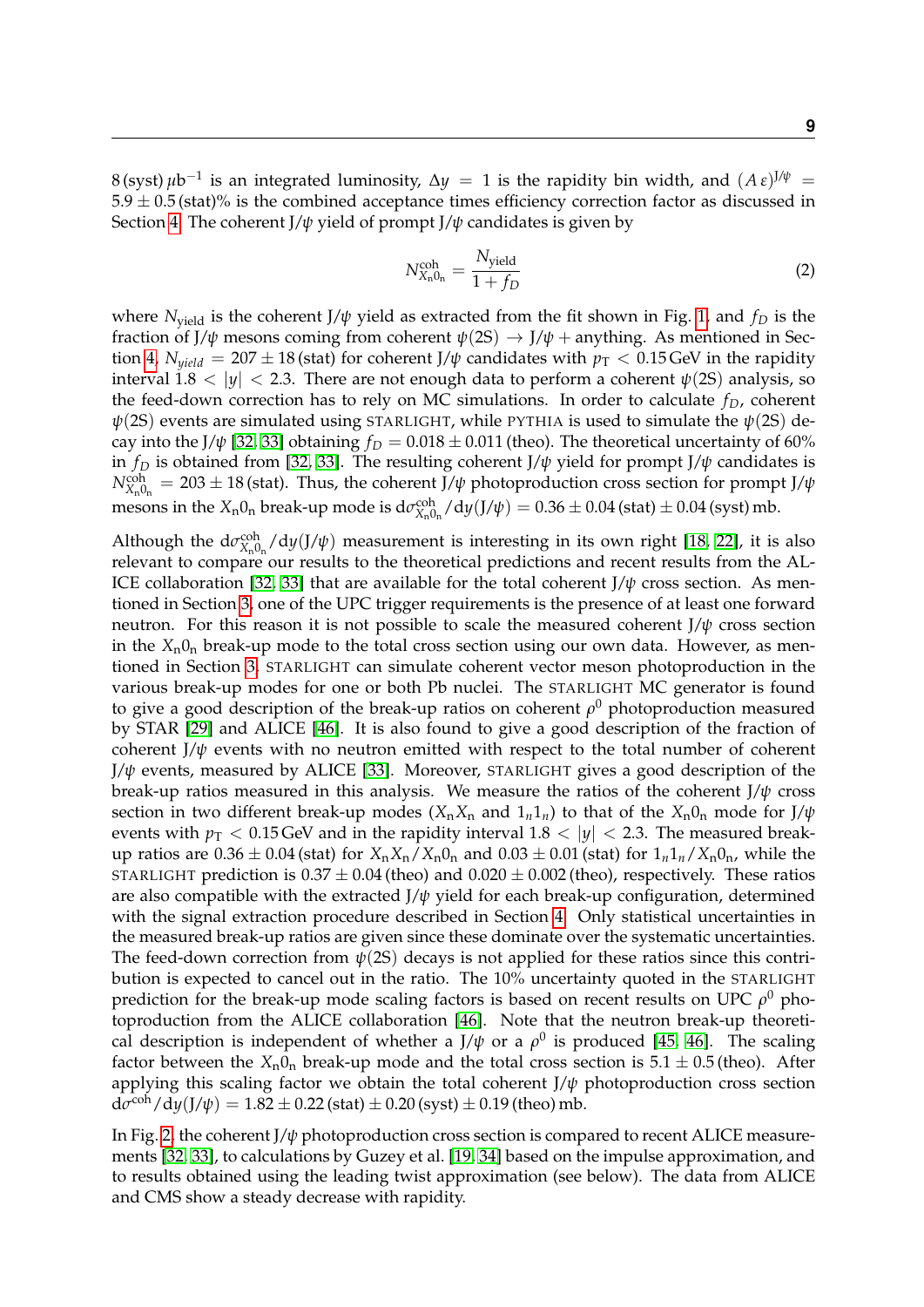<span id="page-11-0"></span>

Figure 2: Differential cross section versus rapidity for coherent J/*ψ* production in ultraperipheral PbPb collisions at <sup>√</sup> *sNN* = 2.76 TeV, measured by ALICE [\[32,](#page-15-10) [33\]](#page-15-11) and CMS (see text for details). The vertical error bars include the statistical and systematic uncertainties added in quadrature, and the horizontal bars represent the range of the measurements in *y*. Also the impulse approximation and the leading twist approximation calculations are shown (see text for details).

The leading twist approximation prediction is obtained from Ref. [\[19\]](#page-14-7) and is in good agreement with the data. It is a calculation at the partonic level that uses a diffractive proton PDF as an input, following the leading twist approximation which is based on a generalization of the Gribov–Glauber nuclear shadowing approach [\[52\]](#page-17-1). The theoretical uncertainty band for the leading twist approximation result shown in Fig. [2](#page-11-0) is 12% and is due to the uncertainty in the strength of the gluon recombination mechanism. This uncertainty is uncorrelated with the photon flux uncertainty. The nuclear gluon distribution uncertainty is largest at mid-rapidity where *x* ∼ 10−<sup>3</sup> in the nuclear gluon distribution. At forward rapidity, integrating over all possible emitted neutron configurations, there is a two-fold ambiguity about the photon direction. In this region, the measurements are mostly sensitive to  $x \sim 10^{-2}$  [\[32\]](#page-15-10).

The data are also compared to the impulse approximation result that uses data from exclusive J/ $\psi$  photoproduction in  $\gamma$  + p interactions to estimate the coherent J/ $\psi$  cross section in  $\gamma$  + Pb collisions. The impulse approximation calculation neglects all nuclear effects such as the expected modification of the gluon density in the lead nuclei compared to that of the proton. This calculation overpredicts the CMS measurement by more than 3 standard deviations in the rapidity interval  $1.8 < |y| < 2.3$ , when adding the experimental and theoretical uncertainties in quadrature.

The cross section for vector meson photoproduction in ultra-peripheral PbPb collisions is given by the sum of two cross section terms, since photons can be emitted by either of the colliding Pb nuclei. Each term is the product of three quantities: the photon flux, the integral over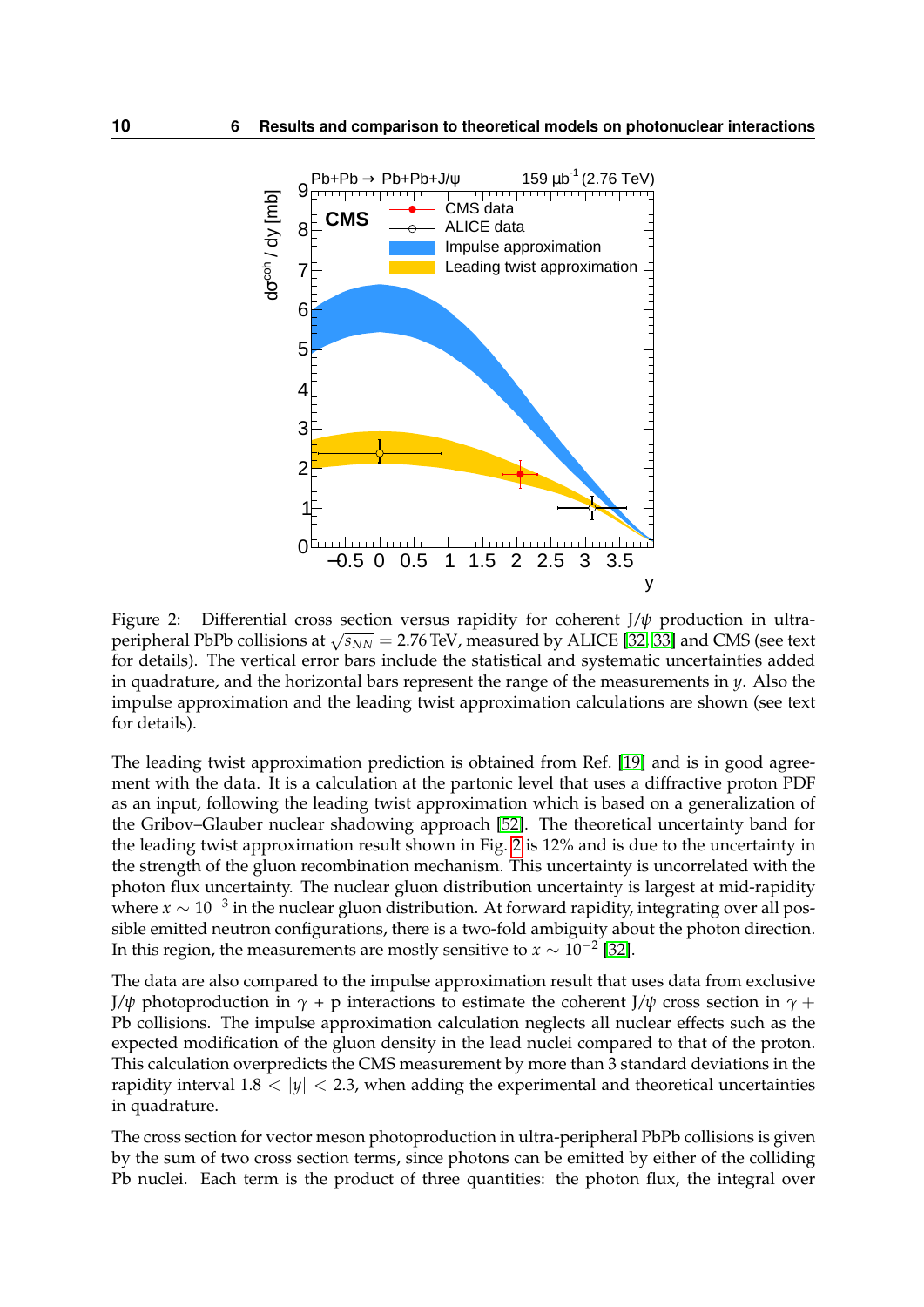squared nuclear form factor  $F_A(t)$  and the forward differential cross section  $d\sigma/dt(t=0)$  of  $\gamma + p \rightarrow J/\psi + p$ , where *t* is the momentum transfer from the target nucleus squared. The  $F_A(t)$  is the Fourier transform of the matter density  $\rho(t)$ , while the elementary cross section d*σ*/d*t* has been measured by various collaborations [\[5](#page-13-4)[–9\]](#page-14-2), as described in Section [1.](#page-2-0) The impulse approximation result shown in Fig. [2](#page-11-0) is performed by Guzey et al. using the methods they describe in Ref. [\[34\]](#page-15-12) with a pQCD motivated parametrization [\[53\]](#page-17-2) of exclusive J/*ψ* data in  $\gamma$  + p interactions which incorporates very recent LHC results [\[8,](#page-14-1) [9\]](#page-14-2). Thus, in the impulse approximation there is an experimental uncertainty associated to fitting the measured elementary cross section data to the parametrization [\[53\]](#page-17-2) and this uncertainty is at the 4% level for the relevant photon-proton center-of-mass energies discussed in this analysis. In addition, there are two theoretical uncertainties in the impulse approximation calculation. The first theoretical uncertainty is due to the matter density distribution and is estimated to be 5% based on studies of several matter distribution densities [\[34\]](#page-15-12). The second theoretical uncertainty is due to the uncertainty in the photon flux and is estimated to be 5%. This is dominated by the treatment of the photon flux factor for the case when the PbPb collisions take place at small impact parameters ∼2*RA*. These two uncertainties are correlated and so to be conservative the combined theoretical uncertainty is taken to be 10%.

The data are also consistent with the central value of the EPS09 global fit from 2009 (not shown), which has large uncertainties [\[26\]](#page-15-5). Other calculations of the coherent J/*ψ* cross section are not considered because the theoretical uncertainties are not available.

## **7 Summary**

The coherent J/*<sup>ψ</sup>* photoproduction cross section in ultra-peripheral PbPb collisions at <sup>√</sup> *sNN* = 2.76 TeV, in conjunction with at least one neutron on one side of the interaction point and no neutron activity on the other side, is measured to be  $d\sigma_{X_n0_n}^{\rm coh}/dy(J/\psi)=0.36\pm0.04$  (stat)  $\pm$ 0.04 (syst) mb in the rapidity interval  $1.8 < |y| < 2.3$ . This measurement is extrapolated to the total coherent J/ $\psi$  cross section, resulting in d $\sigma^{\rm coh}/dy$ (J/ $\psi) = 1.82 \pm 0.22$  (stat)  $\pm$  0.20 (syst)  $\pm$ 0.19 (theo) mb in the measured rapidity interval. These results complement recent measurements on coherent J/*<sup>ψ</sup>* photoproduction in ultra-peripheral PbPb collisions at <sup>√</sup> *sNN* = 2.76 TeV by the ALICE collaboration. An impulse approximation model prediction is strongly disfavored, indicating that nuclear effects expected to be present at low *x* and *Q*<sup>2</sup> values are needed to describe the data. The prediction given by the leading twist approximation, which includes nuclear gluon shadowing, is consistent with the data. In addition, we observe that, in contrast to coherent J/*ψ* events, the vast majority of incoherent J/*ψ* candidates are in the configuration when the  $J/\psi$  and the emitted neutrons are in the same rapidity hemisphere (high-x component). This is qualitative agreement with the recent photoproducted J/*ψ* analysis off protons by the ALICE collaboration.

## **Acknowledgments**

We congratulate our colleagues in the CERN accelerator departments for the excellent performance of the LHC and thank the technical and administrative staffs at CERN and at other CMS institutes for their contributions to the success of the CMS effort. In addition, we gratefully acknowledge the computing centers and personnel of the Worldwide LHC Computing Grid for delivering so effectively the computing infrastructure essential to our analyses. Finally, we acknowledge the enduring support for the construction and operation of the LHC and the CMS detector provided by the following funding agencies: BMWFW and FWF (Austria); FNRS and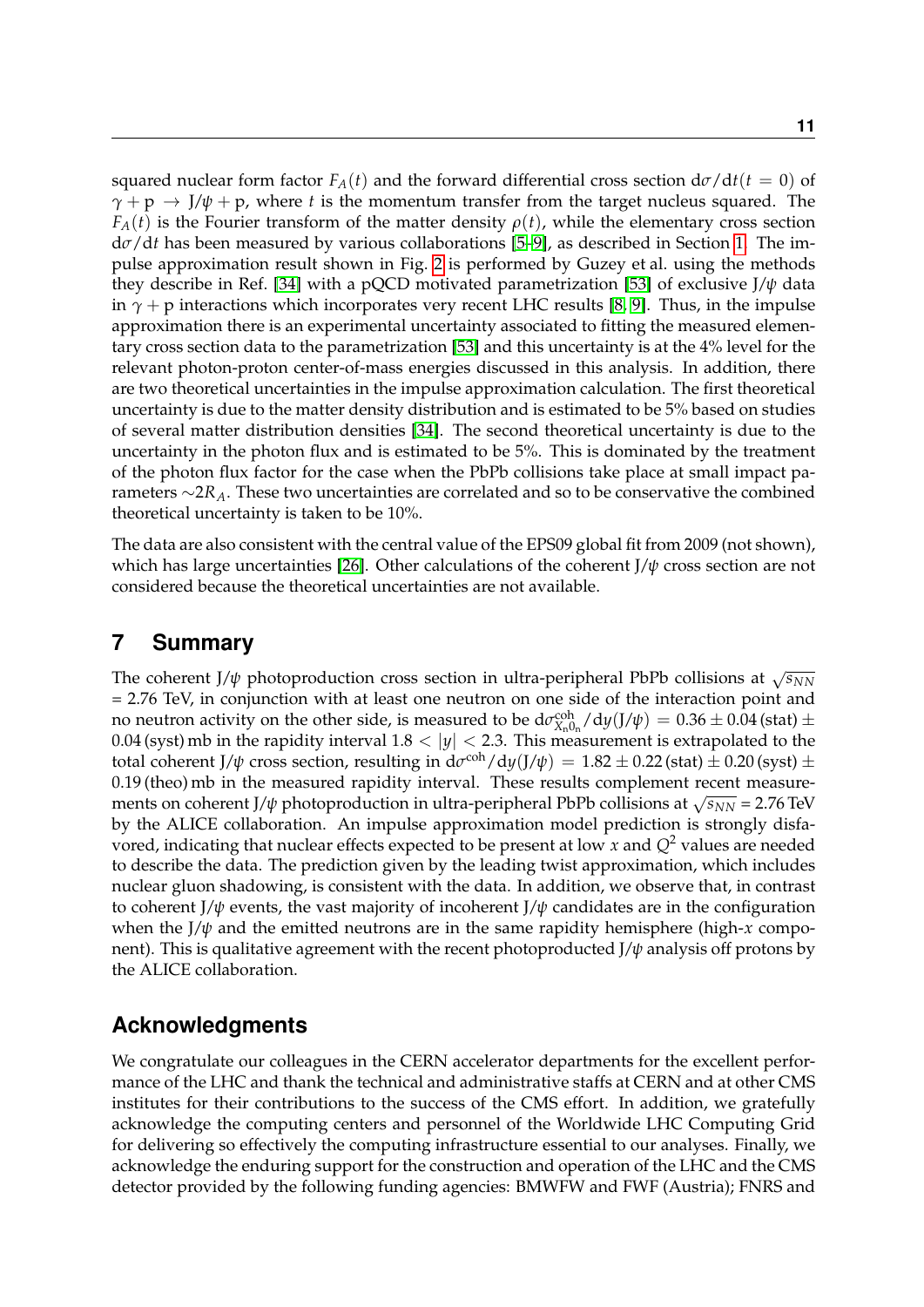FWO (Belgium); CNPq, CAPES, FAPERJ, and FAPESP (Brazil); MES (Bulgaria); CERN; CAS, MoST, and NSFC (China); COLCIENCIAS (Colombia); MSES and CSF (Croatia); RPF (Cyprus); MoER, ERC IUT and ERDF (Estonia); Academy of Finland, MEC, and HIP (Finland); CEA and CNRS/IN2P3 (France); BMBF, DFG, and HGF (Germany); GSRT (Greece); OTKA and NIH (Hungary); DAE and DST (India); IPM (Iran); SFI (Ireland); INFN (Italy); MSIP and NRF (Republic of Korea); LAS (Lithuania); MOE and UM (Malaysia); BUAP, CINVESTAV, CONACYT, LNS, SEP, and UASLP-FAI (Mexico); MBIE (New Zealand); PAEC (Pakistan); MSHE and NSC (Poland); FCT (Portugal); JINR (Dubna); MON, RosAtom, RAS and RFBR (Russia); MESTD (Serbia); SEIDI and CPAN (Spain); Swiss Funding Agencies (Switzerland); MST (Taipei); ThEP-Center, IPST, STAR and NSTDA (Thailand); TUBITAK and TAEK (Turkey); NASU and SFFR (Ukraine); STFC (United Kingdom); DOE and NSF (USA).

Individuals have received support from the Marie-Curie program and the European Research Council and EPLANET (European Union); the Leventis Foundation; the A. P. Sloan Foundation; the Alexander von Humboldt Foundation; the Belgian Federal Science Policy Office; the Fonds pour la Formation a la Recherche dans l'Industrie et dans l'Agriculture (FRIA-Belgium); ` the Agentschap voor Innovatie door Wetenschap en Technologie (IWT-Belgium); the Ministry of Education, Youth and Sports (MEYS) of the Czech Republic; the Council of Science and Industrial Research, India; the HOMING PLUS program of the Foundation for Polish Science, cofinanced from European Union, Regional Development Fund; the Mobility Plus program of the Ministry of Science and Higher Education (Poland); the OPUS program of the National Science Center (Poland); the Thalis and Aristeia programs cofinanced by EU-ESF and the Greek NSRF; the National Priorities Research Program by Qatar National Research Fund; the Programa Clarín-COFUND del Principado de Asturias; the Rachadapisek Sompot Fund for Postdoctoral Fellowship, Chulalongkorn University (Thailand); the Chulalongkorn Academic into Its 2nd Century Project Advancement Project (Thailand); and the Welch Foundation, contract C-1845.

## **References**

- <span id="page-13-0"></span>[1] C. A. Bertulani, S. R. Klein, and J. Nystrand, "Physics of ultra-peripheral nuclear collisions", *Ann. Rev. Nucl. Part. Sci.* **55** (2005) 271, [doi:10.1146/annurev.nucl.55.090704.151526](http://dx.doi.org/10.1146/annurev.nucl.55.090704.151526), [arXiv:nucl-ex/0502005](http://www.arXiv.org/abs/nucl-ex/0502005).
- [2] A. J. Baltz, "The physics of ultraperipheral collisions at the LHC", *Phys. Rept.* **458** (2008) 1, [doi:10.1016/j.physrep.2007.12.001](http://dx.doi.org/10.1016/j.physrep.2007.12.001), [arXiv:0706.3356](http://www.arXiv.org/abs/0706.3356).
- <span id="page-13-1"></span>[3] J. G. Contreras and J. D. Tapia Takaki, "Ultra-peripheral heavy-ion collisions at the LHC", *Int. J. Mod. Phys. A* **30** (2015) 1542012, [doi:10.1142/S0217751X15420129](http://dx.doi.org/10.1142/S0217751X15420129).
- <span id="page-13-2"></span>[4] H1 Collaboration, "Elastic and proton-dissociative photoproduction of *J*/*ψ* mesons at HERA", *Eur. Phys. J. C* **73** (2013) 2466, [doi:10.1140/epjc/s10052-013-2466-y](http://dx.doi.org/10.1140/epjc/s10052-013-2466-y), [arXiv:1304.5162](http://www.arXiv.org/abs/1304.5162).
- <span id="page-13-4"></span>[5] H1 Collaboration, "Elastic J/*ψ* production at HERA", *Eur. Phys. J. C* **46** (2006) 585, [doi:10.1140/epjc/s2006-02519-5](http://dx.doi.org/10.1140/epjc/s2006-02519-5), [arXiv:hep-ex/0510016](http://www.arXiv.org/abs/hep-ex/0510016).
- <span id="page-13-3"></span>[6] ZEUS Collaboration, "Exclusive photoproduction of J/*ψ* mesons at HERA", *Eur. Phys. J. C* **24** (2002) 345, [doi:10.1007/s10052-002-0953-7](http://dx.doi.org/10.1007/s10052-002-0953-7), [arXiv:hep-ex/0201043](http://www.arXiv.org/abs/hep-ex/0201043).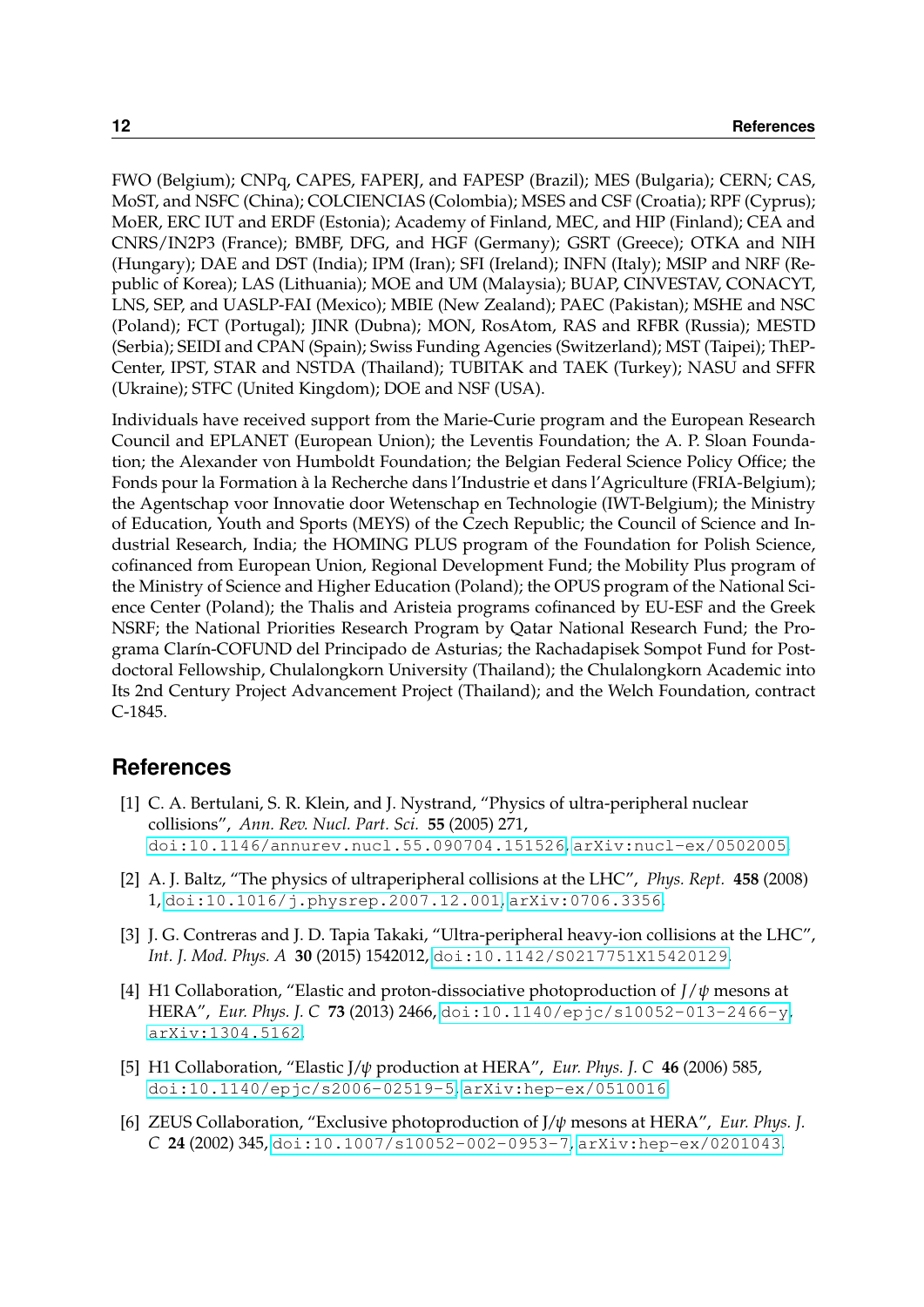- <span id="page-14-0"></span>[7] CDF Collaboration, "Observation of exclusive charmonium production and  $\gamma \gamma \to \mu^+ \mu^$ in pp collisions at ¯ *s* = 1.96 TeV", *Phys. Rev. Lett.* **102** (2009) 242001, [doi:10.1103/PhysRevLett.102.242001](http://dx.doi.org/10.1103/PhysRevLett.102.242001), [arXiv:0902.1271](http://www.arXiv.org/abs/0902.1271).
- <span id="page-14-1"></span>[8] ALICE Collaboration, "Exclusive J/*ψ* photoproduction off protons in ultra-peripheral  $P_{\text{P}}$ Pb collisions at  $\sqrt{s_{\text{NN}}}$  = 5.02 TeV", *Phys. Rev. Lett.* **113** (2014) 232504, [doi:10.1103/PhysRevLett.113.232504](http://dx.doi.org/10.1103/PhysRevLett.113.232504), [arXiv:1406.7819](http://www.arXiv.org/abs/1406.7819).
- <span id="page-14-2"></span>[9] LHCb Collaboration, "Updated measurements of exclusive J/*ψ* and *ψ*(2S) production  $\text{LHCD}$  Conaboration, Updated measurements of exclusive *J/ψ* and *ψ*(∠5) cross-sections in pp collisions at  $\sqrt{s} = 7 \text{ TeV}$ , *J. Phys. G* 41 (2014) 055002, [doi:10.1088/0954-3899/41/5/055002](http://dx.doi.org/10.1088/0954-3899/41/5/055002), [arXiv:1401.3288](http://www.arXiv.org/abs/1401.3288).
- <span id="page-14-3"></span>[10] M. G. Ryskin, "Diffractive J/*ψ* electroproduction in LLA QCD", *Z. Phys. C* **57** (1993) 89, [doi:10.1007/BF01555742](http://dx.doi.org/10.1007/BF01555742).
- <span id="page-14-4"></span>[11] S. J. Brodsky et al., "Diffractive leptoproduction of vector mesons in QCD", *Phys. Rev. D* **50** (1994) 3134, [doi:10.1103/PhysRevD.50.3134](http://dx.doi.org/10.1103/PhysRevD.50.3134), [arXiv:hep-ph/9402283](http://www.arXiv.org/abs/hep-ph/9402283).
- <span id="page-14-5"></span>[12] A. Adeluyi and C. A. Bertulani, "Constraining gluon shadowing using photoproduction in ultraperipheral pA and AA Collisions", *Phys. Rev. C* **85** (2012) 044904, [doi:10.1103/PhysRevC.85.044904](http://dx.doi.org/10.1103/PhysRevC.85.044904), [arXiv:1201.0146](http://www.arXiv.org/abs/1201.0146).
- [13] A. Adeluyi and T. Nguyen, "Coherent photoproduction of J/*ψ* and Υ mesons in ultraperipheral pPb and PbPb collisions at the CERN LHC", *Phys. Rev. C* **87** (2013) 027901, [doi:10.1103/PhysRevC.87.027901](http://dx.doi.org/10.1103/PhysRevC.87.027901), [arXiv:1302.4288](http://www.arXiv.org/abs/1302.4288).
- [14] A. Cisek, W. Schafer, and A. Szczurek, "Exclusive coherent production of heavy vector mesons in nucleus-nucleus collisions at LHC", *Phys. Rev. C* **86** (2012) 014905, [doi:10.1103/PhysRevC.86.014905](http://dx.doi.org/10.1103/PhysRevC.86.014905), [arXiv:1204.5381](http://www.arXiv.org/abs/1204.5381).
- <span id="page-14-9"></span>[15] S. Klein and J. Nystrand, "Exclusive vector meson production in relativistic heavy ion collisions", *Phys. Rev. C* **60** (1999) 014903, [doi:10.1103/PhysRevC.60.014903](http://dx.doi.org/10.1103/PhysRevC.60.014903), [arXiv:hep-ph/9902259](http://www.arXiv.org/abs/hep-ph/9902259).
- [16] T. Lappi and H. Mantysaari, "J/*ψ* production in ultraperipheral Pb+Pb and p+Pb collisions at energies available at the CERN Large Hadron Collider", *Phys. Rev. C* **87** (2013) 032201, [doi:10.1103/PhysRevC.87.032201](http://dx.doi.org/10.1103/PhysRevC.87.032201), [arXiv:1301.4095](http://www.arXiv.org/abs/1301.4095).
- [17] V. P. Goncalves and M. V. T. Machado, "Vector meson production in coherent hadronic interactions: An update on predictions for RHIC and LHC", *Phys. Rev. C* **84** (2011) 011902, [doi:10.1103/PhysRevC.84.011902](http://dx.doi.org/10.1103/PhysRevC.84.011902), [arXiv:1106.3036](http://www.arXiv.org/abs/1106.3036).
- <span id="page-14-8"></span>[18] V. Rebyakova, M. Strikman, and M. Zhalov, "Coherent *ρ* <sup>0</sup> and J/*ψ* photoproduction in ultraperipheral processes with electromagnetic dissociation of heavy ions at RHIC and LHC", *Phys. Lett. B* **710** (2012) 647, [doi:10.1016/j.physletb.2012.03.041](http://dx.doi.org/10.1016/j.physletb.2012.03.041), [arXiv:1109.0737](http://www.arXiv.org/abs/1109.0737).
- <span id="page-14-7"></span>[19] V. Guzey, M. Strikman, and M. Zhalov, "Disentangling coherent and incoherent quasielastic J/*ψ* photoproduction on nuclei by neutron tagging in ultraperipheral ion collisions at the LHC", *Eur. Phys. J. C* **74** (2014) 2942, [doi:10.1140/epjc/s10052-014-2942-z](http://dx.doi.org/10.1140/epjc/s10052-014-2942-z), [arXiv:1312.6486](http://www.arXiv.org/abs/1312.6486).
- <span id="page-14-6"></span>[20] [Yu. P. Ivanov, B. Z. Kopeliovich, and I. Schmidt, "Vector meson production in](https://inspirehep.net/record/752847/files/arXiv:0706.1532.pdf) [ultra-peripheral collisions at LHC",](https://inspirehep.net/record/752847/files/arXiv:0706.1532.pdf) in *Workshop on Heavy Ion Collisions at the LHC: Last Call for Predictions Geneva, Switzerland, May 14-June 8, 2007*. 2007. [arXiv:0706.1532](http://www.arXiv.org/abs/0706.1532).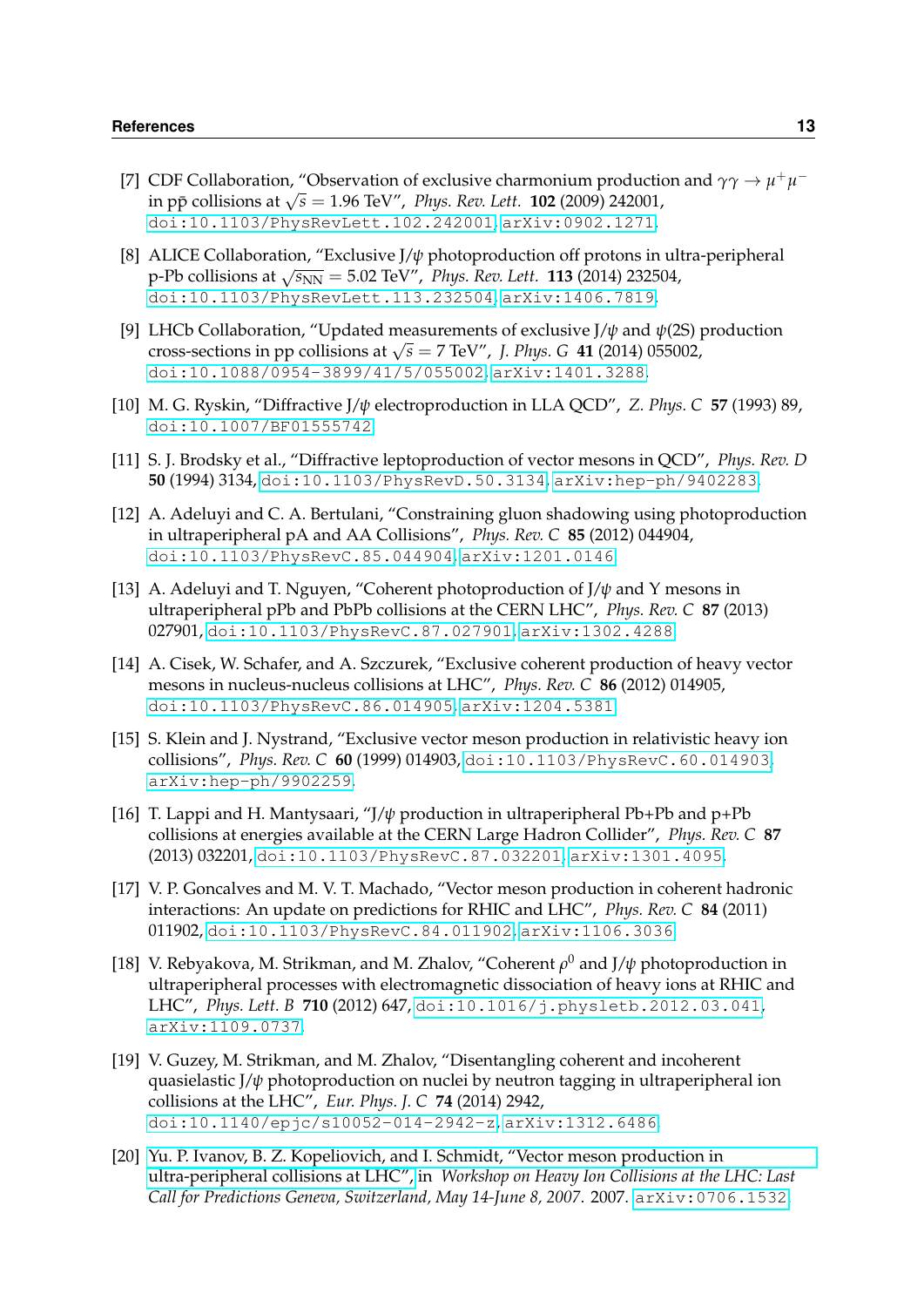- <span id="page-15-0"></span>[21] B. L. Berman and S. C. Fultz, "Measurements of the giant dipole resonance with monoenergetic photons", *Rev. Mod. Phys.* **47** (1975) 713, [doi:10.1103/RevModPhys.47.713](http://dx.doi.org/10.1103/RevModPhys.47.713).
- <span id="page-15-1"></span>[22] V. Guzey, E. Kryshen, and M. Zhalov, "Coherent photoproduction of vector mesons in ultraperipheral heavy ion collisions: Update for run 2 at the CERN Large Hadron Collider", *Phys. Rev. C* **93** (2016), no. 5, 055206, [doi:10.1103/PhysRevC.93.055206](http://dx.doi.org/10.1103/PhysRevC.93.055206), [arXiv:1602.01456](http://www.arXiv.org/abs/1602.01456).
- <span id="page-15-2"></span>[23] A. Accardi et al., "Electron ion collider: The next QCD frontier - understanding the glue that binds us all", (2012). [arXiv:1212.1701](http://www.arXiv.org/abs/1212.1701).
- <span id="page-15-3"></span>[24] J. L. Abelleira Fernandez et al., "A Large Hadron Electron Collider at CERN: Report on the Physics and Design Concepts for Machine and Detector", *J. Phys. G* **39** (2012) 075001, [doi:10.1088/0954-3899/39/7/075001](http://dx.doi.org/10.1088/0954-3899/39/7/075001), [arXiv:1206.2913](http://www.arXiv.org/abs/1206.2913).
- <span id="page-15-4"></span>[25] Y. Akiba et al., "The hot QCD white paper: Exploring the phases of QCD at RHIC and the LHC", (2015). [arXiv:1502.02730](http://www.arXiv.org/abs/1502.02730).
- <span id="page-15-5"></span>[26] K. J. Eskola, H. Paukkunen, and C. A. Salgado, "EPS09: A new generation of NLO and LO nuclear parton distribution functions", *JHEP* **04** (2009) 065, [doi:10.1088/1126-6708/2009/04/065](http://dx.doi.org/10.1088/1126-6708/2009/04/065), [arXiv:0902.4154](http://www.arXiv.org/abs/0902.4154).
- <span id="page-15-6"></span>[27] S. P. Jones, A. D. Martin, M. G. Ryskin, and T. Teubner, "Exclusive J/*ψ* and Υ photoproduction and the low *x* gluon", *J. Phys. G* **43** (2016) 035002, [doi:10.1088/0954-3899/43/3/035002](http://dx.doi.org/10.1088/0954-3899/43/3/035002), [arXiv:1507.06942](http://www.arXiv.org/abs/1507.06942).
- <span id="page-15-7"></span>[28] J. Rojo et al., "The PDF4LHC report on PDFs and LHC data: Results from run I and preparation for run II", *J. Phys. G* **42** (2015) 103103, [doi:10.1088/0954-3899/42/10/103103](http://dx.doi.org/10.1088/0954-3899/42/10/103103), [arXiv:1507.00556](http://www.arXiv.org/abs/1507.00556).
- <span id="page-15-8"></span>[29] STAR Collaboration, "*ρ* <sup>0</sup> photoproduction in ultraperipheral relativistic heavy ion collisions at  $\sqrt{s_{NN}}$  = 200 GeV", *Phys. Rev.* C 77 (2008) 034910, [doi:10.1103/PhysRevC.77.034910](http://dx.doi.org/10.1103/PhysRevC.77.034910), [arXiv:0712.3320](http://www.arXiv.org/abs/0712.3320).
- <span id="page-15-13"></span>[30] PHENIX Collaboration, "Photoproduction of J/ $ψ$  and of high mass e<sup>+</sup>e<sup>-</sup> in  $\mu$  The NIX Conaboration, Thotoproduction of  $y/\psi$  and of high mass  $\epsilon$   $\epsilon$  in the multra-peripheral Au+Au collisions at  $\sqrt{s_{NN}}$  = 200 GeV", *Phys. Lett. B* **679** (2009) 321, [doi:10.1016/j.physletb.2009.07.061](http://dx.doi.org/10.1016/j.physletb.2009.07.061), [arXiv:0903.2041](http://www.arXiv.org/abs/0903.2041).
- <span id="page-15-9"></span>[31] STAR Collaboration, " $\rho^0$  photoproduction in AuAu collisions at  $\sqrt{s_{NN}} = 62.4$  GeV with the STAR detector", *Phys. Rev. c* **85** (2012) 014910, [doi:10.1103/PhysRevC.85.014910](http://dx.doi.org/10.1103/PhysRevC.85.014910), [arXiv:1107.4630](http://www.arXiv.org/abs/1107.4630).
- <span id="page-15-10"></span>[32] ALICE Collaboration, "Coherent J/*ψ* photoproduction in ultra-peripheral Pb-Pb  $\chi$ <sup>2</sup>Collisions at  $\sqrt{s_{NN}}$  = 2.76 TeV", *Phys. Lett. B* **718** (2013) 1273, [doi:10.1016/j.physletb.2012.11.059](http://dx.doi.org/10.1016/j.physletb.2012.11.059), [arXiv:1209.3715](http://www.arXiv.org/abs/1209.3715).
- <span id="page-15-11"></span>[33] ALICE Collaboration, "Charmonium and  $e^+e^-$  pair photoproduction at mid-rapidity in  $\frac{1}{\sqrt{2}}$  except conaboration, Charmonium and  $e^+e^-$  pair photoproduction at mu-rapidity ultra-peripheral Pb-Pb collisions at  $\sqrt{s_{NN}}$ =2.76 TeV", *Eur. Phys. J. C* **73** (2013) 2617, [doi:10.1140/epjc/s10052-013-2617-1](http://dx.doi.org/10.1140/epjc/s10052-013-2617-1), [arXiv:1305.1467](http://www.arXiv.org/abs/1305.1467).
- <span id="page-15-12"></span>[34] V. Guzey, E. Kryshen, M. Strikman, and M. Zhalov, "Evidence for nuclear gluon shadowing from the ALICE measurements of PbPb ultraperipheral exclusive J/*ψ* production", *Phys. Lett. B* **726** (2013) 290, [doi:10.1016/j.physletb.2013.08.043](http://dx.doi.org/10.1016/j.physletb.2013.08.043), [arXiv:1305.1724](http://www.arXiv.org/abs/1305.1724).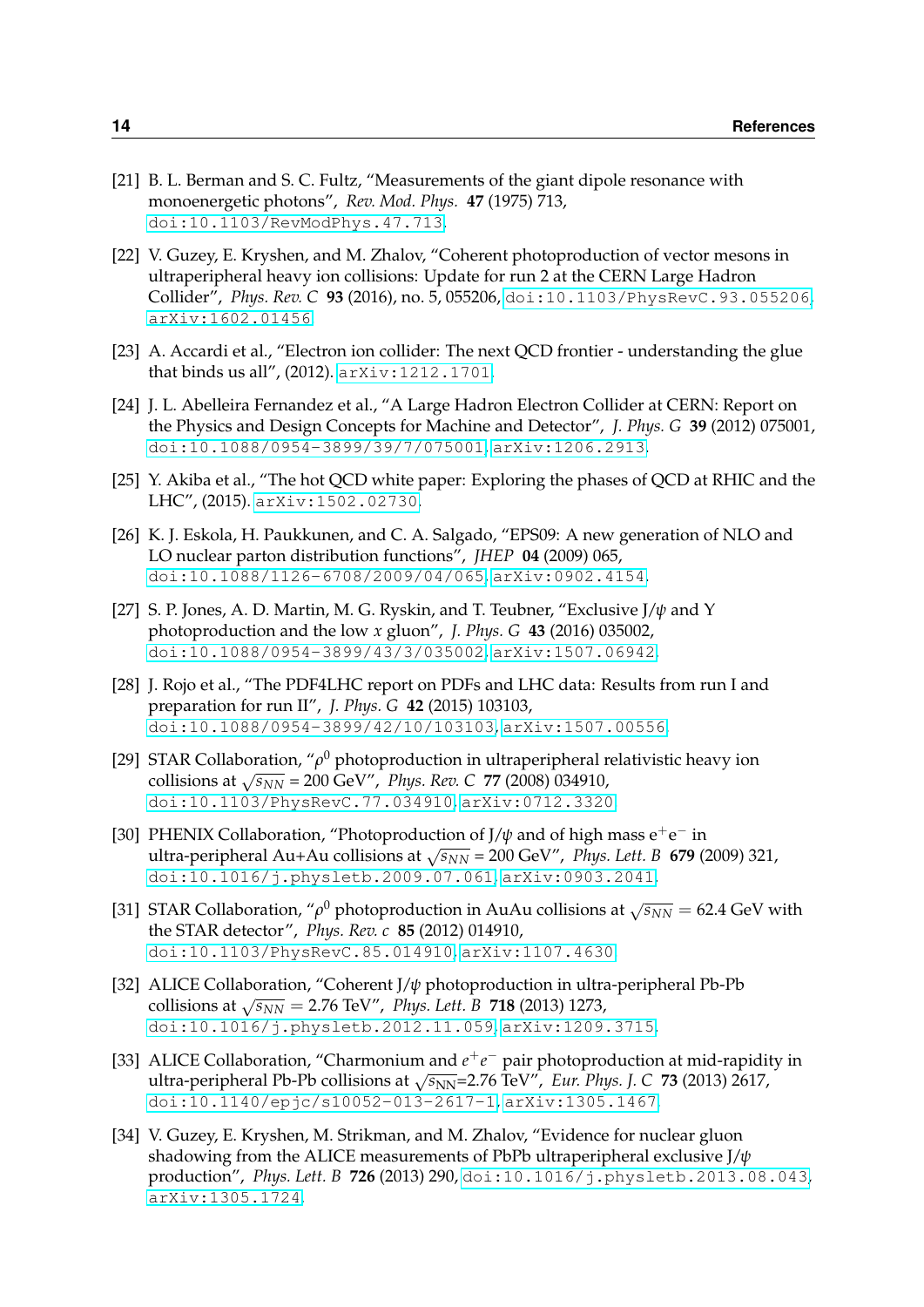- <span id="page-16-0"></span>[35] S. R. Klein et al., "STARlight: A Monte Carlo simulation program for ultra-peripheral collisions of relativistic ions", *Comp. Phys. Comm.* **212** (2017) 258, [doi:10.1016/j.cpc.2016.10.016](http://dx.doi.org/10.1016/j.cpc.2016.10.016), [arXiv:1607.03838](http://www.arXiv.org/abs/1607.03838).
- <span id="page-16-1"></span>[36] K. J. Eskola, H. Paukkunen, and C. A. Salgado, "An improved global analysis of nuclear parton distribution functions including RHIC data", *JHEP* **07** (2008) 102, [doi:10.1088/1126-6708/2008/07/102](http://dx.doi.org/10.1088/1126-6708/2008/07/102), [arXiv:0802.0139](http://www.arXiv.org/abs/0802.0139).
- <span id="page-16-2"></span>[37] CMS Collaboration, "Performance of CMS muon reconstruction in pp collision events at √  $\sqrt{s}$  = 7 TeV", *JINST* 7 (2012) P10002, [doi:10.1088/1748-0221/7/10/P10002](http://dx.doi.org/10.1088/1748-0221/7/10/P10002), [arXiv:1206.4071](http://www.arXiv.org/abs/1206.4071).
- <span id="page-16-3"></span>[38] CMS Collaboration, "The CMS experiment at the CERN LHC", *JINST* **3** (2008) S08004, [doi:10.1088/1748-0221/3/08/S08004](http://dx.doi.org/10.1088/1748-0221/3/08/S08004).
- <span id="page-16-4"></span>[39] [CMS Collaboration, "Absolute calibration of the luminosity measurement at CMS:](http://cdsweb.cern.ch/record/1434360) [Winter 2012 update",](http://cdsweb.cern.ch/record/1434360) CMS Physics Analysis Summary CMS-PAS-SMP-12-008, 2012.
- <span id="page-16-5"></span>[40] CMS Collaboration, "Status of zero degree calorimeter for CMS experiment", *AIP Conf. Proc.* **867** (2006) 258, [doi:10.1063/1.2396962](http://dx.doi.org/10.1063/1.2396962), [arXiv:nucl-ex/0608052](http://www.arXiv.org/abs/nucl-ex/0608052).
- [41] CMS Collaboration, "Measurement of the pseudorapidity and centrality dependence of  $\frac{1}{100}$  the transverse energy density in PbPb collisions at  $\sqrt{s_{NN}}$  = 2.76 TeV", *Phys. Rev. Lett.* **109** (2012) 152303, [doi:10.1103/PhysRevLett.109.152303](http://dx.doi.org/10.1103/PhysRevLett.109.152303), [arXiv:1205.2488](http://www.arXiv.org/abs/1205.2488).
- <span id="page-16-6"></span>[42] CMS Collaboration, "Studies of azimuthal dihadron correlations in ultra-central PbPb  $\frac{1}{\text{collisions at } \sqrt{s_{NN}}}$  = 2.76 TeV", *JHEP* **02** (2014) 088, [doi:10.1007/JHEP02\(2014\)088](http://dx.doi.org/10.1007/JHEP02(2014)088), [arXiv:1312.1845](http://www.arXiv.org/abs/1312.1845).
- <span id="page-16-7"></span>[43] M. Chiu et al., "Measurement of mutual coulomb dissociation in  $\sqrt{s_{NN}}$  = 130 GeV Au+Au collisions at RHIC", *Phys. Rev. Lett.* **89** (2002) 012302, [doi:10.1103/PhysRevLett.89.012302](http://dx.doi.org/10.1103/PhysRevLett.89.012302), [arXiv:nucl-ex/0109018](http://www.arXiv.org/abs/nucl-ex/0109018).
- <span id="page-16-8"></span>[44] "STARLIGHT Monte Carlo generator". Online documentation available at <http://starlight.hepforge.org>, 2015.
- <span id="page-16-9"></span>[45] A. J. Baltz, Y. Gorbunov, S. R. Klein, and J. Nystrand, "Two-photon interactions with nuclear breakup in relativistic heavy ion collisions", *Phys. Rev. C* **80** (2009) 044902, [doi:10.1103/PhysRevC.80.044902](http://dx.doi.org/10.1103/PhysRevC.80.044902), [arXiv:0907.1214](http://www.arXiv.org/abs/0907.1214).
- <span id="page-16-10"></span>[46] ALICE Collaboration, "Coherent *ρ* <sup>0</sup> photoproduction in ultra-peripheral Pb-Pb collisions  $\frac{\text{ALICE}}{\text{OMADOIAI}}$   $\frac{\text{Coneent } p \text{ proportionaled at } \text{U14} - \text{periplet at } \text{O} - 100 \text{ m/s}}$  at  $\sqrt{\text{s_{NN}}}$  = 2.76 TeV", *JHEP* **09** (2015) 095, doi:10.1007/JHEP09(2015) 095, [arXiv:1503.09177](http://www.arXiv.org/abs/1503.09177).
- <span id="page-16-11"></span>[47] [M. J. Oreglia, "A study of the reactions](http://www.slac.stanford.edu/pubs/slacreports/slac-r-236.html)  $\psi' \to \gamma \gamma \psi$ ". PhD thesis, Stanford University, 1980. SLAC Report SLAC-R-236, see Appendix D.
- <span id="page-16-12"></span>[48] GEANT4 Collaboration, "GEANT4—a simulation toolkit", *Nucl. Instrum. Meth. A* **506** (2003) 250, [doi:10.1016/S0168-9002\(03\)01368-8](http://dx.doi.org/10.1016/S0168-9002(03)01368-8).
- <span id="page-16-13"></span>[49] [CMS Collaboration, "Measurement of tracking efficiency",](https://cds.cern.ch/record/1279139) Technical Report CMS-PAS-TRK-10-002, CERN, 2010. Geneva, 2010.
- <span id="page-16-14"></span>[50] [S. van der Meer, "Calibration of the effective beam height in the isr",](http://cds.cern.ch/record/296752) CERN Technical Report CERN-ISR-PO-68-31, 1968.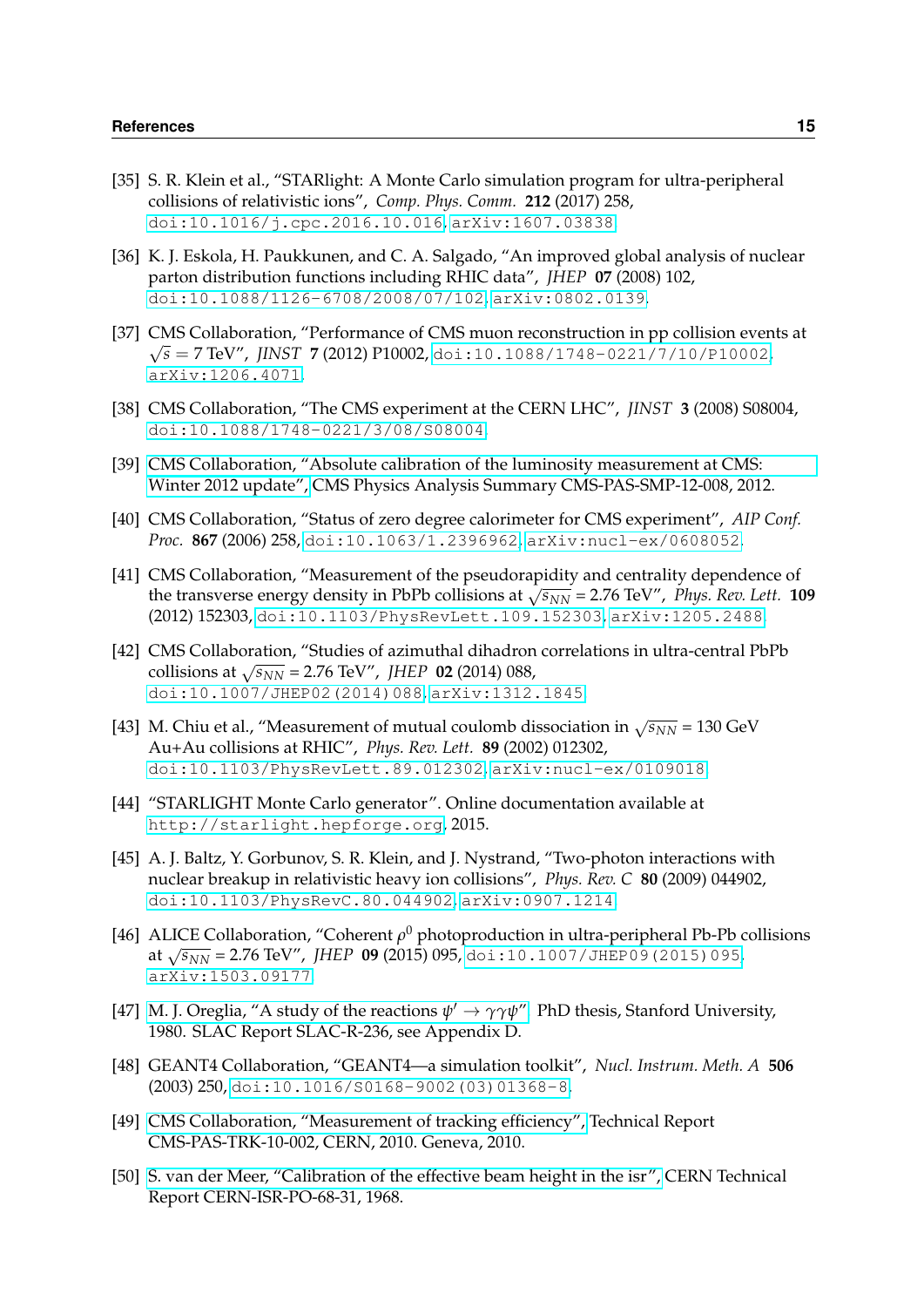- <span id="page-17-0"></span>[51] Particle Data Group, K. A. Olive et al., "Review of Particle Physics", *Chin. Phys. C* **38** (2014) 090001, [doi:10.1088/1674-1137/38/9/090001](http://dx.doi.org/10.1088/1674-1137/38/9/090001).
- <span id="page-17-1"></span>[52] V. N. Gribov, "Glauber corrections and the interaction between high-energy hadrons and nuclei", *Sov. Phys. JETP* **29** (1969) 483. [Zh. Eksp. Teor. Fiz.56,892(1969)].
- <span id="page-17-2"></span>[53] V. Guzey and M. Zhalov, "Exclusive J/*ψ* production in ultraperipheral collisions at the LHC: constrains on the gluon distributions in the proton and nuclei", *JHEP* **10** (2013) 207, [doi:10.1007/JHEP10\(2013\)207](http://dx.doi.org/10.1007/JHEP10(2013)207), [arXiv:1307.4526](http://www.arXiv.org/abs/1307.4526).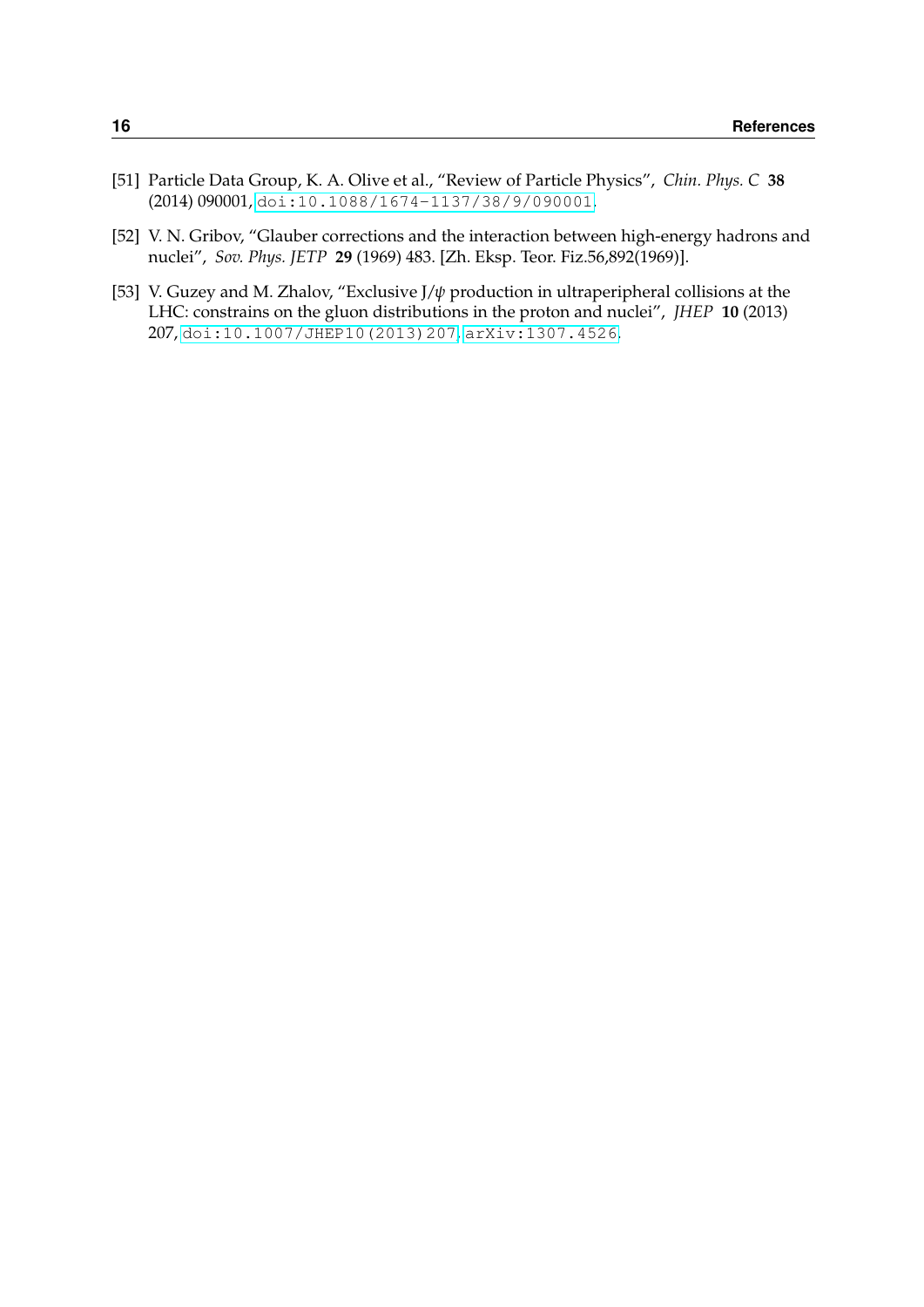## <span id="page-18-0"></span>**A The CMS Collaboration**

## **Yerevan Physics Institute, Yerevan, Armenia**

V. Khachatryan, A.M. Sirunyan, A. Tumasyan

## Institut für Hochenergiephysik der OeAW, Wien, Austria

W. Adam, E. Asilar, T. Bergauer, J. Brandstetter, E. Brondolin, M. Dragicevic, J. Erö, M. Flechl, M. Friedl, R. Frühwirth<sup>1</sup>, V.M. Ghete, C. Hartl, N. Hörmann, J. Hrubec, M. Jeitler<sup>1</sup>, A. König, M. Krammer<sup>1</sup>, I. Krätschmer, D. Liko, T. Matsushita, I. Mikulec, D. Rabady, N. Rad, B. Rahbaran, H. Rohringer, J. Schieck<sup>1</sup>, R. Schöfbeck, J. Strauss, W. Treberer-Treberspurg, W. Waltenberger, C.-E. Wulz<sup>1</sup>

## **National Centre for Particle and High Energy Physics, Minsk, Belarus**

V. Mossolov, N. Shumeiko, J. Suarez Gonzalez

## **Universiteit Antwerpen, Antwerpen, Belgium**

S. Alderweireldt, T. Cornelis, E.A. De Wolf, X. Janssen, A. Knutsson, J. Lauwers, S. Luyckx, M. Van De Klundert, H. Van Haevermaet, P. Van Mechelen, N. Van Remortel, A. Van Spilbeeck

## **Vrije Universiteit Brussel, Brussel, Belgium**

S. Abu Zeid, F. Blekman, J. D'Hondt, N. Daci, I. De Bruyn, K. Deroover, N. Heracleous, J. Keaveney, S. Lowette, S. Moortgat, L. Moreels, A. Olbrechts, Q. Python, D. Strom, S. Tavernier, W. Van Doninck, P. Van Mulders, G.P. Van Onsem, I. Van Parijs

## **Universit´e Libre de Bruxelles, Bruxelles, Belgium**

H. Brun, C. Caillol, B. Clerbaux, G. De Lentdecker, G. Fasanella, L. Favart, R. Goldouzian, A. Grebenyuk, G. Karapostoli, T. Lenzi, A. Léonard, T. Maerschalk, A. Marinov, L. Perniè, A. Randle-conde, T. Seva, C. Vander Velde, P. Vanlaer, R. Yonamine, F. Zenoni, F. Zhang<sup>2</sup>

#### **Ghent University, Ghent, Belgium**

L. Benucci, A. Cimmino, S. Crucy, D. Dobur, A. Fagot, G. Garcia, M. Gul, J. Mccartin, A.A. Ocampo Rios, D. Poyraz, D. Ryckbosch, S. Salva, M. Sigamani, M. Tytgat, W. Van Driessche, E. Yazgan, N. Zaganidis

## **Universit´e Catholique de Louvain, Louvain-la-Neuve, Belgium**

S. Basegmez, C. Beluffi<sup>3</sup>, O. Bondu, S. Brochet, G. Bruno, A. Caudron, L. Ceard, S. De Visscher, C. Delaere, M. Delcourt, D. Favart, L. Forthomme, A. Giammanco, A. Jafari, P. Jez, M. Komm, V. Lemaitre, A. Mertens, M. Musich, C. Nuttens, L. Perrini, K. Piotrzkowski, L. Quertenmont, M. Selvaggi, M. Vidal Marono

## **Universit´e de Mons, Mons, Belgium**

N. Beliy, G.H. Hammad

## **Centro Brasileiro de Pesquisas Fisicas, Rio de Janeiro, Brazil**

W.L. Aldá Júnior, F.L. Alves, G.A. Alves, L. Brito, M. Correa Martins Junior, M. Hamer, C. Hensel, A. Moraes, M.E. Pol, P. Rebello Teles

## **Universidade do Estado do Rio de Janeiro, Rio de Janeiro, Brazil**

E. Belchior Batista Das Chagas, W. Carvalho, J. Chinellato<sup>4</sup>, A. Custódio, E.M. Da Costa, D. De Jesus Damiao, C. De Oliveira Martins, S. Fonseca De Souza, L.M. Huertas Guativa, H. Malbouisson, D. Matos Figueiredo, C. Mora Herrera, L. Mundim, H. Nogima, W.L. Prado Da Silva, A. Santoro, A. Sznajder, E.J. Tonelli Manganote<sup>4</sup>, A. Vilela Pereira

## **Universidade Estadual Paulista** *<sup>a</sup>* **, Universidade Federal do ABC** *<sup>b</sup>* **, S˜ao Paulo, Brazil**

S. Ahuja<sup>a</sup>, C.A. Bernardes<sup>b</sup>, A. De Souza Santos<sup>b</sup>, S. Dogra<sup>a</sup>, T.R. Fernandez Perez Tomei<sup>a</sup>,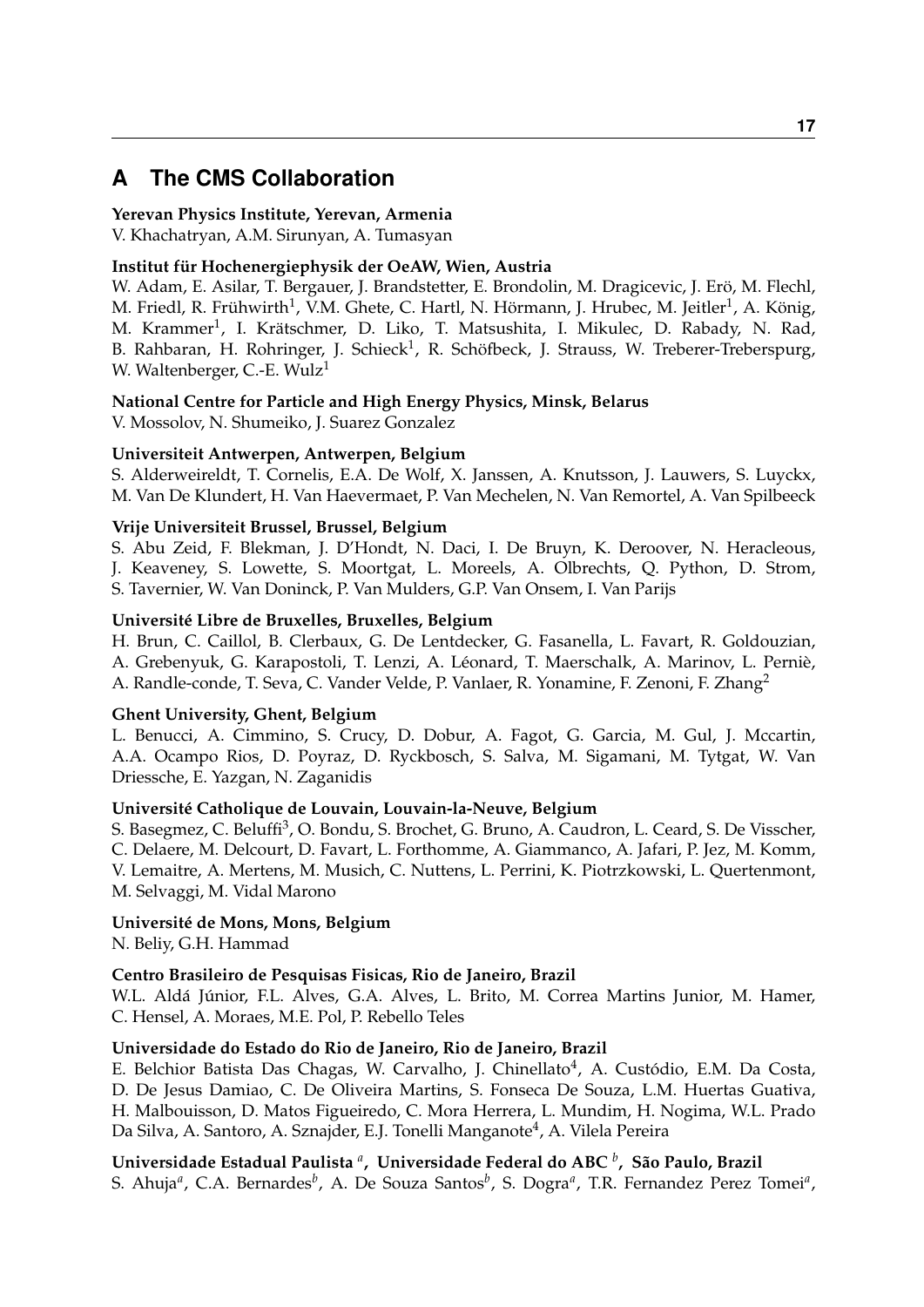E.M. Gregores*<sup>b</sup>* , P.G. Mercadante*<sup>b</sup>* , C.S. Moon*a*,5, S.F. Novaes*<sup>a</sup>* , Sandra S. Padula*<sup>a</sup>* , D. Romero Abad*<sup>b</sup>* , J.C. Ruiz Vargas

**Institute for Nuclear Research and Nuclear Energy, Sofia, Bulgaria**

A. Aleksandrov, R. Hadjiiska, P. Iaydjiev, M. Rodozov, S. Stoykova, G. Sultanov, M. Vutova

**University of Sofia, Sofia, Bulgaria** A. Dimitrov, I. Glushkov, L. Litov, B. Pavlov, P. Petkov

**Beihang University, Beijing, China** W. Fang<sup>6</sup>

## **Institute of High Energy Physics, Beijing, China**

M. Ahmad, J.G. Bian, G.M. Chen, H.S. Chen, M. Chen, T. Cheng, R. Du, C.H. Jiang, D. Leggat, R. Plestina<sup>7</sup>, F. Romeo, S.M. Shaheen, A. Spiezia, J. Tao, C. Wang, Z. Wang, H. Zhang

**State Key Laboratory of Nuclear Physics and Technology, Peking University, Beijing, China** C. Asawatangtrakuldee, Y. Ban, Q. Li, S. Liu, Y. Mao, S.J. Qian, D. Wang, Z. Xu

**Universidad de Los Andes, Bogota, Colombia**

C. Avila, A. Cabrera, L.F. Chaparro Sierra, C. Florez, J.P. Gomez, B. Gomez Moreno, J.C. Sanabria

**University of Split, Faculty of Electrical Engineering, Mechanical Engineering and Naval Architecture, Split, Croatia** N. Godinovic, D. Lelas, I. Puljak, P.M. Ribeiro Cipriano

**University of Split, Faculty of Science, Split, Croatia** Z. Antunovic, M. Kovac

**Institute Rudjer Boskovic, Zagreb, Croatia** V. Brigljevic, K. Kadija, J. Luetic, S. Micanovic, L. Sudic

**University of Cyprus, Nicosia, Cyprus** A. Attikis, G. Mavromanolakis, J. Mousa, C. Nicolaou, F. Ptochos, P.A. Razis, H. Rykaczewski

**Charles University, Prague, Czech Republic** M. Finger $^8$ , M. Finger Jr. $^8$ 

**Academy of Scientific Research and Technology of the Arab Republic of Egypt, Egyptian Network of High Energy Physics, Cairo, Egypt** A. Awad, S. Elgammal $^9$ , A. Mohamed $^{10}$ , E. Salama $^{9,11}$ 

**National Institute of Chemical Physics and Biophysics, Tallinn, Estonia** B. Calpas, M. Kadastik, M. Murumaa, M. Raidal, A. Tiko, C. Veelken

**Department of Physics, University of Helsinki, Helsinki, Finland** P. Eerola, J. Pekkanen, M. Voutilainen

## **Helsinki Institute of Physics, Helsinki, Finland**

J. Härkönen, V. Karimäki, R. Kinnunen, T. Lampén, K. Lassila-Perini, S. Lehti, T. Lindén, P. Luukka, T. Peltola, J. Tuominiemi, E. Tuovinen, L. Wendland

**Lappeenranta University of Technology, Lappeenranta, Finland** J. Talvitie, T. Tuuva

**DSM/IRFU, CEA/Saclay, Gif-sur-Yvette, France** M. Besancon, F. Couderc, M. Dejardin, D. Denegri, B. Fabbro, J.L. Faure, C. Favaro, F. Ferri,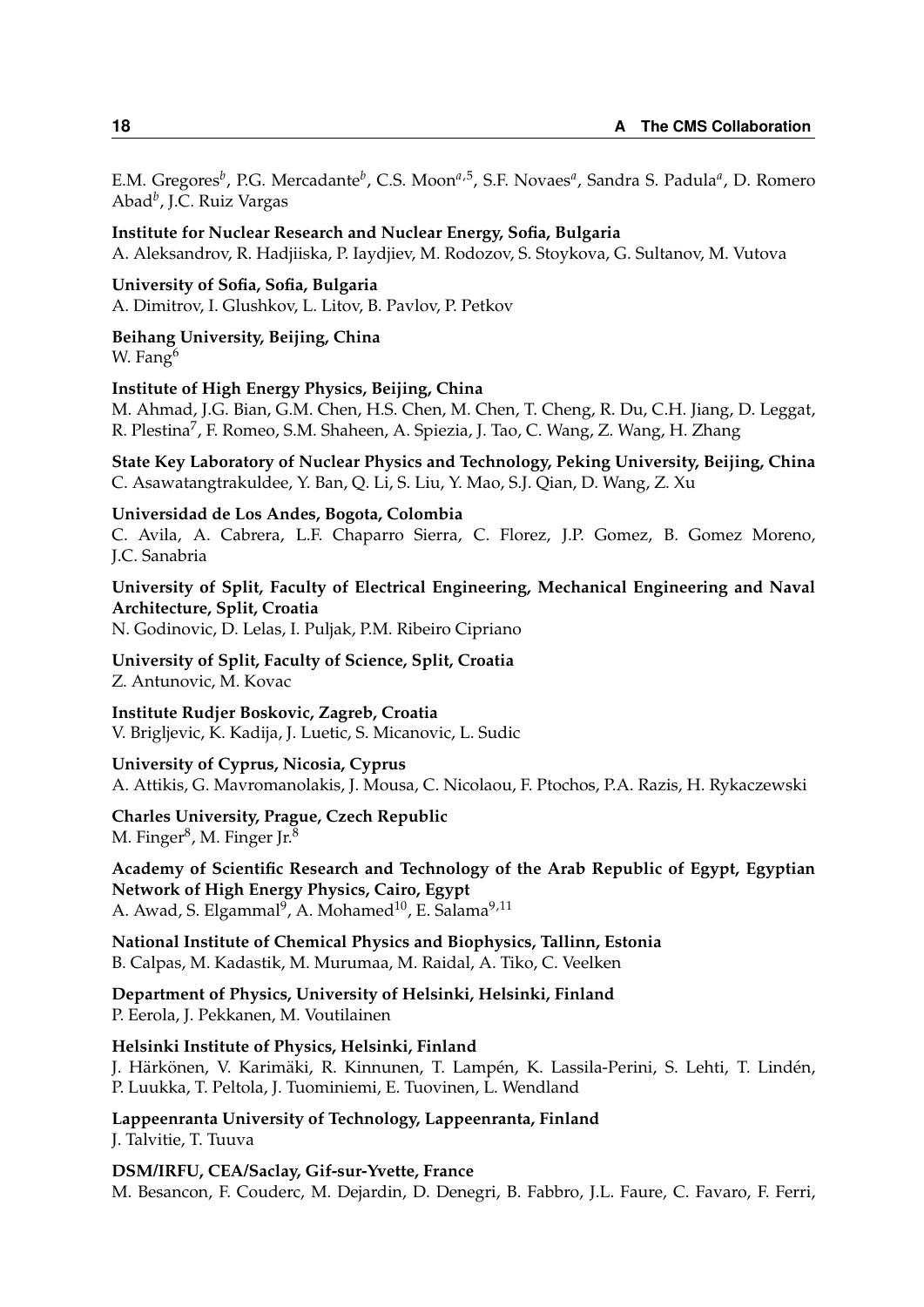S. Ganjour, A. Givernaud, P. Gras, G. Hamel de Monchenault, P. Jarry, E. Locci, M. Machet, J. Malcles, J. Rander, A. Rosowsky, M. Titov, A. Zghiche

#### **Laboratoire Leprince-Ringuet, Ecole Polytechnique, IN2P3-CNRS, Palaiseau, France**

A. Abdulsalam, I. Antropov, S. Baffioni, F. Beaudette, P. Busson, L. Cadamuro, E. Chapon, C. Charlot, O. Davignon, N. Filipovic, R. Granier de Cassagnac, M. Jo, S. Lisniak, P. Mine,´ I.N. Naranjo, M. Nguyen, C. Ochando, G. Ortona, P. Paganini, P. Pigard, S. Regnard, R. Salerno, Y. Sirois, T. Strebler, Y. Yilmaz, A. Zabi

## Institut Pluridisciplinaire Hubert Curien, Université de Strasbourg, Université de Haute **Alsace Mulhouse, CNRS/IN2P3, Strasbourg, France**

J.-L. Agram<sup>12</sup>, J. Andrea, A. Aubin, D. Bloch, J.-M. Brom, M. Buttignol, E.C. Chabert, N. Chanon, C. Collard, E. Conte<sup>12</sup>, X. Coubez, J.-C. Fontaine<sup>12</sup>, D. Gelé, U. Goerlach, C. Goetzmann, A.-C. Le Bihan, J.A. Merlin<sup>13</sup>, K. Skovpen, P. Van Hove

## **Centre de Calcul de l'Institut National de Physique Nucleaire et de Physique des Particules, CNRS/IN2P3, Villeurbanne, France**

S. Gadrat

## Université de Lyon, Université Claude Bernard Lyon 1, CNRS-IN2P3, Institut de Physique **Nucl´eaire de Lyon, Villeurbanne, France**

S. Beauceron, C. Bernet, G. Boudoul, E. Bouvier, C.A. Carrillo Montoya, R. Chierici, D. Contardo, B. Courbon, P. Depasse, H. El Mamouni, J. Fan, J. Fay, S. Gascon, M. Gouzevitch, B. Ille, F. Lagarde, I.B. Laktineh, M. Lethuillier, L. Mirabito, A.L. Pequegnot, S. Perries, A. Popov<sup>14</sup>, J.D. Ruiz Alvarez, D. Sabes, V. Sordini, M. Vander Donckt, P. Verdier, S. Viret

**Georgian Technical University, Tbilisi, Georgia** T. Toriashvili<sup>15</sup>

**Tbilisi State University, Tbilisi, Georgia** I. Bagaturia<sup>16</sup>

#### **RWTH Aachen University, I. Physikalisches Institut, Aachen, Germany**

C. Autermann, S. Beranek, L. Feld, A. Heister, M.K. Kiesel, K. Klein, M. Lipinski, A. Ostapchuk, M. Preuten, F. Raupach, S. Schael, J.F. Schulte, T. Verlage, H. Weber, V. Zhukov<sup>14</sup>

#### **RWTH Aachen University, III. Physikalisches Institut A, Aachen, Germany**

M. Ata, M. Brodski, E. Dietz-Laursonn, D. Duchardt, M. Endres, M. Erdmann, S. Erdweg, T. Esch, R. Fischer, A. Güth, T. Hebbeker, C. Heidemann, K. Hoepfner, S. Knutzen, M. Merschmeyer, A. Meyer, P. Millet, S. Mukherjee, M. Olschewski, K. Padeken, P. Papacz, T. Pook, M. Radziej, H. Reithler, M. Rieger, F. Scheuch, L. Sonnenschein, D. Teyssier, S. Thuer ¨

#### **RWTH Aachen University, III. Physikalisches Institut B, Aachen, Germany**

V. Cherepanov, Y. Erdogan, G. Flugge, H. Geenen, M. Geisler, F. Hoehle, B. Kargoll, T. Kress, ¨ A. Künsken, J. Lingemann, A. Nehrkorn, A. Nowack, I.M. Nugent, C. Pistone, O. Pooth, A. Stahl $^{13}$ 

#### **Deutsches Elektronen-Synchrotron, Hamburg, Germany**

M. Aldaya Martin, I. Asin, N. Bartosik, K. Beernaert, O. Behnke, U. Behrens, K. Borras<sup>17</sup>, A. Burgmeier, A. Campbell, C. Contreras-Campana, F. Costanza, C. Diez Pardos, G. Dolinska, S. Dooling, G. Eckerlin, D. Eckstein, T. Eichhorn, E. Gallo<sup>18</sup>, J. Garay Garcia, A. Geiser, A. Gizhko, P. Gunnellini, J. Hauk, M. Hempel<sup>19</sup>, H. Jung, A. Kalogeropoulos, O. Karacheban<sup>19</sup>, M. Kasemann, P. Katsas, J. Kieseler, C. Kleinwort, I. Korol, W. Lange, J. Leonard, K. Lipka, A. Lobanov, W. Lohmann<sup>19</sup>, R. Mankel, I.-A. Melzer-Pellmann, A.B. Meyer, G. Mittag,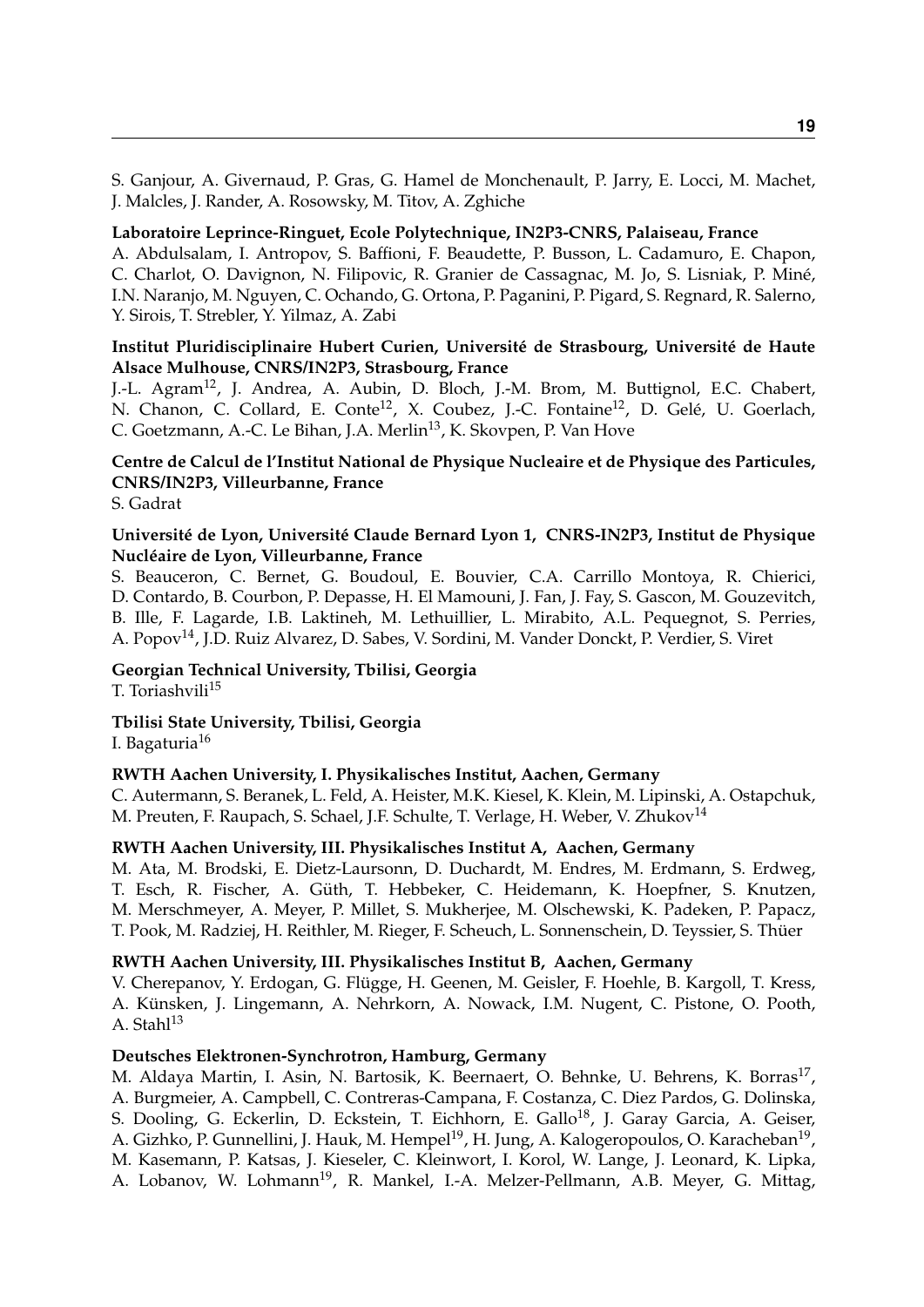J. Mnich, A. Mussgiller, A. Nayak, E. Ntomari, D. Pitzl, R. Placakyte, A. Raspereza, B. Roland, M.Ö. Sahin, P. Saxena, T. Schoerner-Sadenius, C. Seitz, S. Spannagel, N. Stefaniuk, K.D. Trippkewitz, R. Walsh, C. Wissing

#### **University of Hamburg, Hamburg, Germany**

V. Blobel, M. Centis Vignali, A.R. Draeger, T. Dreyer, J. Erfle, E. Garutti, K. Goebel, D. Gonzalez, M. Görner, J. Haller, M. Hoffmann, R.S. Höing, A. Junkes, R. Klanner, R. Kogler, N. Kovalchuk, T. Lapsien, T. Lenz, I. Marchesini, D. Marconi, M. Meyer, M. Niedziela, D. Nowatschin, J. Ott, F. Pantaleo<sup>13</sup>, T. Peiffer, A. Perieanu, N. Pietsch, J. Poehlsen, C. Sander, C. Scharf, P. Schleper, E. Schlieckau, A. Schmidt, S. Schumann, J. Schwandt, V. Sola, H. Stadie, G. Steinbrück, F.M. Stober, H. Tholen, D. Troendle, E. Usai, L. Vanelderen, A. Vanhoefer, B. Vormwald

## Institut für Experimentelle Kernphysik, Karlsruhe, Germany

C. Barth, C. Baus, J. Berger, C. Böser, E. Butz, T. Chwalek, F. Colombo, W. De Boer, A. Descroix, A. Dierlamm, S. Fink, F. Frensch, R. Friese, M. Giffels, A. Gilbert, D. Haitz, F. Hartmann<sup>13</sup>, S.M. Heindl, U. Husemann, I. Katkov<sup>14</sup>, A. Kornmayer<sup>13</sup>, P. Lobelle Pardo, B. Maier, H. Mildner, M.U. Mozer, T. Müller, Th. Müller, M. Plagge, G. Quast, K. Rabbertz, S. Röcker, F. Roscher, M. Schröder, G. Sieber, H.J. Simonis, R. Ulrich, J. Wagner-Kuhr, S. Wayand, M. Weber, T. Weiler, S. Williamson, C. Wöhrmann, R. Wolf

## **Institute of Nuclear and Particle Physics (INPP), NCSR Demokritos, Aghia Paraskevi, Greece**

G. Anagnostou, G. Daskalakis, T. Geralis, V.A. Giakoumopoulou, A. Kyriakis, D. Loukas, A. Psallidas, I. Topsis-Giotis

#### **National and Kapodistrian University of Athens, Athens, Greece**

A. Agapitos, S. Kesisoglou, A. Panagiotou, N. Saoulidou, E. Tziaferi

#### **University of Ioánnina, Ioánnina, Greece**

I. Evangelou, G. Flouris, C. Foudas, P. Kokkas, N. Loukas, N. Manthos, I. Papadopoulos, E. Paradas, J. Strologas

## **Wigner Research Centre for Physics, Budapest, Hungary**

G. Bencze, C. Hajdu, P. Hidas, D. Horvath<sup>20</sup>, F. Sikler, V. Veszpremi, G. Vesztergombi<sup>21</sup>, A.J. Zsigmond

**Institute of Nuclear Research ATOMKI, Debrecen, Hungary** N. Beni, S. Czellar, J. Karancsi<sup>22</sup>, J. Molnar, Z. Szillasi

## **University of Debrecen, Debrecen, Hungary**

M. Bartók<sup>21</sup>, A. Makovec, P. Raics, Z.L. Trocsanyi, B. Ujvari

**National Institute of Science Education and Research, Bhubaneswar, India** S. Choudhury<sup>23</sup>, P. Mal, K. Mandal, D.K. Sahoo, N. Sahoo, S.K. Swain

## **Panjab University, Chandigarh, India**

S. Bansal, S.B. Beri, V. Bhatnagar, R. Chawla, R. Gupta, U.Bhawandeep, A.K. Kalsi, A. Kaur, M. Kaur, R. Kumar, A. Mehta, M. Mittal, J.B. Singh, G. Walia

#### **University of Delhi, Delhi, India**

Ashok Kumar, A. Bhardwaj, B.C. Choudhary, R.B. Garg, S. Keshri, A. Kumar, S. Malhotra, M. Naimuddin, N. Nishu, K. Ranjan, R. Sharma, V. Sharma

#### **Saha Institute of Nuclear Physics, Kolkata, India**

R. Bhattacharya, S. Bhattacharya, K. Chatterjee, S. Dey, S. Dutta, S. Ghosh, N. Majumdar,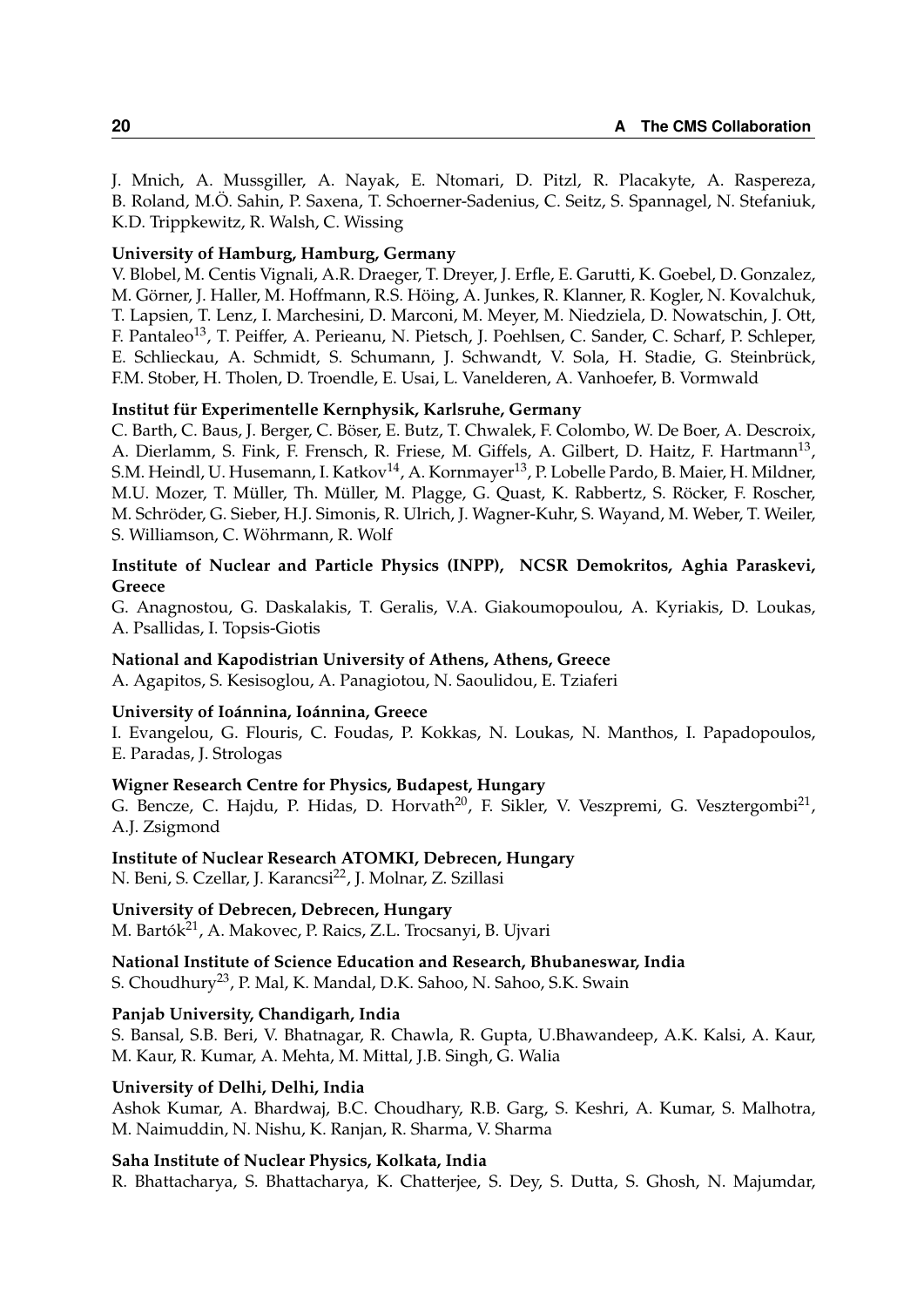A. Modak, K. Mondal, S. Mukhopadhyay, S. Nandan, A. Purohit, A. Roy, D. Roy, S. Roy Chowdhury, S. Sarkar, M. Sharan

#### **Bhabha Atomic Research Centre, Mumbai, India**

R. Chudasama, D. Dutta, V. Jha, V. Kumar, A.K. Mohanty<sup>13</sup>, L.M. Pant, P. Shukla, A. Topkar

#### **Tata Institute of Fundamental Research, Mumbai, India**

T. Aziz, S. Banerjee, S. Bhowmik<sup>24</sup>, R.M. Chatterjee, R.K. Dewanjee, S. Dugad, S. Ganguly, S. Ghosh, M. Guchait, A. Gurtu<sup>25</sup>, Sa. Jain, G. Kole, S. Kumar, B. Mahakud, M. Maity<sup>24</sup>, G. Majumder, K. Mazumdar, S. Mitra, G.B. Mohanty, B. Parida, T. Sarkar<sup>24</sup>, N. Sur, B. Sutar, N. Wickramage<sup>26</sup>

#### **Indian Institute of Science Education and Research (IISER), Pune, India**

S. Chauhan, S. Dube, A. Kapoor, K. Kothekar, A. Rane, S. Sharma

## **Institute for Research in Fundamental Sciences (IPM), Tehran, Iran**

H. Bakhshiansohi, H. Behnamian, S.M. Etesami<sup>27</sup>, A. Fahim<sup>28</sup>, M. Khakzad, M. Mohammadi Najafabadi, M. Naseri, S. Paktinat Mehdiabadi, F. Rezaei Hosseinabadi, B. Safarzadeh<sup>29</sup>, M. Zeinali

**University College Dublin, Dublin, Ireland**

M. Felcini, M. Grunewald

## **INFN Sezione di Bari** *<sup>a</sup>* **, Universit`a di Bari** *<sup>b</sup>* **, Politecnico di Bari** *<sup>c</sup>* **, Bari, Italy**

M. Abbrescia<sup>a,b</sup>, C. Calabria<sup>a,b</sup>, C. Caputo<sup>a,b</sup>, A. Colaleo<sup>a</sup>, D. Creanza<sup>a,c</sup>, L. Cristella<sup>a,b</sup>, N. De Filippis<sup>a,c</sup>, M. De Palma<sup>a,b</sup>, L. Fiore<sup>a</sup>, G. Iaselli<sup>a,c</sup>, G. Maggi<sup>a,c</sup>, M. Maggi<sup>a</sup>, G. Miniello<sup>a,b</sup>, S. My<sup>a,b</sup>, S. Nuzzo<sup>a,b</sup>, A. Pompili<sup>a,b</sup>, G. Pugliese<sup>a,c</sup>, R. Radogna<sup>a,b</sup>, A. Ranieri<sup>a</sup>, G. Selvaggi<sup>a,b</sup>, L. Silvestris*a*,13, R. Venditti*a*,*<sup>b</sup>*

## **INFN Sezione di Bologna** *<sup>a</sup>* **, Universit`a di Bologna** *<sup>b</sup>* **, Bologna, Italy**

G. Abbiendi<sup>*a*</sup>, C. Battilana<sup>13</sup>, D. Bonacorsi<sup>*a,b*</sup>, S. Braibant-Giacomelli<sup>*a,b*</sup>, L. Brigliadori<sup>*a,b*</sup>, R. Campanini<sup>a,b</sup>, P. Capiluppi<sup>a,b</sup>, A. Castro<sup>a,b</sup>, F.R. Cavallo<sup>a</sup>, S.S. Chhibra<sup>a,b</sup>, G. Codispoti<sup>a,b</sup>, M. Cuffiani<sup>a,b</sup>, G.M. Dallavalle<sup>a</sup>, F. Fabbri<sup>a</sup>, A. Fanfani<sup>a,b</sup>, D. Fasanella<sup>a,b</sup>, P. Giacomelli<sup>a</sup>, C. Grandi<sup>a</sup>, L. Guiducci<sup>a,b</sup>, S. Marcellini<sup>a</sup>, G. Masetti<sup>a</sup>, A. Montanari<sup>a</sup>, F.L. Navarria<sup>a,b</sup>, A. Perrotta*<sup>a</sup>* , A.M. Rossi*a*,*<sup>b</sup>* , T. Rovelli*a*,*<sup>b</sup>* , G.P. Siroli*a*,*<sup>b</sup>* , N. Tosi*a*,*b*,13

## **INFN Sezione di Catania** *<sup>a</sup>* **, Universit`a di Catania** *<sup>b</sup>* **, Catania, Italy**

G. Cappello<sup>b</sup>, M. Chiorboli<sup>a,b</sup>, S. Costa<sup>a,b</sup>, A. Di Mattia<sup>a</sup>, F. Giordano<sup>a,b</sup>, R. Potenza<sup>a,b</sup>, A. Tricomi*a*,*<sup>b</sup>* , C. Tuve*a*,*<sup>b</sup>*

## **INFN Sezione di Firenze** *<sup>a</sup>* **, Universit`a di Firenze** *<sup>b</sup>* **, Firenze, Italy**

G. Barbagli<sup>a</sup>, V. Ciulli<sup>a,b</sup>, C. Civinini<sup>a</sup>, R. D'Alessandro<sup>a,b</sup>, E. Focardi<sup>a,b</sup>, V. Gori<sup>a,b</sup>, P. Lenzi<sup>a,b</sup>, M. Meschini*<sup>a</sup>* , S. Paoletti*<sup>a</sup>* , G. Sguazzoni*<sup>a</sup>* , L. Viliani*a*,*b*,13

**INFN Laboratori Nazionali di Frascati, Frascati, Italy** L. Benussi, S. Bianco, F. Fabbri, D. Piccolo, F. Primavera<sup>13</sup>

**INFN Sezione di Genova** *<sup>a</sup>* **, Universit`a di Genova** *<sup>b</sup>* **, Genova, Italy** V. Calvelli<sup>a,b</sup>, F. Ferro<sup>a</sup>, M. Lo Vetere<sup>a,b</sup>, M.R. Monge<sup>a,b</sup>, E. Robutti<sup>a</sup>, S. Tosi<sup>a,b</sup>

## **INFN Sezione di Milano-Bicocca** *<sup>a</sup>* **, Universit`a di Milano-Bicocca** *<sup>b</sup>* **, Milano, Italy**

L. Brianza, M.E. Dinardo<sup>a,b</sup>, S. Fiorendi<sup>a,b</sup>, S. Gennai<sup>a</sup>, R. Gerosa<sup>a,b</sup>, A. Ghezzi<sup>a,b</sup>, P. Govoni<sup>a,b</sup>,

S. Malvezzi<sup>a</sup>, R.A. Manzoni<sup>a,b,13</sup>, B. Marzocchi<sup>a,b</sup>, D. Menasce<sup>a</sup>, L. Moroni<sup>a</sup>, M. Paganoni<sup>a,b</sup>,

D. Pedrini<sup>a</sup>, S. Pigazzini, S. Ragazzi<sup>a,b</sup>, N. Redaelli<sup>a</sup>, T. Tabarelli de Fatis<sup>a,b</sup>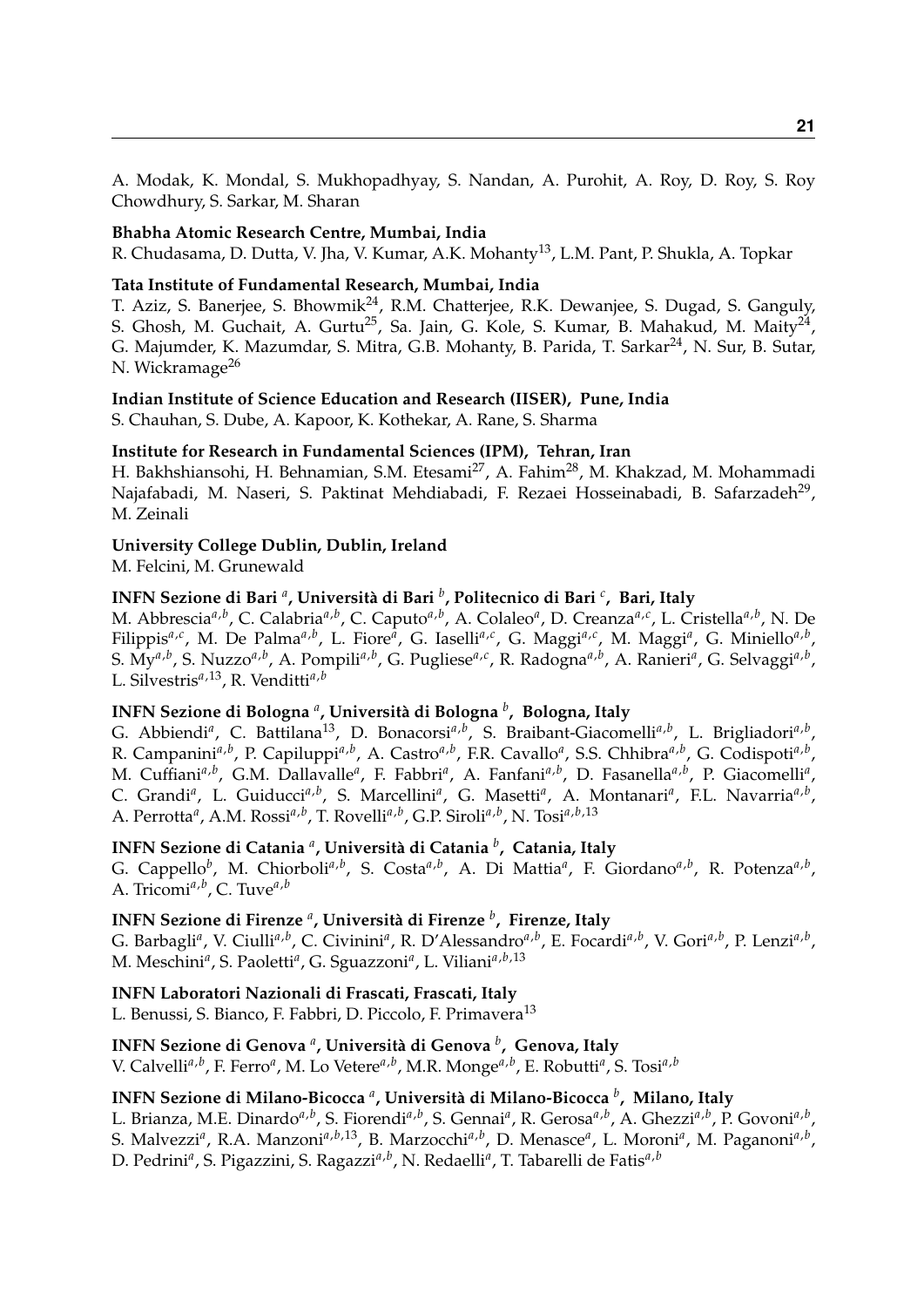## INFN Sezione di Napoli*ª,* Università di Napoli 'Federico II' <sup>b</sup>, Napoli, Italy, Università della **Basilicata** *<sup>c</sup>* **, Potenza, Italy, Universit`a G. Marconi** *<sup>d</sup>* **, Roma, Italy**

S. Buontempo<sup>a</sup>, N. Cavallo<sup>a,c</sup>, S. Di Guida<sup>a,d,13</sup>, M. Esposito<sup>a,b</sup>, F. Fabozzi<sup>a,c</sup>, A.O.M. Iorio<sup>a,b</sup>, G. Lanza<sup>a</sup>, L. Lista<sup>a</sup>, S. Meola<sup>a,d,13</sup>, M. Merola<sup>a</sup>, P. Paolucci<sup>a,13</sup>, C. Sciacca<sup>a,b</sup>, F. Thyssen

## INFN Sezione di Padova <sup>a</sup>, Università di Padova <sup>b</sup>, Padova, Italy, Università di Trento <sup>*c*</sup>, **Trento, Italy**

P. Azzi<sup>a,13</sup>, N. Bacchetta<sup>a</sup>, M. Bellato<sup>a</sup>, L. Benato<sup>a,*b*</sup>, A. Boletti<sup>a,*b*</sup>, M. Dall'Osso<sup>a,b,13</sup>, T. Dorigo<sup>a</sup>, F. Fanzago<sup>a</sup>, F. Gasparini<sup>a,b</sup>, A. Gozzelino<sup>a</sup>, M. Gulmini<sup>a,30</sup>, S. Lacaprara<sup>a</sup>, M. Margoni<sup>a,b</sup>, A.T. Meneguzzo<sup>a,b</sup>, M. Michelotto<sup>a</sup>, M. Passaseo<sup>a</sup>, J. Pazzini<sup>a,b,13</sup>, M. Pegoraro<sup>a</sup>, N. Pozzobon<sup>a,b</sup>, P. Ronchese*a*,*<sup>b</sup>* , M. Sgaravatto*<sup>a</sup>* , F. Simonetto*a*,*<sup>b</sup>* , E. Torassa*<sup>a</sup>* , M. Tosi*a*,*<sup>b</sup>* , S. Vanini*a*,*<sup>b</sup>* , S. Ventura*<sup>a</sup>* , M. Zanetti, P. Zotto*a*,*<sup>b</sup>* , A. Zucchetta*a*,*b*,13

## **INFN Sezione di Pavia** *<sup>a</sup>* **, Universit`a di Pavia** *<sup>b</sup>* **, Pavia, Italy**

A. Braghieri<sup>a</sup>, A. Magnani<sup>a,b</sup>, P. Montagna<sup>a,b</sup>, S.P. Ratti<sup>a,b</sup>, V. Re<sup>a</sup>, C. Riccardi<sup>a,b</sup>, P. Salvini<sup>a</sup>, I. Vai*a*,*<sup>b</sup>* , P. Vitulo*a*,*<sup>b</sup>*

## **INFN Sezione di Perugia** *<sup>a</sup>* **, Universit`a di Perugia** *<sup>b</sup>* **, Perugia, Italy**

L. Alunni Solestizi<sup>a,b</sup>, G.M. Bilei<sup>a</sup>, D. Ciangottini<sup>a,b</sup>, L. Fanò<sup>a,b</sup>, P. Lariccia<sup>a,b</sup>, R. Leonardi<sup>a,b</sup>, G. Mantovani*a*,*<sup>b</sup>* , M. Menichelli*<sup>a</sup>* , A. Saha*<sup>a</sup>* , A. Santocchia*a*,*<sup>b</sup>*

**INFN Sezione di Pisa** *<sup>a</sup>* **, Universit`a di Pisa** *<sup>b</sup>* **, Scuola Normale Superiore di Pisa** *<sup>c</sup>* **, Pisa, Italy** K. Androsov*a*,31, P. Azzurri*a*,13, G. Bagliesi*<sup>a</sup>* , J. Bernardini*<sup>a</sup>* , T. Boccali*<sup>a</sup>* , R. Castaldi*<sup>a</sup>* , M.A. Ciocci<sup>a,31</sup>, R. Dell'Orso<sup>a</sup>, S. Donato<sup>a,c</sup>, G. Fedi, L. Foà<sup>a,c†</sup>, A. Giassi<sup>a</sup>, M.T. Grippo<sup>a,31</sup>, F. Ligabue*a*,*<sup>c</sup>* , T. Lomtadze*<sup>a</sup>* , L. Martini*a*,*<sup>b</sup>* , A. Messineo*a*,*<sup>b</sup>* , F. Palla*<sup>a</sup>* , A. Rizzi*a*,*<sup>b</sup>* , A. Savoy-Navarro<sup>a,32</sup>, P. Spagnolo<sup>a</sup>, R. Tenchini<sup>a</sup>, G. Tonelli<sup>a,b</sup>, A. Venturi<sup>a</sup>, P.G. Verdini<sup>a</sup>

## **INFN Sezione di Roma** *<sup>a</sup>* **, Universit`a di Roma** *<sup>b</sup>* **, Roma, Italy**

L. Barone*a*,*<sup>b</sup>* , F. Cavallari*<sup>a</sup>* , G. D'imperio*a*,*b*,13, D. Del Re*a*,*b*,13, M. Diemoz*<sup>a</sup>* , S. Gelli*a*,*<sup>b</sup>* , C. Jorda*<sup>a</sup>* , E. Longo<sup>a,b</sup>, F. Margaroli<sup>a,b</sup>, P. Meridiani<sup>a</sup>, G. Organtini<sup>a,b</sup>, R. Paramatti<sup>a</sup>, F. Preiato<sup>a,b</sup>, S. Rahatlou*a*,*<sup>b</sup>* , C. Rovelli*<sup>a</sup>* , F. Santanastasio*a*,*<sup>b</sup>*

## INFN Sezione di Torino<sup>a</sup>, Università di Torino<sup>b</sup>, Torino, Italy, Università del Piemonte **Orientale** *<sup>c</sup>* **, Novara, Italy**

N. Amapane*a*,*<sup>b</sup>* , R. Arcidiacono*a*,*c*,13, S. Argiro*a*,*<sup>b</sup>* , M. Arneodo*a*,*<sup>c</sup>* , R. Bellan*a*,*<sup>b</sup>* , C. Biino*<sup>a</sup>* , N. Cartiglia<sup>a</sup>, M. Costa<sup>a,b</sup>, R. Covarelli<sup>a,b</sup>, A. Degano<sup>a,b</sup>, N. Demaria<sup>a</sup>, L. Finco<sup>a,b</sup>, B. Kiani<sup>a,b</sup>, C. Mariotti<sup>a</sup>, S. Maselli<sup>a</sup>, E. Migliore<sup>a,*b*</sup>, V. Monaco<sup>a,*b*</sup>, E. Monteil<sup>a,*b*</sup>, M.M. Obertino<sup>a,*b*</sup>, L. Pacher<sup>a,*b*</sup>, N. Pastrone<sup>a</sup>, M. Pelliccioni<sup>a</sup>, G.L. Pinna Angioni<sup>a,*b*</sup>, F. Ravera<sup>a,*b*</sup>, A. Romero<sup>a,*b*</sup>, M. Ruspa*a*,*<sup>c</sup>* , R. Sacchi*a*,*<sup>b</sup>* , A. Solano*a*,*<sup>b</sup>* , A. Staiano*<sup>a</sup>*

## **INFN Sezione di Trieste** *<sup>a</sup>* **, Universit`a di Trieste** *<sup>b</sup>* **, Trieste, Italy**

S. Belforte*<sup>a</sup>* , V. Candelise*a*,*<sup>b</sup>* , M. Casarsa*<sup>a</sup>* , F. Cossutti*<sup>a</sup>* , G. Della Ricca*a*,*<sup>b</sup>* , B. Gobbo*<sup>a</sup>* , C. La Licata*a*,*<sup>b</sup>* , A. Schizzi*a*,*<sup>b</sup>* , A. Zanetti*<sup>a</sup>*

#### **Kangwon National University, Chunchon, Korea** S.K. Nam

**Kyungpook National University, Daegu, Korea** D.H. Kim, G.N. Kim, M.S. Kim, D.J. Kong, S. Lee, S.W. Lee, Y.D. Oh, A. Sakharov, D.C. Son

#### **Chonbuk National University, Jeonju, Korea**

J.A. Brochero Cifuentes, H. Kim, T.J. Kim<sup>33</sup>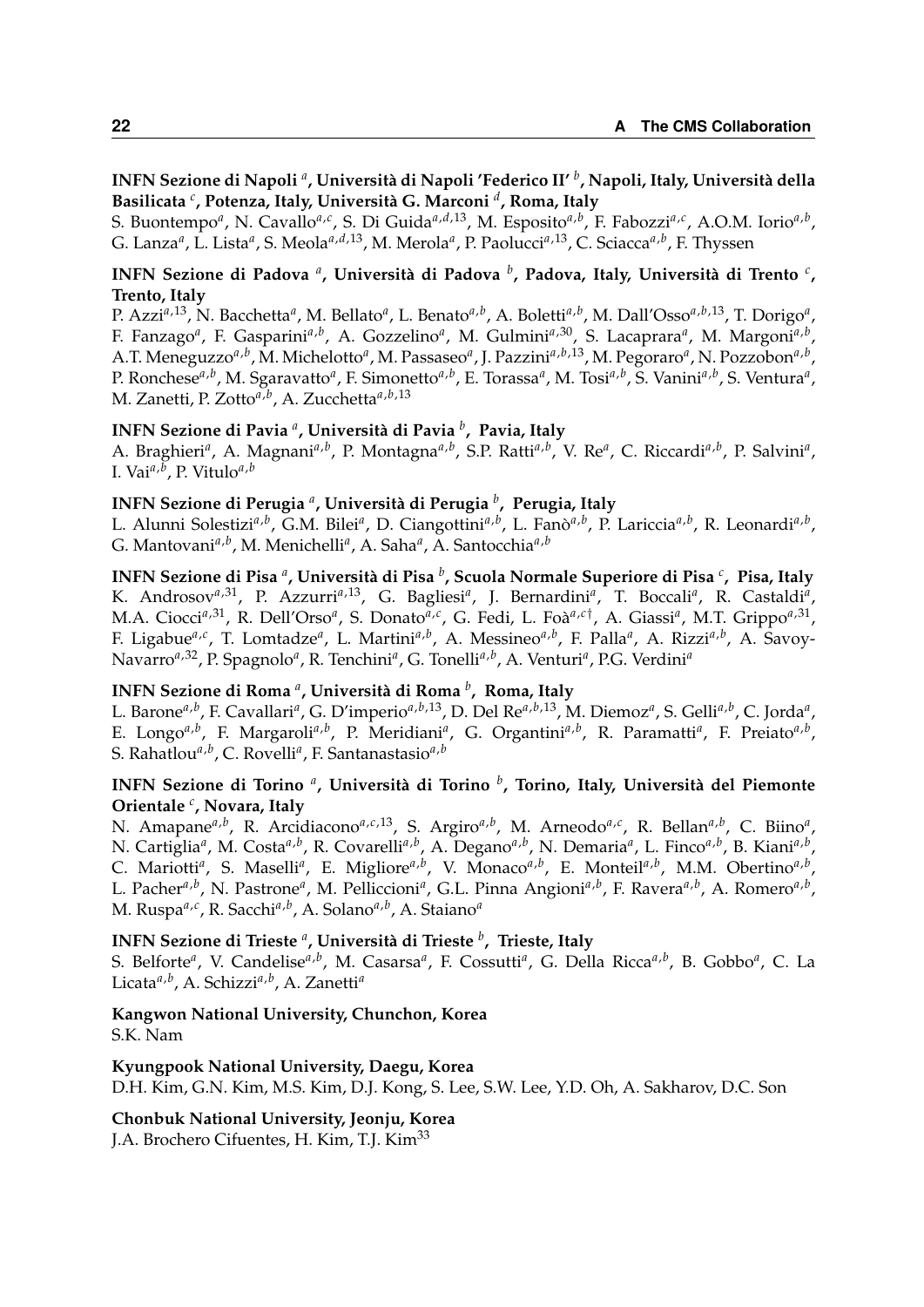## **Chonnam National University, Institute for Universe and Elementary Particles, Kwangju, Korea**

S. Song

#### **Korea University, Seoul, Korea**

S. Cho, S. Choi, Y. Go, D. Gyun, B. Hong, H. Kim, Y. Kim, B. Lee, K. Lee, K.S. Lee, S. Lee, J. Lim, S.K. Park, Y. Roh

#### **Seoul National University, Seoul, Korea** H.D. Yoo

**University of Seoul, Seoul, Korea** M. Choi, H. Kim, J.H. Kim, J.S.H. Lee, I.C. Park, G. Ryu, M.S. Ryu

**Sungkyunkwan University, Suwon, Korea** Y. Choi, J. Goh, D. Kim, E. Kwon, J. Lee, I. Yu

## **Vilnius University, Vilnius, Lithuania**

V. Dudenas, A. Juodagalvis, J. Vaitkus

**National Centre for Particle Physics, Universiti Malaya, Kuala Lumpur, Malaysia** I. Ahmed, Z.A. Ibrahim, J.R. Komaragiri, M.A.B. Md Ali<sup>34</sup>, F. Mohamad Idris<sup>35</sup>, W.A.T. Wan Abdullah, M.N. Yusli, Z. Zolkapli

## **Centro de Investigacion y de Estudios Avanzados del IPN, Mexico City, Mexico** E. Casimiro Linares, H. Castilla-Valdez, E. De La Cruz-Burelo, I. Heredia-De La Cruz<sup>36</sup>, A. Hernandez-Almada, R. Lopez-Fernandez, J. Mejia Guisao, A. Sanchez-Hernandez

**Universidad Iberoamericana, Mexico City, Mexico** S. Carrillo Moreno, F. Vazquez Valencia

**Benemerita Universidad Autonoma de Puebla, Puebla, Mexico** I. Pedraza, H.A. Salazar Ibarguen

**Universidad Autónoma de San Luis Potosí, San Luis Potosí, Mexico** A. Morelos Pineda

**University of Auckland, Auckland, New Zealand** D. Krofcheck

**University of Canterbury, Christchurch, New Zealand** P.H. Butler

**National Centre for Physics, Quaid-I-Azam University, Islamabad, Pakistan** A. Ahmad, M. Ahmad, Q. Hassan, H.R. Hoorani, W.A. Khan, T. Khurshid, M. Shoaib, M. Waqas

## **National Centre for Nuclear Research, Swierk, Poland**

H. Bialkowska, M. Bluj, B. Boimska, T. Frueboes, M. Górski, M. Kazana, K. Nawrocki, K. Romanowska-Rybinska, M. Szleper, P. Traczyk, P. Zalewski

**Institute of Experimental Physics, Faculty of Physics, University of Warsaw, Warsaw, Poland** G. Brona, K. Bunkowski, A. Byszuk<sup>37</sup>, K. Doroba, A. Kalinowski, M. Konecki, J. Krolikowski, M. Misiura, M. Olszewski, M. Walczak

Laboratório de Instrumentação e Física Experimental de Partículas, Lisboa, Portugal P. Bargassa, C. Beirão Da Cruz E Silva, A. Di Francesco, P. Faccioli, P.G. Ferreira Parracho,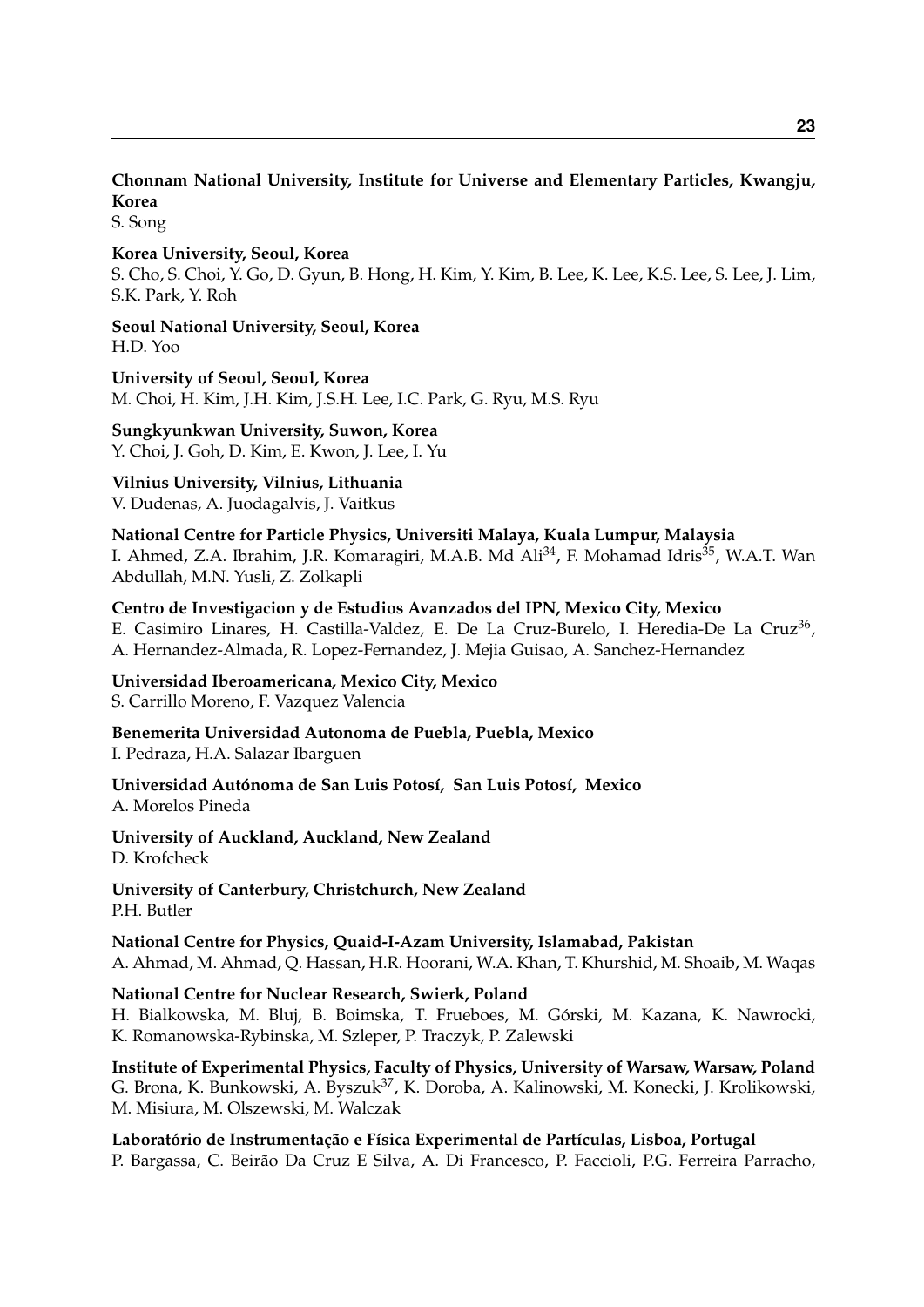M. Gallinaro, J. Hollar, N. Leonardo, L. Lloret Iglesias, M.V. Nemallapudi, F. Nguyen, J. Rodrigues Antunes, J. Seixas, O. Toldaiev, D. Vadruccio, J. Varela, P. Vischia

#### **Joint Institute for Nuclear Research, Dubna, Russia**

S. Afanasiev, P. Bunin, M. Gavrilenko, I. Golutvin, I. Gorbunov, A. Kamenev, V. Karjavin, A. Lanev, A. Malakhov, V. Matveev<sup>38,39</sup>, P. Moisenz, V. Palichik, V. Perelygin, S. Shmatov, S. Shulha, N. Skatchkov, V. Smirnov, N. Voytishin, A. Zarubin

#### **Petersburg Nuclear Physics Institute, Gatchina (St. Petersburg), Russia**

V. Golovtsov, Y. Ivanov, V. Kim<sup>40</sup>, E. Kuznetsova, P. Levchenko, V. Murzin, V. Oreshkin, I. Smirnov, V. Sulimov, L. Uvarov, S. Vavilov, A. Vorobyev

#### **Institute for Nuclear Research, Moscow, Russia**

Yu. Andreev, A. Dermenev, S. Gninenko, N. Golubev, A. Karneyeu, M. Kirsanov, N. Krasnikov, A. Pashenkov, D. Tlisov, A. Toropin

#### **Institute for Theoretical and Experimental Physics, Moscow, Russia**

V. Epshteyn, V. Gavrilov, N. Lychkovskaya, V. Popov, I. Pozdnyakov, G. Safronov, A. Spiridonov, E. Vlasov, A. Zhokin

## **National Research Nuclear University 'Moscow Engineering Physics Institute' (MEPhI), Moscow, Russia**

M. Chadeeva, R. Chistov, M. Danilov, V. Rusinov, E. Tarkovskii

#### **P.N. Lebedev Physical Institute, Moscow, Russia**

V. Andreev, M. Azarkin<sup>39</sup>, I. Dremin<sup>39</sup>, M. Kirakosyan, A. Leonidov<sup>39</sup>, G. Mesyats, S.V. Rusakov

### **Skobeltsyn Institute of Nuclear Physics, Lomonosov Moscow State University, Moscow, Russia**

A. Baskakov, A. Belyaev, E. Boos, A. Demiyanov, A. Ershov, A. Gribushin, O. Kodolova, V. Korotkikh, I. Lokhtin, I. Miagkov, S. Obraztsov, S. Petrushanko, V. Savrin, A. Snigirev, I. Vardanyan

## **State Research Center of Russian Federation, Institute for High Energy Physics, Protvino, Russia**

I. Azhgirey, I. Bayshev, S. Bitioukov, V. Kachanov, A. Kalinin, D. Konstantinov, V. Krychkine, V. Petrov, R. Ryutin, A. Sobol, L. Tourtchanovitch, S. Troshin, N. Tyurin, A. Uzunian, A. Volkov

## **University of Belgrade, Faculty of Physics and Vinca Institute of Nuclear Sciences, Belgrade, Serbia**

P. Adzic41, P. Cirkovic, D. Devetak, J. Milosevic, V. Rekovic

## Centro de Investigaciones Energéticas Medioambientales y Tecnológicas (CIEMAT), **Madrid, Spain**

J. Alcaraz Maestre, E. Calvo, M. Cerrada, M. Chamizo Llatas, N. Colino, B. De La Cruz, A. Delgado Peris, A. Escalante Del Valle, C. Fernandez Bedoya, J.P. Fernández Ramos, J. Flix, M.C. Fouz, P. Garcia-Abia, O. Gonzalez Lopez, S. Goy Lopez, J.M. Hernandez, M.I. Josa, E. Navarro De Martino, A. Pérez-Calero Yzquierdo, J. Puerta Pelayo, A. Quintario Olmeda, I. Redondo, L. Romero, M.S. Soares

#### **Universidad Autónoma de Madrid, Madrid, Spain**

J.F. de Trocóniz, M. Missiroli, D. Moran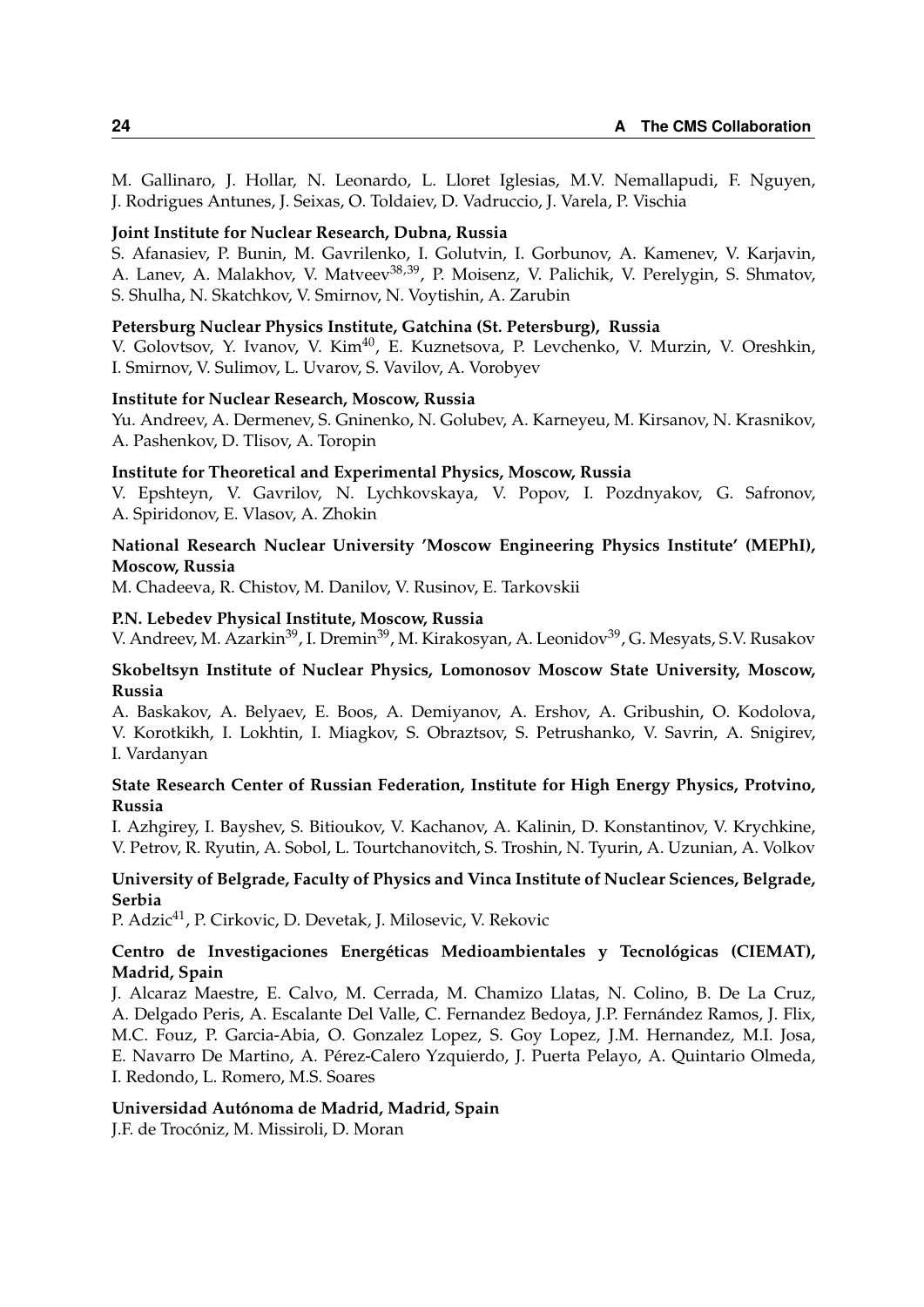#### **Universidad de Oviedo, Oviedo, Spain**

J. Cuevas, J. Fernandez Menendez, S. Folgueras, I. Gonzalez Caballero, E. Palencia Cortezon<sup>13</sup>, J.M. Vizan Garcia

#### Instituto de Física de Cantabria (IFCA), CSIC-Universidad de Cantabria, Santander, Spain

I.J. Cabrillo, A. Calderon, J.R. Castiñeiras De Saa, E. Curras, P. De Castro Manzano, M. Fernandez, J. Garcia-Ferrero, G. Gomez, A. Lopez Virto, J. Marco, R. Marco, C. Martinez Rivero, F. Matorras, J. Piedra Gomez, T. Rodrigo, A.Y. Rodríguez-Marrero, A. Ruiz-Jimeno, L. Scodellaro, N. Trevisani, I. Vila, R. Vilar Cortabitarte

#### **CERN, European Organization for Nuclear Research, Geneva, Switzerland**

D. Abbaneo, E. Auffray, G. Auzinger, M. Bachtis, P. Baillon, A.H. Ball, D. Barney, A. Benaglia, L. Benhabib, G.M. Berruti, P. Bloch, A. Bocci, A. Bonato, C. Botta, H. Breuker, T. Camporesi, R. Castello, M. Cepeda, G. Cerminara, M. D'Alfonso, D. d'Enterria, A. Dabrowski, V. Daponte, A. David, M. De Gruttola, F. De Guio, A. De Roeck, E. Di Marco<sup>42</sup>, M. Dobson, M. Dordevic, B. Dorney, T. du Pree, D. Duggan, M. Dünser, N. Dupont, A. Elliott-Peisert, G. Franzoni, J. Fulcher, W. Funk, D. Gigi, K. Gill, M. Girone, F. Glege, R. Guida, S. Gundacker, M. Guthoff, J. Hammer, P. Harris, J. Hegeman, V. Innocente, P. Janot, H. Kirschenmann, V. Knünz, M.J. Kortelainen, K. Kousouris, P. Lecoq, C. Lourenço, M.T. Lucchini, N. Magini, L. Malgeri, M. Mannelli, A. Martelli, L. Masetti, F. Meijers, S. Mersi, E. Meschi, F. Moortgat, S. Morovic, M. Mulders, H. Neugebauer, S. Orfanelli<sup>43</sup>, L. Orsini, L. Pape, E. Perez, M. Peruzzi, A. Petrilli, G. Petrucciani, A. Pfeiffer, M. Pierini, D. Piparo, A. Racz, T. Reis, G. Rolandi<sup>44</sup>, M. Rovere, M. Ruan, H. Sakulin, J.B. Sauvan, C. Schafer, C. Schwick, M. Seidel, A. Sharma, P. Silva, ¨ M. Simon, P. Sphicas<sup>45</sup>, J. Steggemann, M. Stoye, Y. Takahashi, D. Treille, A. Triossi, A. Tsirou, V. Veckalns<sup>46</sup>, G.I. Veres<sup>21</sup>, N. Wardle, H.K. Wöhri, A. Zagozdzinska<sup>37</sup>, W.D. Zeuner

## **Paul Scherrer Institut, Villigen, Switzerland**

W. Bertl, K. Deiters, W. Erdmann, R. Horisberger, Q. Ingram, H.C. Kaestli, D. Kotlinski, U. Langenegger, T. Rohe

#### **Institute for Particle Physics, ETH Zurich, Zurich, Switzerland**

F. Bachmair, L. Bäni, L. Bianchini, B. Casal, G. Dissertori, M. Dittmar, M. Donegà, P. Eller, C. Grab, C. Heidegger, D. Hits, J. Hoss, G. Kasieczka, P. Lecomte<sup>†</sup>, W. Lustermann, B. Mangano, M. Marionneau, P. Martinez Ruiz del Arbol, M. Masciovecchio, M.T. Meinhard, D. Meister, F. Micheli, P. Musella, F. Nessi-Tedaldi, F. Pandolfi, J. Pata, F. Pauss, G. Perrin, L. Perrozzi, M. Quittnat, M. Rossini, M. Schönenberger, A. Starodumov<sup>47</sup>, M. Takahashi, V.R. Tavolaro, K. Theofilatos, R. Wallny

#### Universität Zürich, Zurich, Switzerland

T.K. Aarrestad, C. Amsler<sup>48</sup>, L. Caminada, M.F. Canelli, V. Chiochia, A. De Cosa, C. Galloni, A. Hinzmann, T. Hreus, B. Kilminster, C. Lange, J. Ngadiuba, D. Pinna, G. Rauco, P. Robmann, D. Salerno, Y. Yang

#### **National Central University, Chung-Li, Taiwan**

K.H. Chen, T.H. Doan, Sh. Jain, R. Khurana, M. Konyushikhin, C.M. Kuo, W. Lin, Y.J. Lu, A. Pozdnyakov, S.S. Yu

#### **National Taiwan University (NTU), Taipei, Taiwan**

Arun Kumar, P. Chang, Y.H. Chang, Y.W. Chang, Y. Chao, K.F. Chen, P.H. Chen, C. Dietz, F. Fiori, U. Grundler, W.-S. Hou, Y. Hsiung, Y.F. Liu, R.-S. Lu, M. Miñano Moya, E. Petrakou, J.f. Tsai, Y.M. Tzeng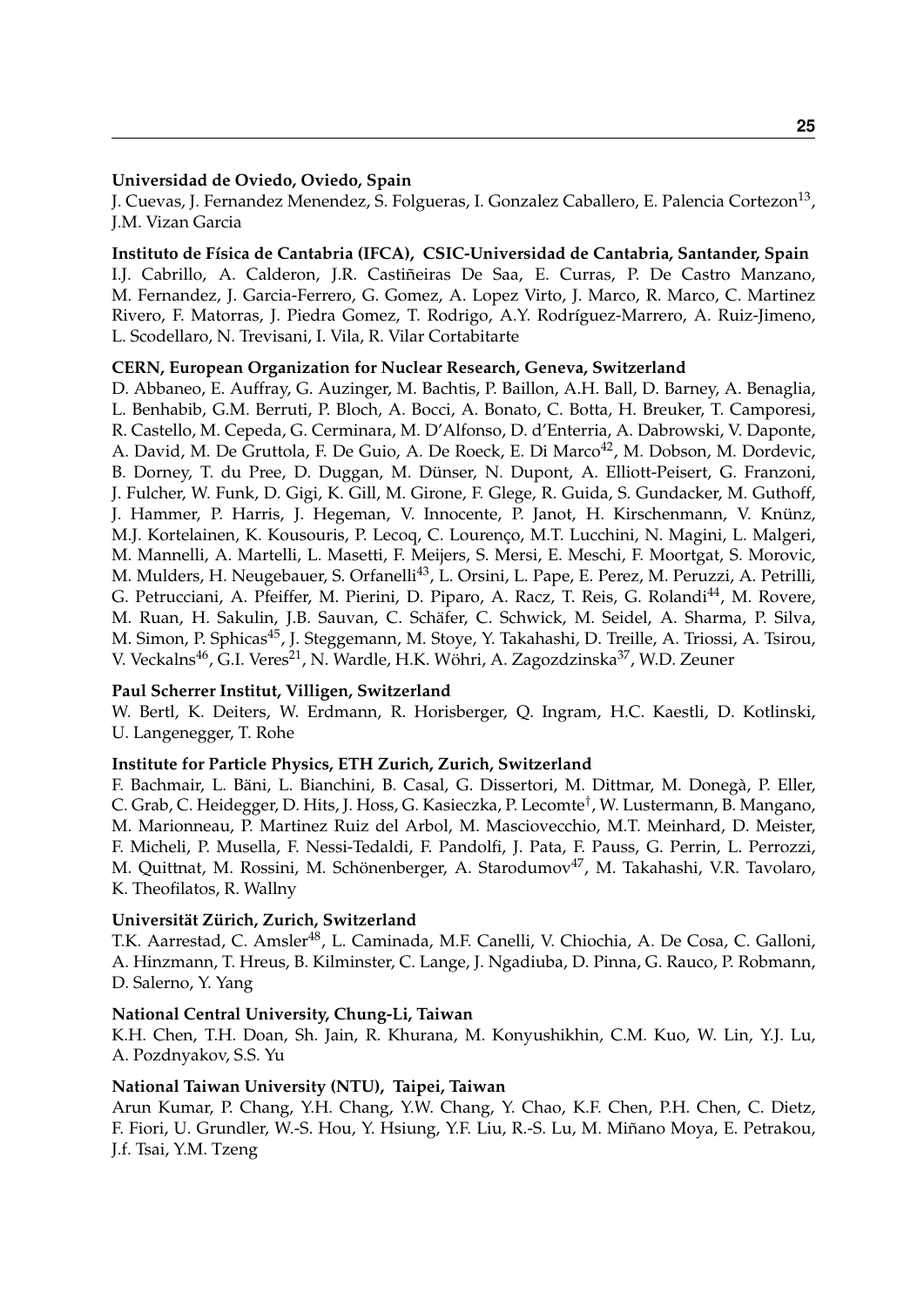#### **Chulalongkorn University, Faculty of Science, Department of Physics, Bangkok, Thailand** B. Asavapibhop, K. Kovitanggoon, G. Singh, N. Srimanobhas, N. Suwonjandee

#### **Cukurova University, Adana, Turkey**

A. Adiguzel, M.N. Bakirci<sup>49</sup>, S. Cerci<sup>50</sup>, S. Damarseckin, Z.S. Demiroglu, C. Dozen, E. Eskut, S. Girgis, G. Gokbulut, Y. Guler, E. Gurpinar, I. Hos, E.E. Kangal<sup>51</sup>, G. Onengut<sup>52</sup>, K. Ozdemir<sup>53</sup>, S. Ozturk<sup>49</sup>, A. Polatoz, D. Sunar Cerci<sup>50</sup>, C. Zorbilmez

#### **Middle East Technical University, Physics Department, Ankara, Turkey**

B. Bilin, S. Bilmis, B. Isildak<sup>54</sup>, G. Karapinar<sup>55</sup>, M. Yalvac, M. Zeyrek

#### **Bogazici University, Istanbul, Turkey**

E. Gülmez, M. Kaya<sup>56</sup>, O. Kaya<sup>57</sup>, E.A. Yetkin<sup>58</sup>, T. Yetkin<sup>59</sup>

**Istanbul Technical University, Istanbul, Turkey** A. Cakir, K. Cankocak, S. Sen<sup>60</sup>

**Institute for Scintillation Materials of National Academy of Science of Ukraine, Kharkov, Ukraine**

B. Grynyov

**National Scientific Center, Kharkov Institute of Physics and Technology, Kharkov, Ukraine** L. Levchuk, P. Sorokin

### **University of Bristol, Bristol, United Kingdom**

R. Aggleton, F. Ball, L. Beck, J.J. Brooke, D. Burns, E. Clement, D. Cussans, H. Flacher, J. Goldstein, M. Grimes, G.P. Heath, H.F. Heath, J. Jacob, L. Kreczko, C. Lucas, Z. Meng, D.M. Newbold<sup>61</sup>, S. Paramesvaran, A. Poll, T. Sakuma, S. Seif El Nasr-storey, S. Senkin, D. Smith, V.J. Smith

#### **Rutherford Appleton Laboratory, Didcot, United Kingdom**

A. Belyaev<sup>62</sup>, C. Brew, R.M. Brown, L. Calligaris, D. Cieri, D.J.A. Cockerill, J.A. Coughlan, K. Harder, S. Harper, E. Olaiya, D. Petyt, C.H. Shepherd-Themistocleous, A. Thea, I.R. Tomalin, T. Williams, S.D. Worm

#### **Imperial College, London, United Kingdom**

M. Baber, R. Bainbridge, O. Buchmuller, A. Bundock, D. Burton, S. Casasso, M. Citron, D. Colling, L. Corpe, P. Dauncey, G. Davies, A. De Wit, M. Della Negra, P. Dunne, A. Elwood, D. Futyan, G. Hall, G. Iles, R. Lane, R. Lucas<sup>61</sup>, L. Lyons, A.-M. Magnan, S. Malik, L. Mastrolorenzo, J. Nash, A. Nikitenko<sup>47</sup>, J. Pela, B. Penning, M. Pesaresi, D.M. Raymond, A. Richards, A. Rose, C. Seez, A. Tapper, K. Uchida, M. Vazquez Acosta<sup>63</sup>, T. Virdee<sup>13</sup>, S.C. Zenz

#### **Brunel University, Uxbridge, United Kingdom**

J.E. Cole, P.R. Hobson, A. Khan, P. Kyberd, D. Leslie, I.D. Reid, P. Symonds, L. Teodorescu, M. Turner

**Baylor University, Waco, USA**

A. Borzou, K. Call, J. Dittmann, K. Hatakeyama, H. Liu, N. Pastika

#### **The University of Alabama, Tuscaloosa, USA**

O. Charaf, S.I. Cooper, C. Henderson, P. Rumerio

#### **Boston University, Boston, USA**

D. Arcaro, A. Avetisyan, T. Bose, D. Gastler, D. Rankin, C. Richardson, J. Rohlf, L. Sulak, D. Zou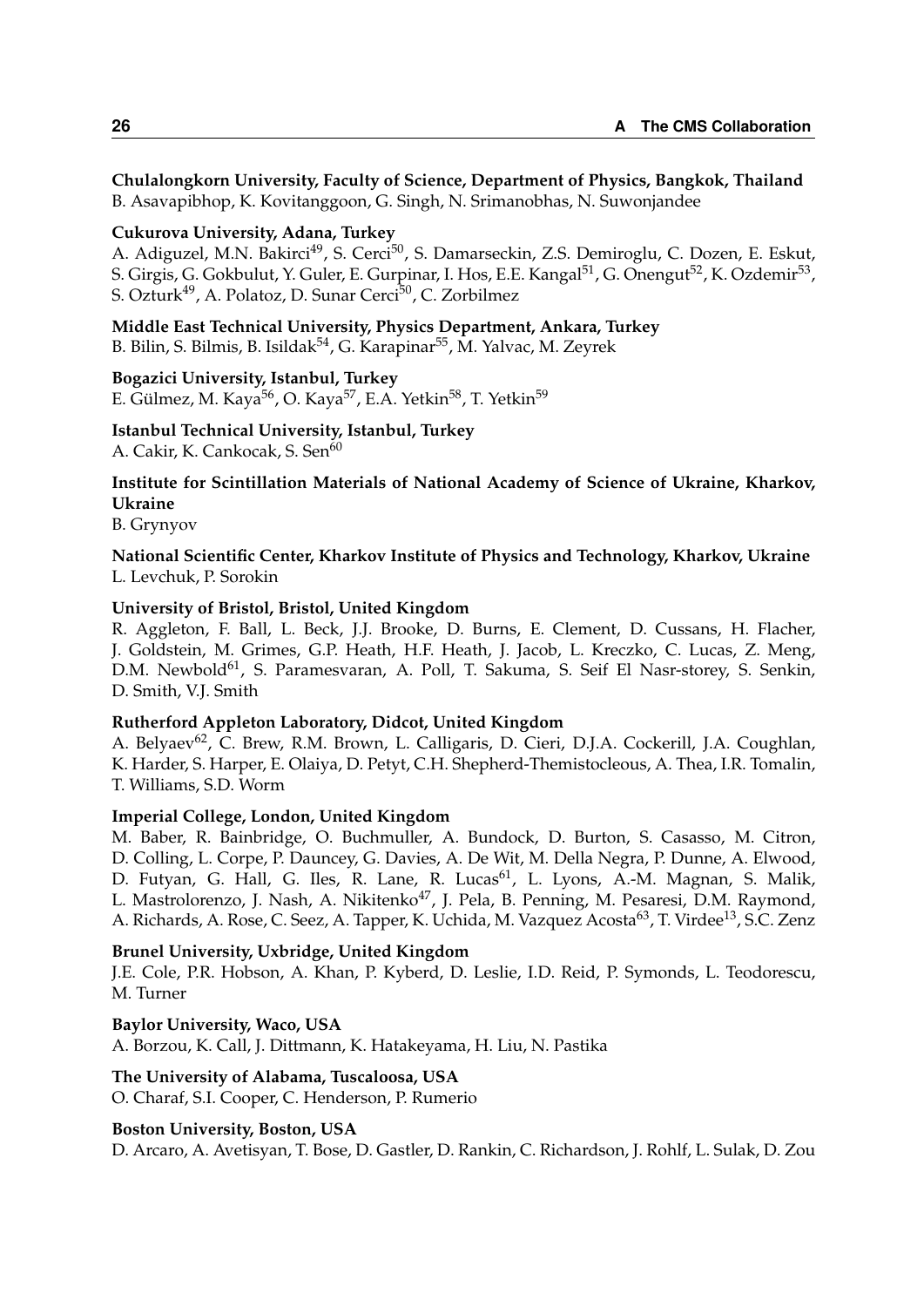#### **Brown University, Providence, USA**

J. Alimena, G. Benelli, E. Berry, D. Cutts, A. Ferapontov, A. Garabedian, J. Hakala, U. Heintz, O. Jesus, E. Laird, G. Landsberg, Z. Mao, M. Narain, S. Piperov, S. Sagir, R. Syarif

#### **University of California, Davis, Davis, USA**

R. Breedon, G. Breto, M. Calderon De La Barca Sanchez, S. Chauhan, M. Chertok, J. Conway, R. Conway, P.T. Cox, R. Erbacher, G. Funk, M. Gardner, W. Ko, R. Lander, C. Mclean, M. Mulhearn, D. Pellett, J. Pilot, F. Ricci-Tam, S. Shalhout, J. Smith, M. Squires, D. Stolp, M. Tripathi, S. Wilbur, R. Yohay

## **University of California, Los Angeles, USA**

R. Cousins, P. Everaerts, A. Florent, J. Hauser, M. Ignatenko, D. Saltzberg, E. Takasugi, V. Valuev, M. Weber

## **University of California, Riverside, Riverside, USA**

K. Burt, R. Clare, J. Ellison, J.W. Gary, G. Hanson, J. Heilman, M. Ivova PANEVA, P. Jandir, E. Kennedy, F. Lacroix, O.R. Long, M. Malberti, M. Olmedo Negrete, A. Shrinivas, H. Wei, S. Wimpenny, B. R. Yates

#### **University of California, San Diego, La Jolla, USA**

J.G. Branson, G.B. Cerati, S. Cittolin, R.T. D'Agnolo, M. Derdzinski, A. Holzner, R. Kelley, D. Klein, J. Letts, I. Macneill, D. Olivito, S. Padhi, M. Pieri, M. Sani, V. Sharma, S. Simon, M. Tadel, A. Vartak, S. Wasserbaech<sup>64</sup>, C. Welke, F. Würthwein, A. Yagil, G. Zevi Della Porta

## **University of California, Santa Barbara, Santa Barbara, USA**

J. Bradmiller-Feld, C. Campagnari, A. Dishaw, V. Dutta, K. Flowers, M. Franco Sevilla, P. Geffert, C. George, F. Golf, L. Gouskos, J. Gran, J. Incandela, N. Mccoll, S.D. Mullin, J. Richman, D. Stuart, I. Suarez, C. West, J. Yoo

#### **California Institute of Technology, Pasadena, USA**

D. Anderson, A. Apresyan, J. Bendavid, A. Bornheim, J. Bunn, Y. Chen, J. Duarte, A. Mott, H.B. Newman, C. Pena, M. Spiropulu, J.R. Vlimant, S. Xie, R.Y. Zhu

#### **Carnegie Mellon University, Pittsburgh, USA**

M.B. Andrews, V. Azzolini, A. Calamba, B. Carlson, T. Ferguson, M. Paulini, J. Russ, M. Sun, H. Vogel, I. Vorobiev

#### **University of Colorado Boulder, Boulder, USA**

J.P. Cumalat, W.T. Ford, A. Gaz, F. Jensen, A. Johnson, M. Krohn, T. Mulholland, U. Nauenberg, K. Stenson, S.R. Wagner

## **Cornell University, Ithaca, USA**

J. Alexander, A. Chatterjee, J. Chaves, J. Chu, S. Dittmer, N. Eggert, N. Mirman, G. Nicolas Kaufman, J.R. Patterson, A. Rinkevicius, A. Ryd, L. Skinnari, L. Soffi, W. Sun, S.M. Tan, W.D. Teo, J. Thom, J. Thompson, J. Tucker, Y. Weng, P. Wittich

#### **Fermi National Accelerator Laboratory, Batavia, USA**

S. Abdullin, M. Albrow, G. Apollinari, S. Banerjee, L.A.T. Bauerdick, A. Beretvas, J. Berryhill, P.C. Bhat, G. Bolla, K. Burkett, J.N. Butler, H.W.K. Cheung, F. Chlebana, S. Cihangir, V.D. Elvira, I. Fisk, J. Freeman, E. Gottschalk, L. Gray, D. Green, S. Grünendahl, O. Gutsche, J. Hanlon, D. Hare, R.M. Harris, S. Hasegawa, J. Hirschauer, Z. Hu, B. Jayatilaka, S. Jindariani, M. Johnson, U. Joshi, B. Klima, B. Kreis, S. Lammel, J. Lewis, J. Linacre, D. Lincoln, R. Lipton, T. Liu, R. Lopes De Sá, J. Lykken, K. Maeshima, J.M. Marraffino, S. Maruyama, D. Mason, P. McBride, P. Merkel, S. Mrenna, S. Nahn, C. Newman-Holmes† , V. O'Dell, K. Pedro, O. Prokofyev,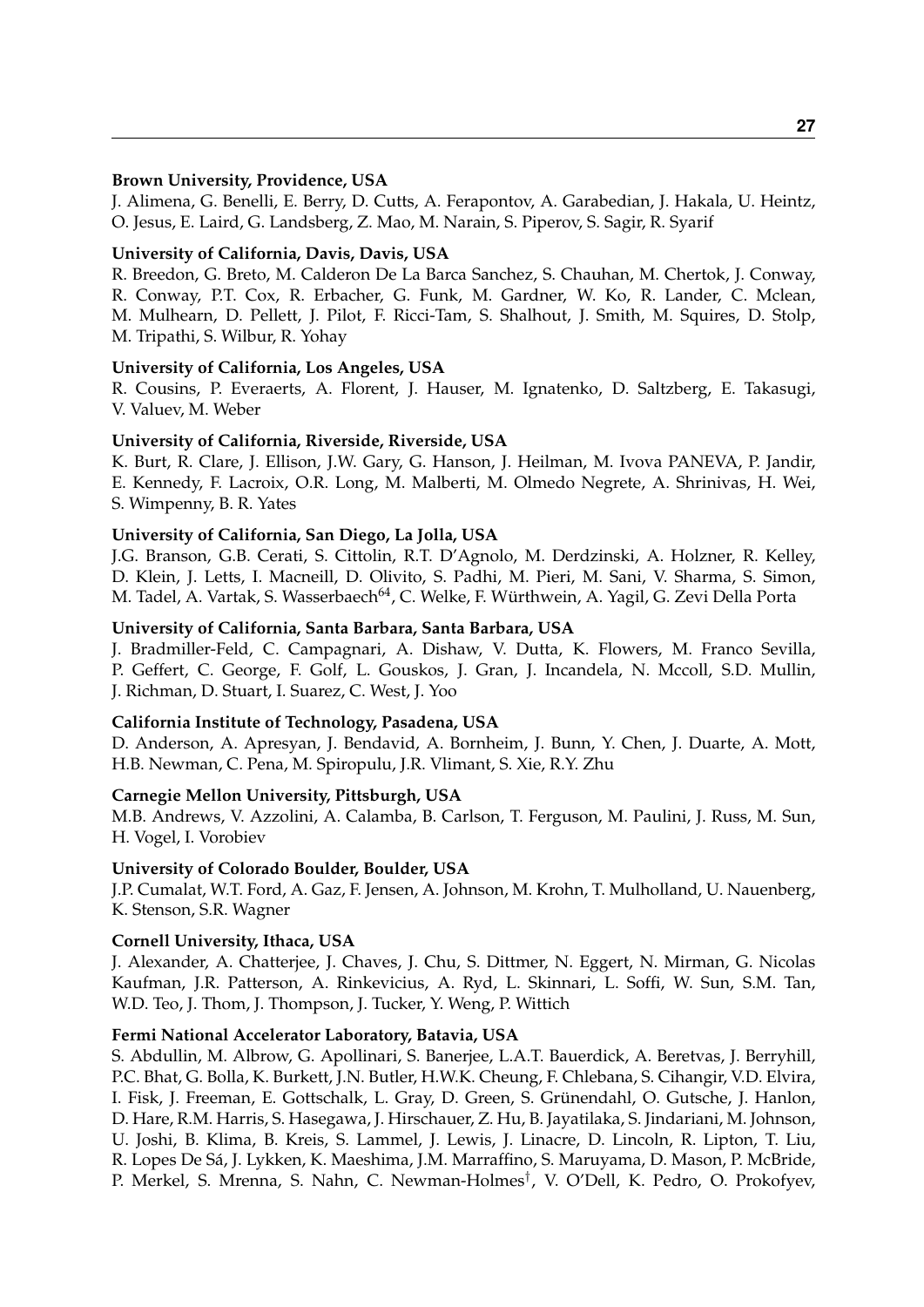G. Rakness, E. Sexton-Kennedy, A. Soha, W.J. Spalding, L. Spiegel, S. Stoynev, N. Strobbe, L. Taylor, S. Tkaczyk, N.V. Tran, L. Uplegger, E.W. Vaandering, C. Vernieri, M. Verzocchi, R. Vidal, M. Wang, H.A. Weber, A. Whitbeck

#### **University of Florida, Gainesville, USA**

D. Acosta, P. Avery, P. Bortignon, D. Bourilkov, A. Brinkerhoff, A. Carnes, M. Carver, D. Curry, S. Das, R.D. Field, I.K. Furic, J. Konigsberg, A. Korytov, K. Kotov, P. Ma, K. Matchev, H. Mei, P. Milenovic<sup>65</sup>, G. Mitselmakher, D. Rank, R. Rossin, L. Shchutska, M. Snowball, D. Sperka, N. Terentyev, L. Thomas, J. Wang, S. Wang, J. Yelton

#### **Florida International University, Miami, USA**

S. Linn, P. Markowitz, G. Martinez, J.L. Rodriguez

#### **Florida State University, Tallahassee, USA**

A. Ackert, J.R. Adams, T. Adams, A. Askew, S. Bein, J. Bochenek, B. Diamond, J. Haas, S. Hagopian, V. Hagopian, K.F. Johnson, A. Khatiwada, H. Prosper, M. Weinberg

#### **Florida Institute of Technology, Melbourne, USA**

M.M. Baarmand, V. Bhopatkar, S. Colafranceschi<sup>66</sup>, M. Hohlmann, H. Kalakhety, D. Noonan, T. Roy, F. Yumiceva

#### **University of Illinois at Chicago (UIC), Chicago, USA**

M.R. Adams, L. Apanasevich, D. Berry, R.R. Betts, I. Bucinskaite, R. Cavanaugh, O. Evdokimov, L. Gauthier, C.E. Gerber, D.J. Hofman, P. Kurt, C. O'Brien, I.D. Sandoval Gonzalez, P. Turner, N. Varelas, Z. Wu, M. Zakaria, J. Zhang

### **The University of Iowa, Iowa City, USA**

B. Bilki<sup>67</sup>, W. Clarida, K. Dilsiz, S. Durgut, R.P. Gandrajula, M. Haytmyradov, V. Khristenko, J.-P. Merlo, H. Mermerkaya<sup>68</sup>, A. Mestvirishvili, A. Moeller, J. Nachtman, H. Ogul, Y. Onel, F. Ozok69, A. Penzo, C. Snyder, E. Tiras, J. Wetzel, K. Yi

#### **Johns Hopkins University, Baltimore, USA**

I. Anderson, B.A. Barnett, B. Blumenfeld, A. Cocoros, N. Eminizer, D. Fehling, L. Feng, A.V. Gritsan, P. Maksimovic, M. Osherson, J. Roskes, U. Sarica, M. Swartz, M. Xiao, Y. Xin, C. You

#### **The University of Kansas, Lawrence, USA**

P. Baringer, A. Bean, C. Bruner, J. Castle, R.P. Kenny III, A. Kropivnitskaya, D. Majumder, M. Malek, W. Mcbrayer, M. Murray, S. Sanders, R. Stringer, J.D. Tapia Takaki, Q. Wang

#### **Kansas State University, Manhattan, USA**

A. Ivanov, K. Kaadze, S. Khalil, M. Makouski, Y. Maravin, A. Mohammadi, L.K. Saini, N. Skhirtladze, S. Toda

**Lawrence Livermore National Laboratory, Livermore, USA**

D. Lange, F. Rebassoo, D. Wright

## **University of Maryland, College Park, USA**

C. Anelli, A. Baden, O. Baron, A. Belloni, B. Calvert, S.C. Eno, C. Ferraioli, J.A. Gomez, N.J. Hadley, S. Jabeen, R.G. Kellogg, T. Kolberg, J. Kunkle, Y. Lu, A.C. Mignerey, Y.H. Shin, A. Skuja, M.B. Tonjes, S.C. Tonwar

#### **Massachusetts Institute of Technology, Cambridge, USA**

A. Apyan, R. Barbieri, A. Baty, R. Bi, K. Bierwagen, S. Brandt, W. Busza, I.A. Cali, Z. Demiragli, L. Di Matteo, G. Gomez Ceballos, M. Goncharov, D. Gulhan, Y. Iiyama, G.M. Innocenti,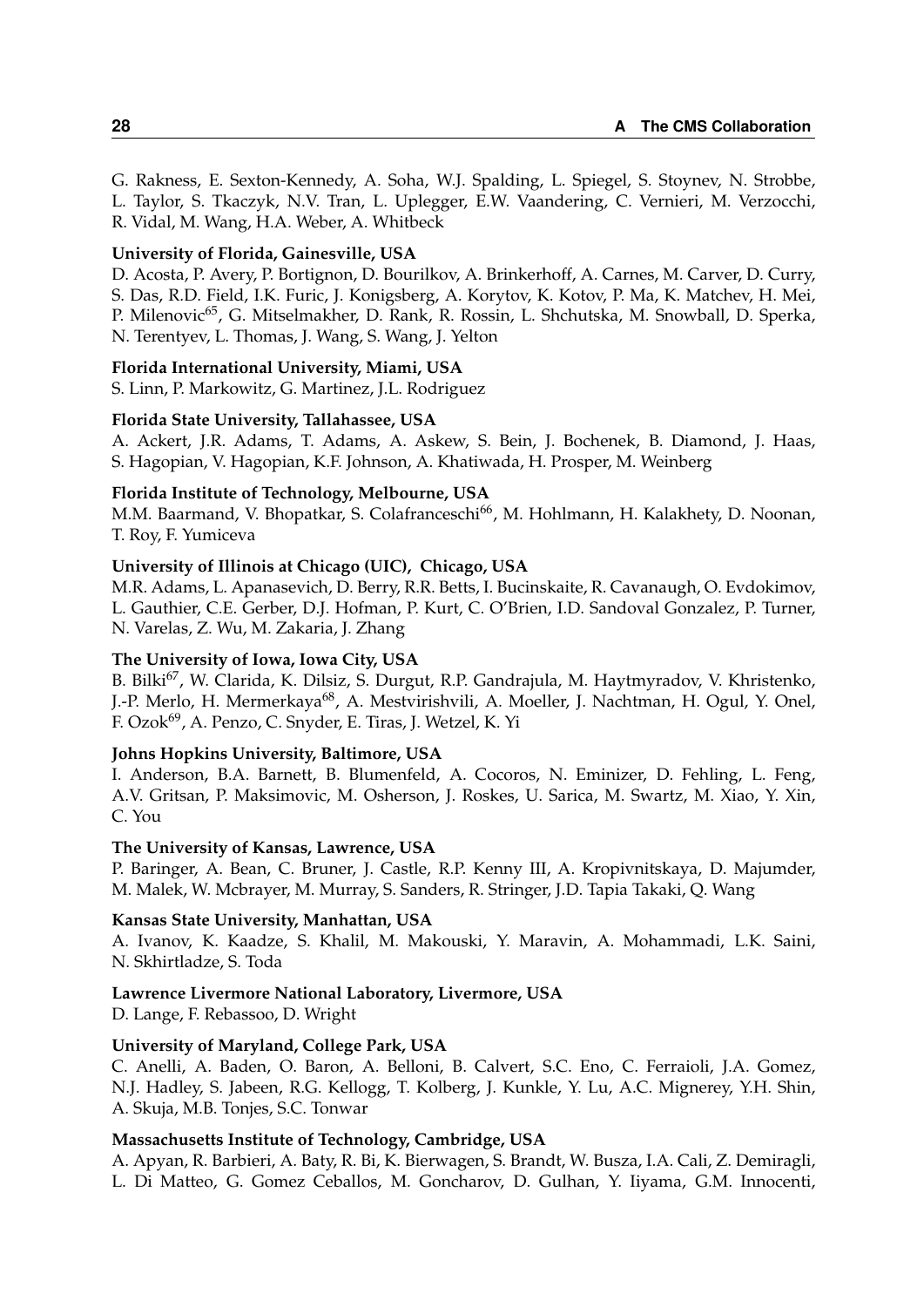M. Klute, D. Kovalskyi, K. Krajczar, Y.S. Lai, Y.-J. Lee, A. Levin, P.D. Luckey, A.C. Marini, C. Mcginn, C. Mironov, S. Narayanan, X. Niu, C. Paus, C. Roland, G. Roland, J. Salfeld-Nebgen, G.S.F. Stephans, K. Sumorok, K. Tatar, M. Varma, D. Velicanu, J. Veverka, J. Wang, T.W. Wang, B. Wyslouch, M. Yang, V. Zhukova

#### **University of Minnesota, Minneapolis, USA**

A.C. Benvenuti, B. Dahmes, A. Evans, A. Finkel, A. Gude, P. Hansen, S. Kalafut, S.C. Kao, K. Klapoetke, Y. Kubota, Z. Lesko, J. Mans, S. Nourbakhsh, N. Ruckstuhl, R. Rusack, N. Tambe, J. Turkewitz

## **University of Mississippi, Oxford, USA**

J.G. Acosta, S. Oliveros

#### **University of Nebraska-Lincoln, Lincoln, USA**

E. Avdeeva, R. Bartek, K. Bloom, S. Bose, D.R. Claes, A. Dominguez, C. Fangmeier, R. Gonzalez Suarez, R. Kamalieddin, D. Knowlton, I. Kravchenko, F. Meier, J. Monroy, F. Ratnikov, J.E. Siado, G.R. Snow, B. Stieger

#### **State University of New York at Buffalo, Buffalo, USA**

M. Alyari, J. Dolen, J. George, A. Godshalk, C. Harrington, I. Iashvili, J. Kaisen, A. Kharchilava, A. Kumar, A. Parker, S. Rappoccio, B. Roozbahani

#### **Northeastern University, Boston, USA**

G. Alverson, E. Barberis, D. Baumgartel, M. Chasco, A. Hortiangtham, A. Massironi, D.M. Morse, D. Nash, T. Orimoto, R. Teixeira De Lima, D. Trocino, R.-J. Wang, D. Wood, J. Zhang

#### **Northwestern University, Evanston, USA**

S. Bhattacharya, K.A. Hahn, A. Kubik, J.F. Low, N. Mucia, N. Odell, B. Pollack, M.H. Schmitt, K. Sung, M. Trovato, M. Velasco

#### **University of Notre Dame, Notre Dame, USA**

N. Dev, M. Hildreth, C. Jessop, D.J. Karmgard, N. Kellams, K. Lannon, N. Marinelli, F. Meng, C. Mueller, Y. Musienko<sup>38</sup>, M. Planer, A. Reinsvold, R. Ruchti, N. Rupprecht, G. Smith, S. Taroni, N. Valls, M. Wayne, M. Wolf, A. Woodard

#### **The Ohio State University, Columbus, USA**

L. Antonelli, J. Brinson, B. Bylsma, L.S. Durkin, S. Flowers, A. Hart, C. Hill, R. Hughes, W. Ji, T.Y. Ling, B. Liu, W. Luo, D. Puigh, M. Rodenburg, B.L. Winer, H.W. Wulsin

#### **Princeton University, Princeton, USA**

O. Driga, P. Elmer, J. Hardenbrook, P. Hebda, S.A. Koay, P. Lujan, D. Marlow, T. Medvedeva, M. Mooney, J. Olsen, C. Palmer, P. Piroué, D. Stickland, C. Tully, A. Zuranski

**University of Puerto Rico, Mayaguez, USA** S. Malik

#### **Purdue University, West Lafayette, USA**

A. Barker, V.E. Barnes, D. Benedetti, D. Bortoletto, L. Gutay, M.K. Jha, M. Jones, A.W. Jung, K. Jung, D.H. Miller, N. Neumeister, B.C. Radburn-Smith, X. Shi, I. Shipsey, D. Silvers, J. Sun, A. Svyatkovskiy, F. Wang, W. Xie, L. Xu

#### **Purdue University Calumet, Hammond, USA**

N. Parashar, J. Stupak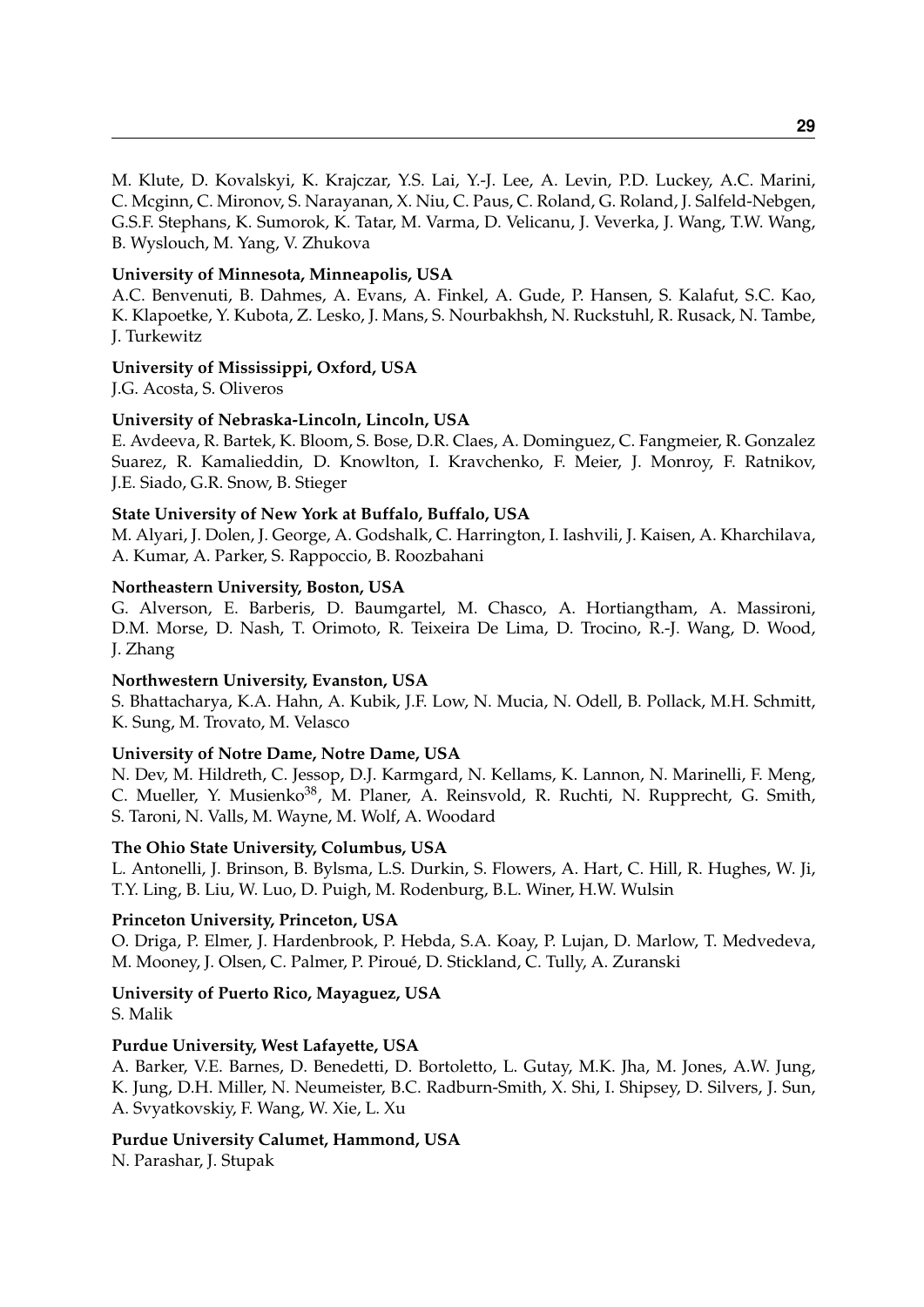#### **Rice University, Houston, USA**

A. Adair, B. Akgun, Z. Chen, K.M. Ecklund, F.J.M. Geurts, M. Guilbaud, W. Li, B. Michlin, M. Northup, B.P. Padley, R. Redjimi, J. Roberts, J. Rorie, Z. Tu, J. Zabel

#### **University of Rochester, Rochester, USA**

B. Betchart, A. Bodek, P. de Barbaro, R. Demina, Y. Eshaq, T. Ferbel, M. Galanti, A. Garcia-Bellido, J. Han, O. Hindrichs, A. Khukhunaishvili, K.H. Lo, P. Tan, M. Verzetti

#### **Rutgers, The State University of New Jersey, Piscataway, USA**

J.P. Chou, E. Contreras-Campana, D. Ferencek, Y. Gershtein, E. Halkiadakis, M. Heindl, D. Hidas, E. Hughes, S. Kaplan, R. Kunnawalkam Elayavalli, A. Lath, K. Nash, H. Saka, S. Salur, S. Schnetzer, D. Sheffield, S. Somalwar, R. Stone, S. Thomas, P. Thomassen, M. Walker

#### **University of Tennessee, Knoxville, USA**

M. Foerster, J. Heideman, G. Riley, K. Rose, S. Spanier, K. Thapa

#### **Texas A&M University, College Station, USA**

O. Bouhali<sup>70</sup>, A. Castaneda Hernandez<sup>70</sup>, A. Celik, M. Dalchenko, M. De Mattia, A. Delgado, S. Dildick, R. Eusebi, J. Gilmore, T. Huang, T. Kamon<sup>71</sup>, V. Krutelyov, R. Mueller, I. Osipenkov, Y. Pakhotin, R. Patel, A. Perloff, D. Rathjens, A. Rose, A. Safonov, A. Tatarinov, K.A. Ulmer

#### **Texas Tech University, Lubbock, USA**

N. Akchurin, C. Cowden, J. Damgov, C. Dragoiu, P.R. Dudero, J. Faulkner, S. Kunori, K. Lamichhane, S.W. Lee, T. Libeiro, S. Undleeb, I. Volobouev, Z. Wang

#### **Vanderbilt University, Nashville, USA**

E. Appelt, A.G. Delannoy, S. Greene, A. Gurrola, R. Janjam, W. Johns, C. Maguire, Y. Mao, A. Melo, H. Ni, P. Sheldon, S. Tuo, J. Velkovska, Q. Xu

#### **University of Virginia, Charlottesville, USA**

M.W. Arenton, P. Barria, B. Cox, B. Francis, J. Goodell, R. Hirosky, A. Ledovskoy, H. Li, C. Neu, T. Sinthuprasith, X. Sun, Y. Wang, E. Wolfe, J. Wood, F. Xia

#### **Wayne State University, Detroit, USA**

C. Clarke, R. Harr, P.E. Karchin, C. Kottachchi Kankanamge Don, P. Lamichhane, J. Sturdy

#### **University of Wisconsin - Madison, Madison, WI, USA**

D.A. Belknap, D. Carlsmith, S. Dasu, L. Dodd, S. Duric, B. Gomber, M. Grothe, M. Herndon, A. Hervé, P. Klabbers, A. Lanaro, A. Levine, K. Long, R. Loveless, A. Mohapatra, I. Ojalvo, T. Perry, G.A. Pierro, G. Polese, T. Ruggles, T. Sarangi, A. Savin, A. Sharma, N. Smith, W.H. Smith, D. Taylor, P. Verwilligen, N. Woods

†: Deceased

1: Also at Vienna University of Technology, Vienna, Austria

2: Also at State Key Laboratory of Nuclear Physics and Technology, Peking University, Beijing, China

3: Also at Institut Pluridisciplinaire Hubert Curien, Université de Strasbourg, Université de Haute Alsace Mulhouse, CNRS/IN2P3, Strasbourg, France

4: Also at Universidade Estadual de Campinas, Campinas, Brazil

- 5: Also at Centre National de la Recherche Scientifique (CNRS) IN2P3, Paris, France
- 6: Also at Université Libre de Bruxelles, Bruxelles, Belgium
- 7: Also at Laboratoire Leprince-Ringuet, Ecole Polytechnique, IN2P3-CNRS, Palaiseau, France
- 8: Also at Joint Institute for Nuclear Research, Dubna, Russia
- 9: Now at British University in Egypt, Cairo, Egypt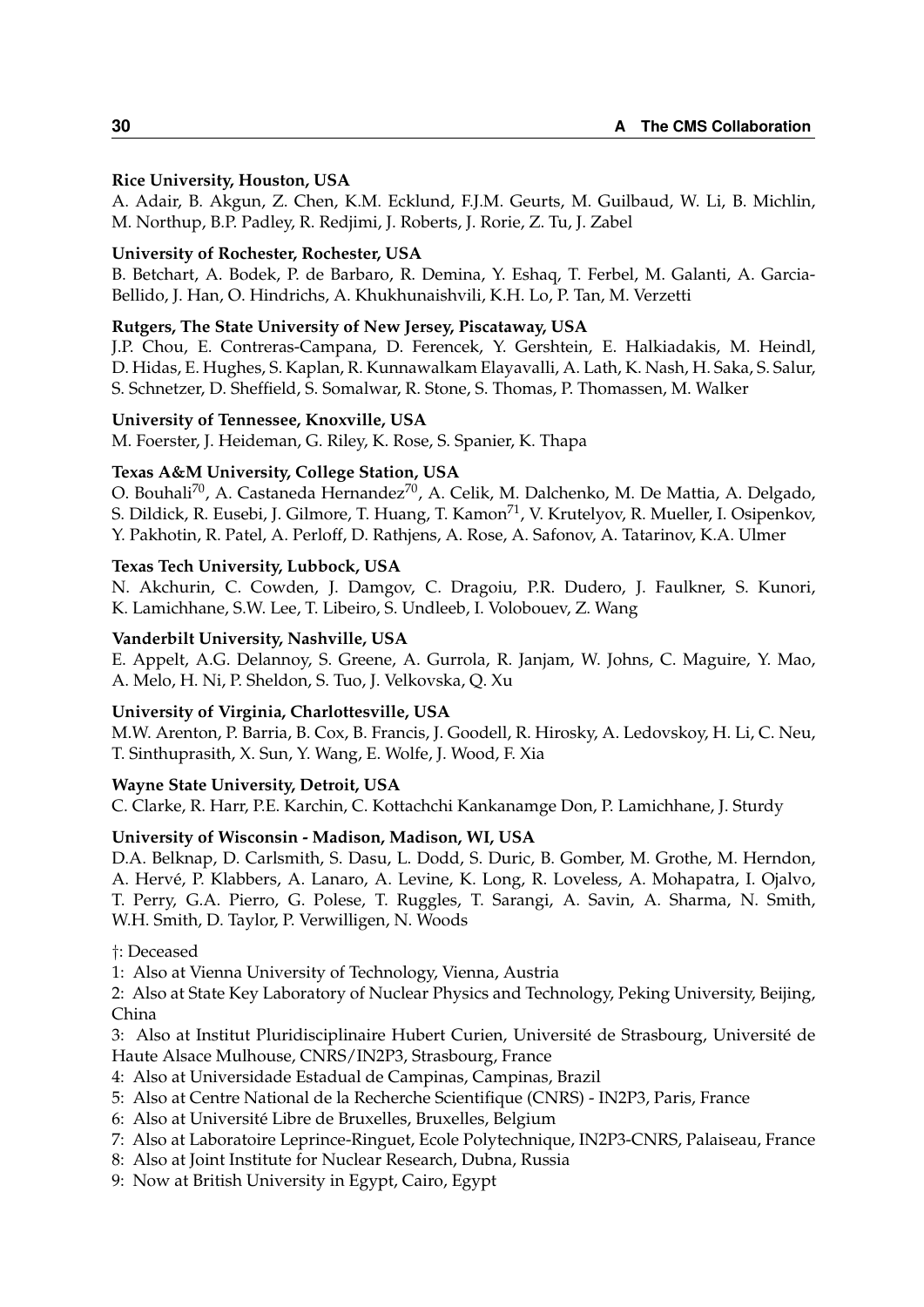10: Also at Zewail City of Science and Technology, Zewail, Egypt

11: Now at Ain Shams University, Cairo, Egypt

12: Also at Université de Haute Alsace, Mulhouse, France

13: Also at CERN, European Organization for Nuclear Research, Geneva, Switzerland

14: Also at Skobeltsyn Institute of Nuclear Physics, Lomonosov Moscow State University, Moscow, Russia

15: Also at Tbilisi State University, Tbilisi, Georgia

16: Also at Ilia State University, Tbilisi, Georgia

17: Also at RWTH Aachen University, III. Physikalisches Institut A, Aachen, Germany

18: Also at University of Hamburg, Hamburg, Germany

19: Also at Brandenburg University of Technology, Cottbus, Germany

20: Also at Institute of Nuclear Research ATOMKI, Debrecen, Hungary

21: Also at MTA-ELTE Lendület CMS Particle and Nuclear Physics Group, Eötvös Loránd University, Budapest, Hungary

22: Also at University of Debrecen, Debrecen, Hungary

23: Also at Indian Institute of Science Education and Research, Bhopal, India

24: Also at University of Visva-Bharati, Santiniketan, India

25: Now at King Abdulaziz University, Jeddah, Saudi Arabia

26: Also at University of Ruhuna, Matara, Sri Lanka

27: Also at Isfahan University of Technology, Isfahan, Iran

28: Also at University of Tehran, Department of Engineering Science, Tehran, Iran

29: Also at Plasma Physics Research Center, Science and Research Branch, Islamic Azad University, Tehran, Iran

30: Also at Laboratori Nazionali di Legnaro dell'INFN, Legnaro, Italy

31: Also at Universita degli Studi di Siena, Siena, Italy `

32: Also at Purdue University, West Lafayette, USA

33: Now at Hanyang University, Seoul, Korea

34: Also at International Islamic University of Malaysia, Kuala Lumpur, Malaysia

35: Also at Malaysian Nuclear Agency, MOSTI, Kajang, Malaysia

36: Also at Consejo Nacional de Ciencia y Tecnología, Mexico city, Mexico

37: Also at Warsaw University of Technology, Institute of Electronic Systems, Warsaw, Poland

38: Also at Institute for Nuclear Research, Moscow, Russia

39: Now at National Research Nuclear University 'Moscow Engineering Physics Institute' (MEPhI), Moscow, Russia

40: Also at St. Petersburg State Polytechnical University, St. Petersburg, Russia

41: Also at Faculty of Physics, University of Belgrade, Belgrade, Serbia

42: Also at INFN Sezione di Roma; Universita di Roma, Roma, Italy `

43: Also at National Technical University of Athens, Athens, Greece

44: Also at Scuola Normale e Sezione dell'INFN, Pisa, Italy

45: Also at National and Kapodistrian University of Athens, Athens, Greece

46: Also at Riga Technical University, Riga, Latvia

47: Also at Institute for Theoretical and Experimental Physics, Moscow, Russia

48: Also at Albert Einstein Center for Fundamental Physics, Bern, Switzerland

49: Also at Gaziosmanpasa University, Tokat, Turkey

50: Also at Adiyaman University, Adiyaman, Turkey

51: Also at Mersin University, Mersin, Turkey

52: Also at Cag University, Mersin, Turkey

53: Also at Piri Reis University, Istanbul, Turkey

54: Also at Ozyegin University, Istanbul, Turkey